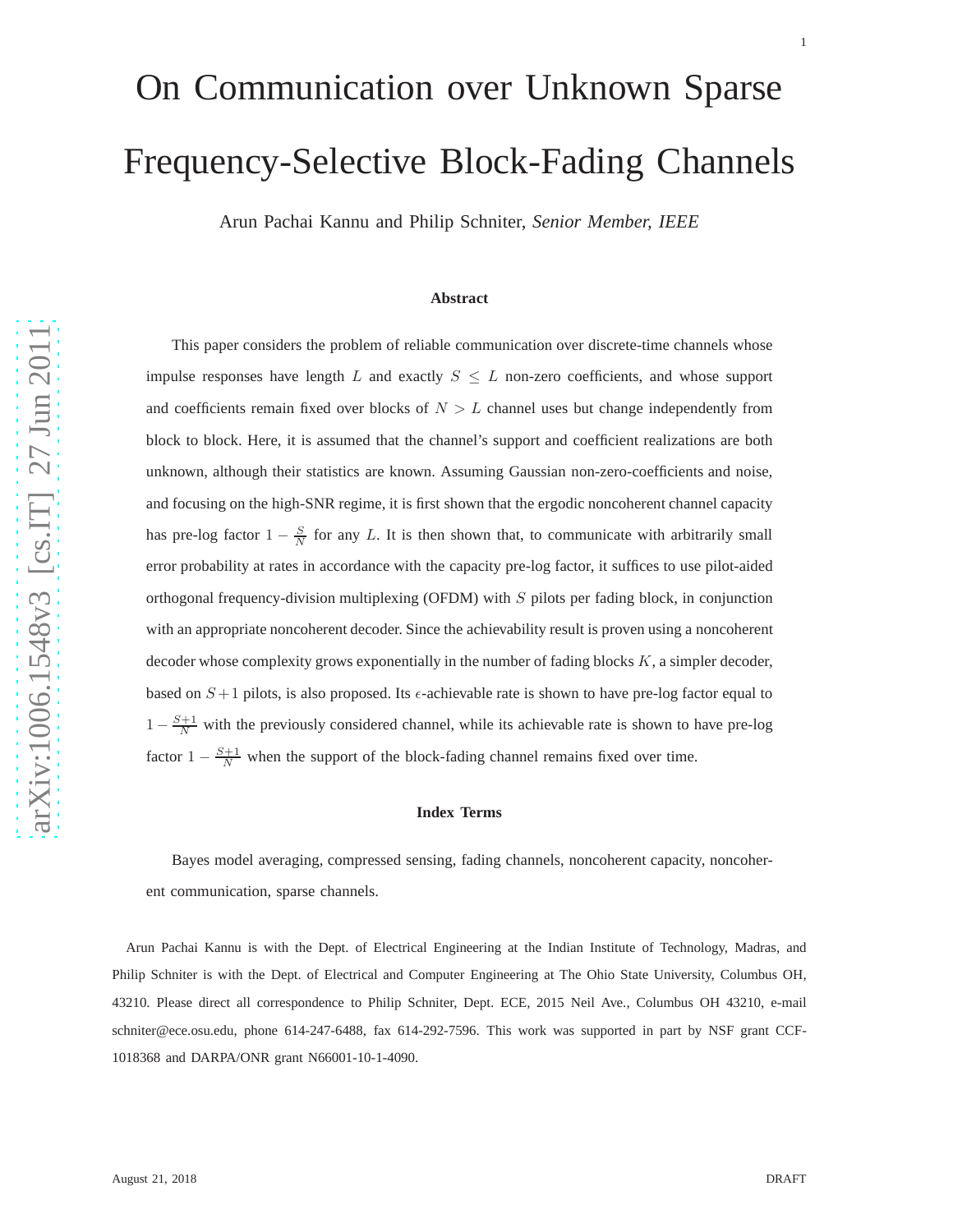#### I. INTRODUCTION

<span id="page-1-2"></span>We consider the problem of communicating reliably over an *unknown sparse* single-input singleoutput (SISO) frequency-selective block-fading channel that is described by the discrete-time complexbaseband input/output model

<span id="page-1-1"></span>
$$
y^{(k)}[n] = \sqrt{\rho} \sum_{l=0}^{L-1} h^{(k)}[l] x^{(k)}[n-l] + v^{(k)}[n], \tag{1}
$$

where  $n \in \{0, \ldots, N-1\}$  is the channel-use index,  $k \in \{1, \ldots, K\}$  in the fading-block index,  $x^{(k)}[n]$  is the transmitted signal,  $y^{(k)}[n]$  is the received signal, and  $v^{(k)}[n]$  is additive white Gaussian noise (AWGN). Throughout, it will be assumed that the channel length  $L$  obeys  $L < N$ . The channel is "sparse" in the sense that *exactly* S of the L channel taps  $\{h^{(k)}[l]\}_{l=0}^{L-1}$  are non-zero during each fading block k, where the indices of these non-zero taps, collected in the set  $\mathcal{L}^{(k)}$ , can change with fading block k. We will refer to this channel as "strictly sparse" when  $S < L$ , and as "non-sparse" when  $S = L$ . Furthermore, the channel is "unknown" in the sense that the transmitter and receiver  $d\sigma$ *not* know the channel realizations, although they *do* know the channel statistics, which are described as follows.

Recalling that there are  $M \triangleq {L \choose S}$  distinct S-element subsets of  $\{0, \ldots, L-1\}$ , we write this collection of subsets as  $\{\mathcal{L}_i\}_{i=1}^M$ . We then assume that the channel support  $\mathcal{L}^{(k)}$  is drawn so that the event  $\mathcal{L}^{(k)} = \mathcal{L}_i$  occurs with prior probability  $\lambda_i$ , where  $\mathcal{L}^{(k)}$  is drawn independently of  $\mathcal{L}^{(k')}$ for  $k' \neq k$ . We also assume that the vector  $h_{nz}^{(k)} \in \mathbb{C}^S$  containing the non-zero taps  $\{h^{(k)}[l]:$  $l \in \mathcal{L}^{(k)}$ } has the circular Gaussian distribution<sup>[1](#page-1-0)</sup>  $h_{nz}^{(k)} \sim \mathcal{CN}(0, S^{-1}I)$ , with  $h_{nz}^{(k)}$  independent of  $h_{nz}^{(k')}$  for  $k' \neq k$ . Finally, we assume that  $v^{(k)}[n] \sim \mathcal{CN}(0,1)$  with  $v^{(k)}[n]$  independent of  $v^{(k')}[n']$ for  $(k', n') \neq (k, n)$ . We impose the power constraint  $\frac{1}{N} \sum_{n=0}^{N-1} E\{|x^{(k)}[n]|^2\} = 1 \forall k$ , so that the signal-to-noise ratio (SNR) becomes  $\rho$  in [\(1\)](#page-1-1).

Our channel model is motivated by the results of recent channel-sounding experiments (e.g., [\[1\]](#page-28-0)– [\[3\]](#page-28-1)) which suggest that, as the communication bandwidth increases, the channel taps  $\{h^{(k)}[n]\}_{n=0}^{L-1}$ become sparse in that the majority of them are "below the noise floor" [\[4,](#page-28-2) p. 2]. The same behavior can be seen to manifest [\[5\]](#page-28-3) in channel taps sampled from IEEE 802.15.4a [\[6\]](#page-28-4) "ultra

<span id="page-1-0"></span><sup>&</sup>lt;sup>1</sup> For ease of presentation, we assume that all non-zero channel taps have equal variance. All of our results except Lemma [1](#page-8-0) and Corollary 1 remain valid for any positive definite covariance matrix of  $h_{nz}^{(k)}$ , and both Lemma 1 and Corollary [1](#page-9-0) can be straightforwardly extended to the general case.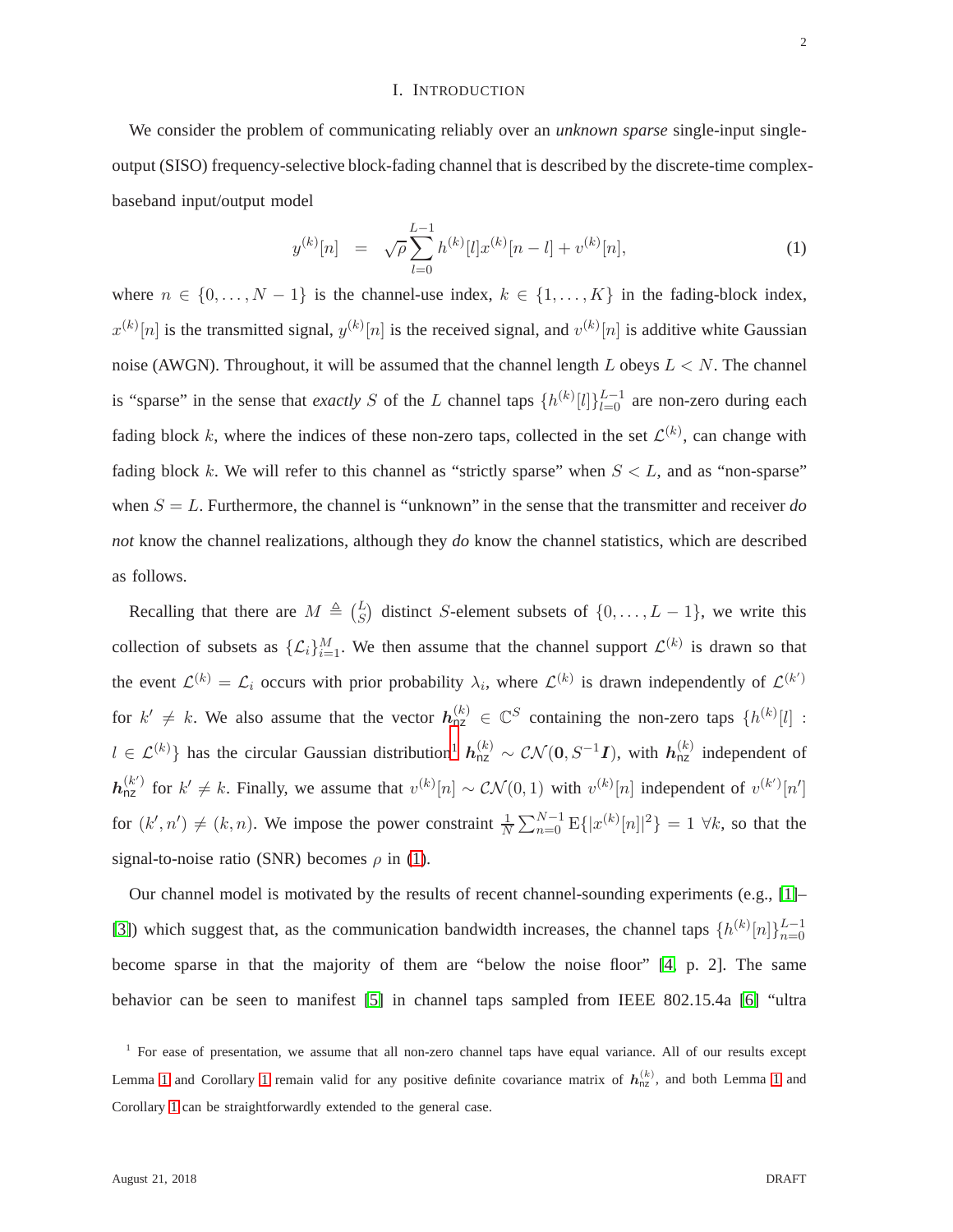wideband" propagation-path-based continuous-time impulse responses after square-root-raised-cosine pulse shaping.[2](#page-2-0) Clearly, the fact that we use *exactly* zero-valued taps makes our channel model an approximation, albeit a standard one (see, e.g., [\[4,](#page-28-2) p. 5]). In fact, our channel model ignores many additional features<sup>[3](#page-2-1)</sup> of real-world channels in order to facilitate an information-theoretic analysis. In addition, it should be emphasized that we assume a channel with *exactly* S non-zero taps, as opposed to *at most* S non-zero taps, and a decoder that knows the channel statistics perfectly (including S, L,  $\{\lambda_i\}_{i=1}^M$ , and  $\rho$ ).

*Notation*: Above and in the sequel, we use lowercase boldface quantities to denote vectors, uppercase boldface quantities to denote matrices, and we use  $I$  to denote the identity matrix. Also, we use  $(\cdot)^T$  to denote transpose,  $(\cdot)^*$  conjugate,  $(\cdot)^H$  conjugate transpose,  $(\cdot)^+$  pseudo-inverse, and  $\mathcal{D}(\boldsymbol{b})$  the diagonal matrix created from vector **b**. Furthermore,  $\odot$  element-wise multiplication,  $||x|| \triangleq \sqrt{x^Hx}$ , and  $||x||_A \triangleq \sqrt{x^HAx}$  for Hermitian positive semi-definite A. Throughout, "log" denotes the base-2 logarithm. For random variables, we use  $E\{\cdot\}$  to denote expectation,  $cov\{b\}$ auto-covariance,  $h(a)$  entropy, and  $I(a, b)$  the mutual information between a and b. Finally, we write  $\mathcal{CN}(\boldsymbol{x};\boldsymbol{\mu},\boldsymbol{\Sigma}) \triangleq (\pi^N \det(\boldsymbol{\Sigma}))^{-1} \exp(-\|\boldsymbol{x}-\boldsymbol{\mu}\|_{\boldsymbol{\Sigma}^{-1}}^2)$  for the circular Gaussian pdf with mean  $\mu \in \mathbb{C}^N$  and positive definite covariance matrix  $\Sigma$ , and we write  $x \sim \mathcal{CN}(\mu, \Sigma)$  to indicate that random vector  $x$  has this pdf. [I](#page-30-0)n Table I we list commonly used quantities, along with their definitions.

## <span id="page-2-3"></span>*A. Preliminaries*

Throughout the paper, we assume that the prefix samples  $\{x^{(k)}[-l]\}_{l=1}^{L-1}$  are chosen as a *cyclic prefix* (CP), i.e.,  $x^{(k)}[-l] = x^{(k)}[N-l]$  for  $l = 1, ..., L-1$ . In this case, we can write the  $k^{th}$  block observations  $y^{(k)} \triangleq (y^{(k)}[0], \dots, y^{(k)}[N-1])^{\mathsf{T}}$  as

<span id="page-2-2"></span>
$$
\mathbf{y}^{(k)} = \sqrt{\rho} \mathbf{X}^{(k)} \mathbf{h}^{(k)} + \mathbf{v}^{(k)}, \tag{2}
$$

<span id="page-2-0"></span><sup>2</sup> Say that  $h^{(k)}(t) = \sum_{q=1}^{Q} a_q e^{j\phi_q} \delta(t-\tau_q)$  is a continuous-time impulse response based on Q propagation paths. When the pulse shape  $b_t(t)$  is used at the transmitter and  $b_t(t)$  is used at the receiver, and the baud interval is T, the channel taps become  $h^{(k)}[l] = (b_t * h^{(k)} * b_t)(l)$ , where  $*$  denotes convolution. For a detailed derivation, see, e.g., [\[5\]](#page-28-3).

<span id="page-2-1"></span><sup>3</sup> For example, in practice, the active taps  $\{h^{(k)}[l]\}_{l \in \mathcal{L}(k)}$  and additive noise might be non-Gaussian and/or correlated within a fading block; the active taps, support, and noise might be statistically dependent and/or non-stationary across fading blocks; and the linear channel assumption might break down due to power-amplifier non-linearities.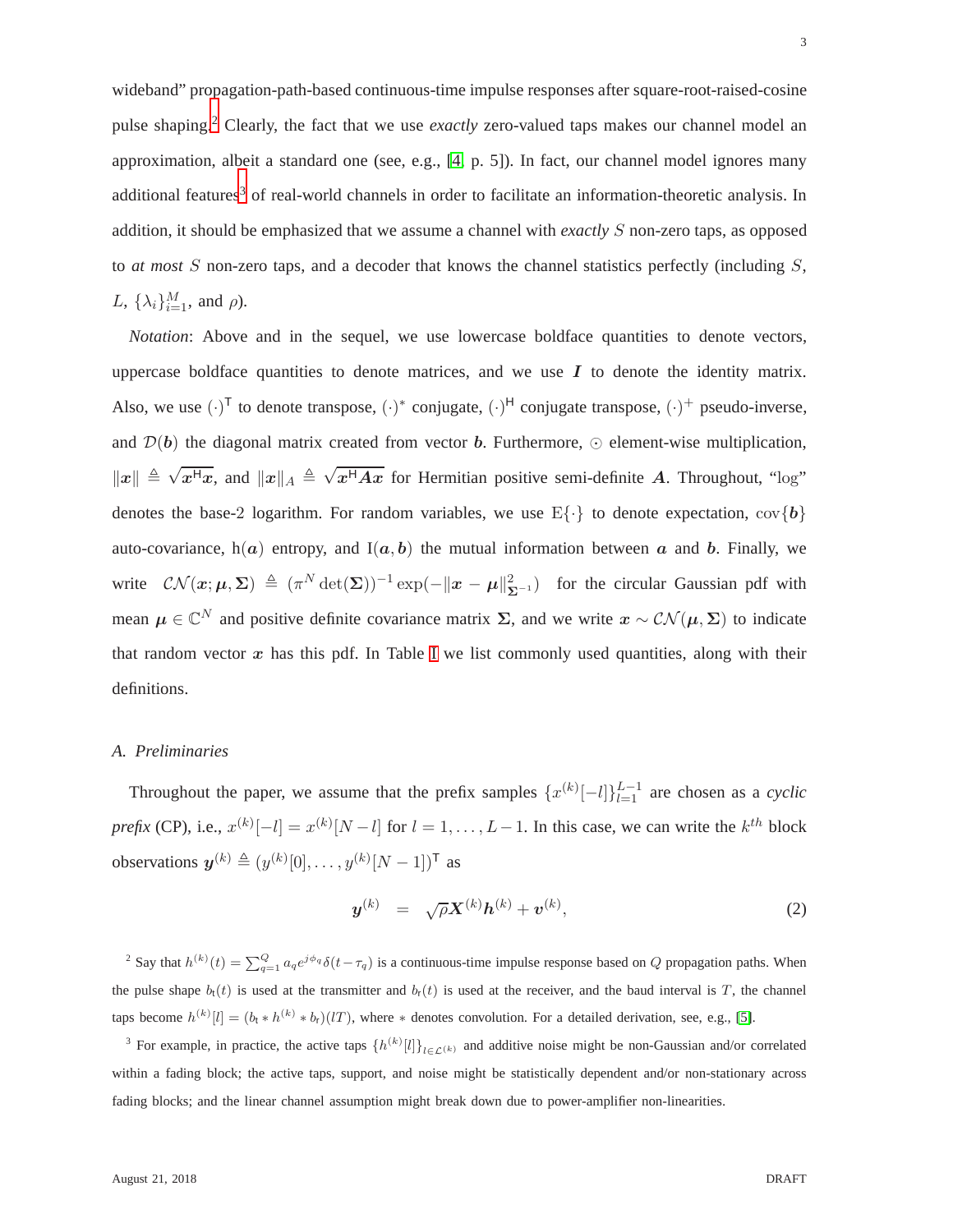where  $v^{(k)} \triangleq (v^{(k)}[0], \ldots, v^{(k)}[N-1])^{\mathsf{T}}$ ,  $h^{(k)} \triangleq (h^{(k)}[0], \ldots, h^{(k)}[L-1], 0, \ldots, 0)^{\mathsf{T}} \in \mathbb{C}^{N}$ , and  $\mathbf{X}^{(k)} \in \mathbb{C}^{N \times N}$  is the circulant matrix with first column  $\mathbf{x}^{(k)} \triangleq (x^{(k)}[0], \dots, x^{(k)}[N-1])^{\mathsf{T}}$ . An equivalent model results<sup>[4](#page-3-0)</sup> from converting all signals into the frequency domain:

<span id="page-3-1"></span>
$$
\mathbf{y}_{\mathsf{f}}^{(k)} = \sqrt{\rho} \, \mathcal{D}(\mathbf{x}_{\mathsf{f}}^{(k)}) \mathbf{h}_{\mathsf{f}}^{(k)} + \mathbf{v}_{\mathsf{f}}^{(k)}, \tag{3}
$$

where  $y_f^{(k)} \triangleq F y^{(k)}$ ,  $x_f^{(k)} \triangleq F x^{(k)}$ ,  $v_f^{(k)} \triangleq F v^{(k)}$ ,  $h_f^{(k)} \triangleq \sqrt{N} F h^{(k)}$ , and where  $F$  denotes the *N*-dimensional unitary discrete Fourier transform (DFT) matrix. Noting that  $v_f^{(k)} \sim \mathcal{CN}(\mathbf{0}, \mathbf{I})$ , the model [\(3\)](#page-3-1) establishes that, when viewed in the frequency domain, the frequency-selective channel [\(2\)](#page-2-2) reduces to a set of N non-interfering scalar subchannels with average<sup>[5](#page-3-2)</sup> subchannel SNR  $\rho$ . Although the subchannels are non-interfering, the subchannel gains within the  $k^{th}$  block (i.e., the elements of the vector  $h_{\text{f}}^{(k)}$  $f<sup>(k)</sup>$ ) are correlated in a way that depends on the channel support  $\mathcal{L}<sup>(k)</sup>$ , as will be detailed in the sequel. For capacity analysis, we assume that the number of fading blocks  $K$  is arbitrarily large, and we ignore overhead due to the prefix, consistent with [\[7\]](#page-28-5), [\[8\]](#page-28-6). Some implications of this choice are discussed below.

## *B. Existing Results on Noncoherent Channel Capacity*

Much is known about the fundamental limits of reliable communication over the unknown *non*sparse channel in the high-SNR regime (i.e.,  $\rho \rightarrow \infty$ ). For example, assuming that communication occurs over an arbitrarily large number of fading blocks K, the ergodic capacity  $\mathcal{C}_{\text{non-sparse}}(\rho)$ , in bits per channel use, obeys [\[7\]](#page-28-5), [\[8\]](#page-28-6)

<span id="page-3-3"></span>
$$
\lim_{\rho \to \infty} \frac{\mathcal{C}_{\text{non-sparse}}(\rho)}{\log \rho} = 1 - \frac{L}{N}.
$$
\n(4)

In other words, the "multiplexing gain" [\[9\]](#page-28-7) of the non-sparse channel (i.e., the pre-log factor in its ergodic capacity expression) equals  $1 - \frac{L}{N}$  $\frac{L}{N}$ . Furthermore, it is possible to achieve this multiplexing gain using pilot aided transmission (PAT), which uses  $L$  signal-space dimensions of each fading block to transmit a known pilot signal and the remaining  $N - L$  dimensions to transmit the data [\[7\]](#page-28-5), [\[8\]](#page-28-6). In the sequel, we use the term "spectrally efficient" to describe a communication scheme whose achievable rate expression has a pre-log factor matching that of the channel's ergodic capacity expression (i.e., the channel's multiplexing gain).

<sup>4</sup> Model [\(3\)](#page-3-1) follows directly from [\(2\)](#page-2-2) using the fact that  $X^{(k)} = F^{H} \mathcal{D}(\sqrt{N} F x^{(k)}) F$ .

<span id="page-3-2"></span><span id="page-3-0"></span><sup>&</sup>lt;sup>5</sup> The average subchannel SNR of  $\rho$  follows from the fact that  $\frac{1}{N} E\{\Vert h_f^{(k)} \Vert^2\} = 1$ .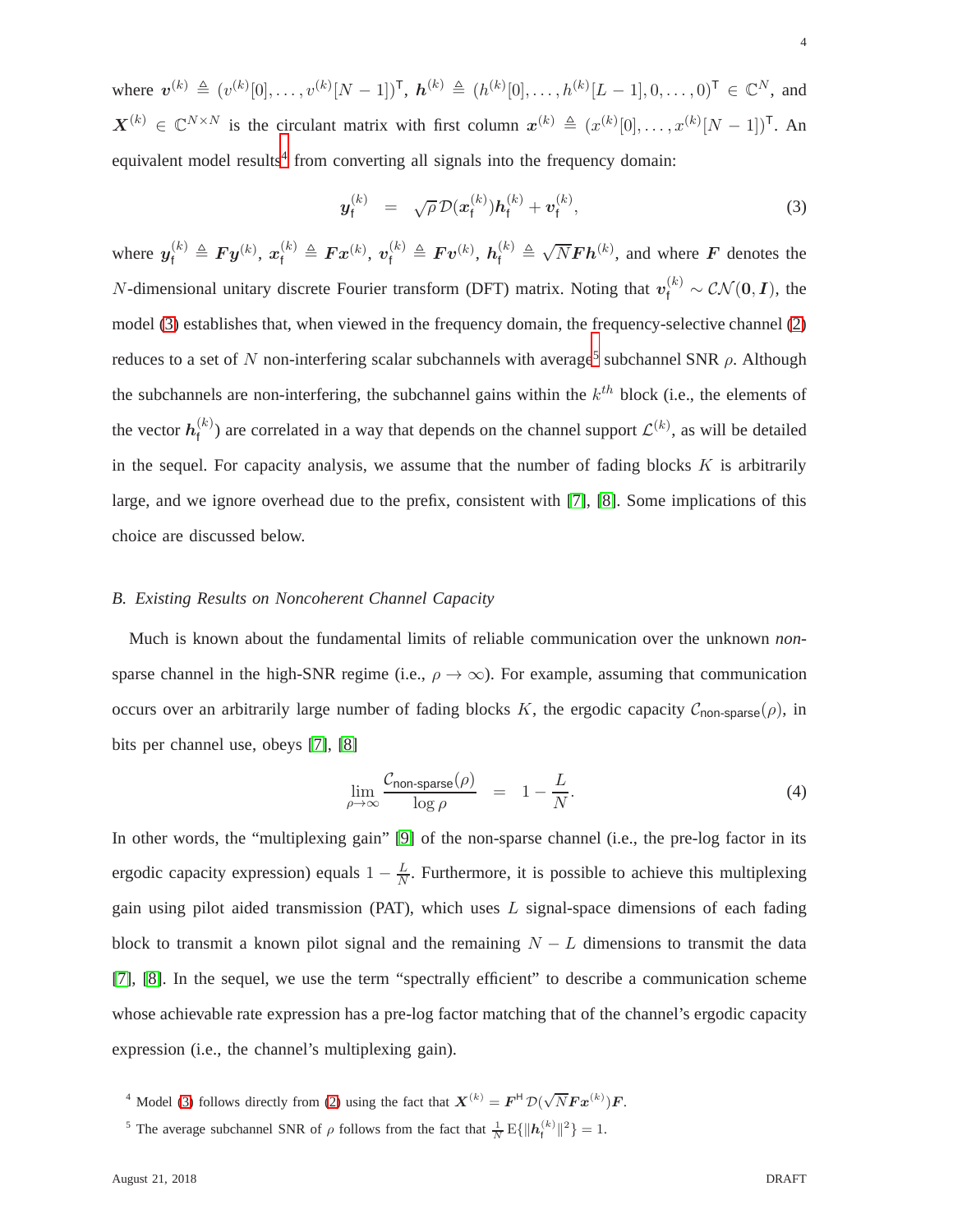## *C. Our Contributions*

In this paper, we study the fundamental limits of reliable communication over the unknown *sparse* channel [\(1\)](#page-1-1) in the high-SNR regime. First, we show that the ergodic capacity  $C_{\text{sparse}}(\rho)$  obeys

<span id="page-4-0"></span>
$$
\lim_{\rho \to \infty} \frac{\mathcal{C}_{\text{sparse}}(\rho)}{\log \rho} = 1 - \frac{S}{N} \tag{5}
$$

for any sparsity S such that  $1 \leq S \leq L < N$ . Comparing [\(5\)](#page-4-0) to [\(4\)](#page-3-3), it is interesting to notice that the channel's multiplexing gain depends on the number of non-zero taps  $S$  and not the channel length L, even though the locations of these taps  $\mathcal{L} \triangleq (\mathcal{L}^{(1)}, \dots, \mathcal{L}^{(K)})$  are unknown. Second, we show that the sparse frequency-selective block-fading channel admits spectrally efficient PAT, just as its non-sparse variant does. In other words, for an S-sparse channel, one can construct a PAT scheme that uses only S pilots per fading block to attain an achievable rate that grows with SNR  $\rho$  at the maximum possible rate, regardless of the channel length L. We establish this result constructively, by specifying a particular OFDM-based PAT scheme and a corresponding decoder, which—as we will see—can be interpreted as a *joint channel-support/data decoder*. Because our decoder is computationally demanding (e.g., it requires the evaluation of up to  $|\mathcal{L}| = M^K = \mathcal{O}(L^{SK})$ ) support hypotheses), we also consider a much simpler PAT decoder and find that its  $\epsilon$ -achievable-rate has a pre-log factor of  $1 - \frac{S+1}{N}$  $\frac{n+1}{N}$ , for any error-rate  $\epsilon > 0$ .

In stating the above pre-log factors, we emphasize that the overhead due to the OFDM prefix has been ignored (for consistency with [\[7\]](#page-28-5), [\[8\]](#page-28-6)). If, instead, the overhead was included, then the pre-log factor of the non-sparse channel's ergodic capacity [\(4\)](#page-3-3) would read as  $\frac{N-L}{N+L-1}$ , and that for the sparse channel [\(5\)](#page-4-0) would read as  $\frac{N-S}{N+L-1}$ . Although the increase in pre-log factor resulting from channel sparsity, i.e.,  $\frac{L-S}{N+L-1}$ , is not as pronounced as when the prefix is ignored, i.e.,  $\frac{L-S}{N}$ , the two values are very similar when  $N \gg L - 1$ , which is the typical case in practice.

## *D. Relation to Compressed Channel Sensing*

The problem of communicating over sparse channels has recently gained a significant amount of attention through the framework of *compressed channel sensing* (CCS), as seen by the recent overview article [\[4\]](#page-28-2) and the long list of papers cited therein. In CCS, it is assumed that pilots are embedded during transmission, and that channel estimation is performed using pilot-only observations (i.e., without the aid or interference from data). CCS then exploits channel sparsity to reduce the number of pilots needed for accurate channel estimation, in the hopes of increasing spectral efficiency. As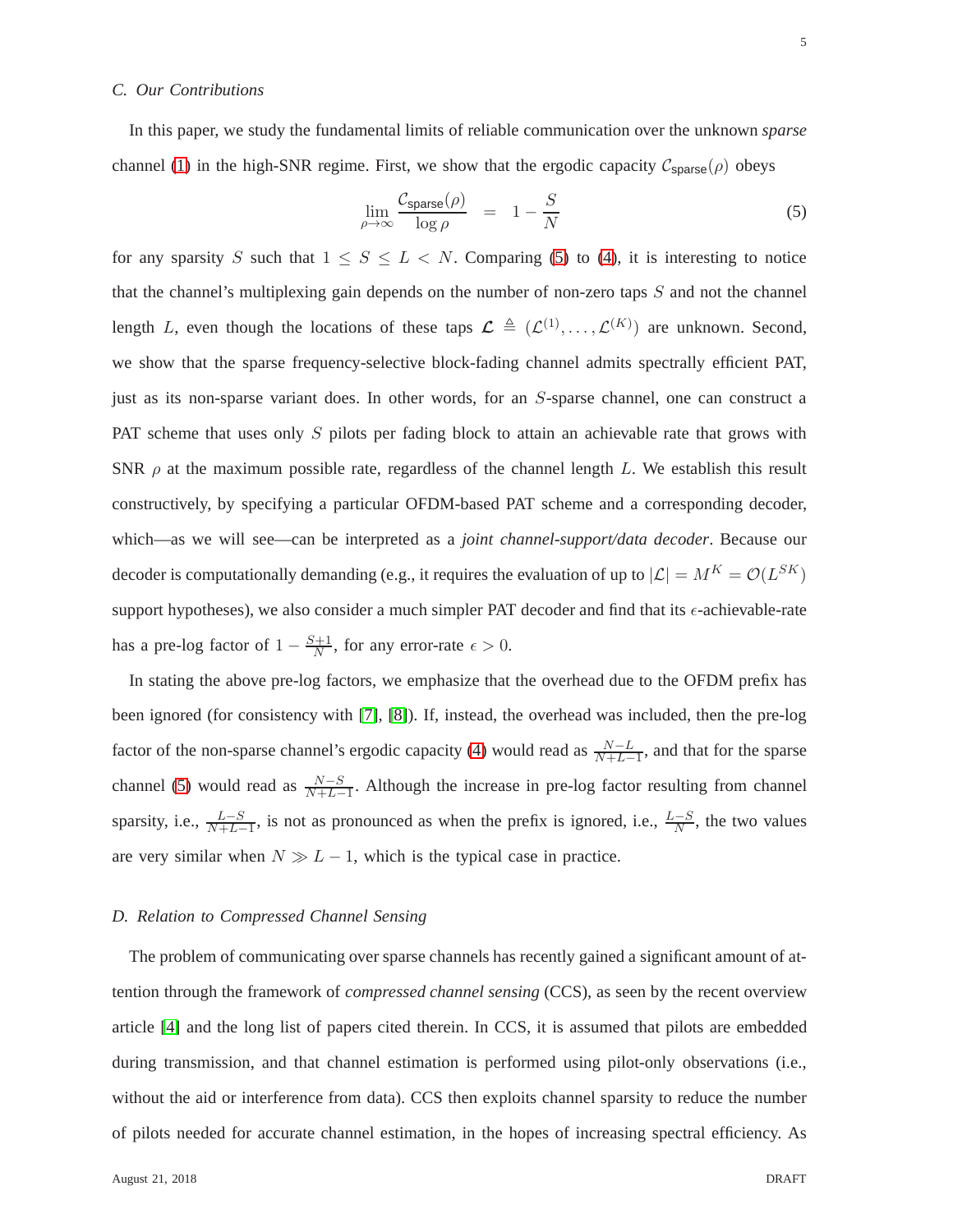an example, for the N-subcarrier OFDM scenario described by [\(3\)](#page-3-1), CCS results [\[4\]](#page-28-2) show that, when  $P = \mathcal{O}(S_{\text{max}} \ln^5 N)$  pilot subcarriers are chosen uniformly at random, any *deterministic* L-length channel  $h^{(k)}$  with sparsity *at most*  $S_{\text{max}}$  yields a CCS estimate  $\hat{h}_{\text{ccs}}^{(k)}$  such that

<span id="page-5-0"></span>
$$
\|\hat{\boldsymbol{h}}_{\text{ccs}}^{(k)} - \boldsymbol{h}^{(k)}\|^2 \leq C \frac{S_{\text{max}} N \ln L}{\rho P} \text{ with high probability}, \tag{6}
$$

where C is a constant. The success probability in [\(6\)](#page-5-0) grows with L and N, but not with SNR  $\rho$  (see [\[4\]](#page-28-2) for details). Furthermore, in the special case that the observations are noise-free, it is known that exactly 2S data-free observations are both necessary and sufficient for perfect recovery [\[10\]](#page-28-8).

In comparing the CCS approach to the approach that we have taken, we notice that the two are fundamentally different. For example, CCS yields guarantees on the performance of channel estimation, but not on the rate of reliable communication. Also, CCS attacks the channel estimation problem using a "non-random parameter estimation" framework, whereas we approach channel estimation using a "random parameter estimation" framework, since we consider ergodic capacity and achievable rate, and are thus interested in average channel estimation performance. A potential weakness to the CCS approach is that it uses only pilot observations for channel estimation, even though the data-dependent observations contain valuable information about the unknown channel; our work (and related empirical results in [\[5\]](#page-28-3), [\[11\]](#page-28-9), [\[12\]](#page-28-10)) suggests that significant gains can result from the use of *joint* channel-estimation and data decoding. Strengths of CCS include the facts that i) CCS focuses on reconstruction techniques that have polynomial complexity in  $L$  and  $S_{\text{max}}$ ; ii) CCS focuses on reconstruction techniques that do not need to know the distributions of the signal and noise; iii) CCS guarantees like [\(6\)](#page-5-0), which hold for *any* sparsity  $S \leq S_{\text{max}}$ , can be further extended to cover the case of approximately sparse (i.e., "compressible") signals [\[4,](#page-28-2) p. 5].

## II. NONCOHERENT CAPACITY

In this section, we characterize the ergodic noncoherent capacity of the sparse frequency-selective block-fading channel described in Section [I.](#page-1-2) We focus on the high-SNR regime, i.e.,  $\rho \to \infty$ .

<span id="page-5-1"></span>**Theorem 1.** *The ergodic noncoherent capacity of the sparse frequency-selective block-fading channel,*  $C_{\text{sparse}}(\rho)$ *, in bits per channel use, obeys*  $\lim_{\rho \to \infty} \frac{C_{\text{sparse}}(\rho)}{\log \rho}$  $\frac{\text{parse}(\rho)}{\log \rho} = 1 - \frac{S}{N}$  $\frac{S}{N}$  for sparsity S and block *length* N*, whether or not the channel support realization* L *is known apriori.*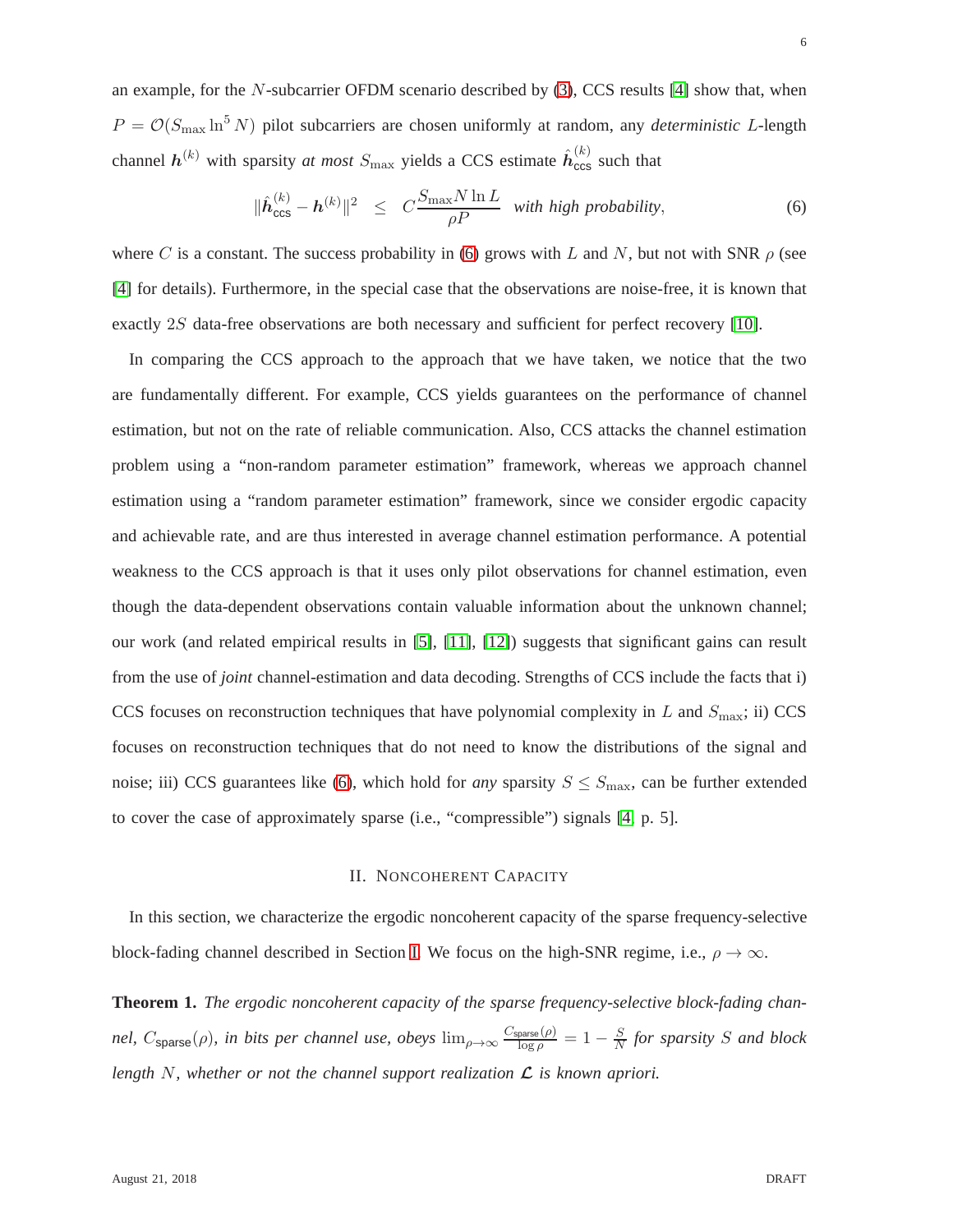*Proof:* Using the chain rule for mutual information [\[13\]](#page-28-11), it follows straightforwardly that

<span id="page-6-0"></span>
$$
I(\boldsymbol{y}^{(k)}; \boldsymbol{x}^{(k)}) = I(\boldsymbol{y}^{(k)}; \mathcal{L}^{(k)}) + I(\boldsymbol{y}^{(k)}; \boldsymbol{x}^{(k)} | \mathcal{L}^{(k)}) - I(\boldsymbol{y}^{(k)}; \mathcal{L}^{(k)} | \boldsymbol{x}^{(k)}).
$$
(7)

where I(a; b) denotes the mutual information between random vectors a and b and where I(a; b) c) denotes the conditional mutual information between  $\boldsymbol{a}$  and  $\boldsymbol{b}$  conditioned on  $\boldsymbol{c}$ . Then, since  $|\mathcal{L}^{(k)}|$  = M, we can bound the first term in [\(7\)](#page-6-0) as follows:

<span id="page-6-1"></span>
$$
I(\boldsymbol{y}^{(k)}; \mathcal{L}^{(k)}) \leq h(\mathcal{L}^{(k)}) \leq \log |\mathcal{L}^{(k)}| = \log M,
$$
\n(8)

where  $h(a)$  denotes the entropy of a. Because  $I(y^{(k)}; \mathcal{L}^{(k)} | x^{(k)}) \ge 0$ , [\(7\)](#page-6-0)-[\(8\)](#page-6-1) yield the upper bound  $I(\mathbf{y}^{(k)}; \mathbf{x}^{(k)}) \leq \log M + I(\mathbf{y}^{(k)}; \mathbf{x}^{(k)} | \mathcal{L}^{(k)})$ . Similarly, since  $I(\mathbf{y}^{(k)}; \mathcal{L}^{(k)}) \geq 0$ , equation [\(7\)](#page-6-0) implies that  $I(y^{(k)}; x^{(k)}) \ge I(y^{(k)}; x^{(k)} | \mathcal{L}^{(k)}) - I(y^{(k)}; \mathcal{L}^{(k)} | x^{(k)})$  and, since  $I(y^{(k)}; \mathcal{L}^{(k)} | x^{(k)}) \le$  $h(\mathcal{L}^{(k)} | \mathbf{x}^{(k)}) \leq \log M$ , we also have that  $I(\mathbf{y}^{(k)}; \mathbf{x}^{(k)}) \geq I(\mathbf{y}^{(k)}; \mathbf{x}^{(k)} | \mathcal{L}^{(k)}) - \log M$ . In summary, we have that

<span id="page-6-2"></span>
$$
I(\boldsymbol{y}^{(k)};\boldsymbol{x}^{(k)}) = I(\boldsymbol{y}^{(k)};\boldsymbol{x}^{(k)} | \mathcal{L}^{(k)}) + \Delta \quad \text{for} \quad \Delta \in [-\log M, \log M]. \tag{9}
$$

Given knowledge of the support  $\mathcal{L}^{(k)}$ , the frequency-domain vector  $h_f^{(k)}$  $f_f^{(k)}$  is zero-mean Gaussian with a rank-S covariance matrix. Thus, [\[8,](#page-28-6) Theorem 1] implies that  $\mathcal{C}_{\mathcal{L}}(\rho)$ , the pre-log factor of ergodic noncoherent capacity under knowledge of the support  $\mathcal L$  equals  $1 - \frac{S}{N}$ , i.e.,  $\lim_{\rho \to \infty} \frac{\mathcal{C}_{\mathcal L}(\rho)}{\log \rho} =$  $1-\frac{S}{N}$  $\frac{S}{N}$ . Since

$$
\mathcal{C}_{\mathcal{L}}(\rho) = \max_{p(\bm{x}_{\mathsf{f}}^{(k)}) : \mathbb{E} \parallel \bm{x}_{\mathsf{f}}^{(k)} \parallel^2 \leq N} \frac{1}{N} \mathbf{I}(\bm{y}_{\mathsf{f}}^{(k)}; \bm{x}_{\mathsf{f}}^{(k)} | \mathcal{L}^{(k)}), \tag{10}
$$

where  $\mathrm{I}(\boldsymbol{y}_\mathsf{f}^{(k)}$  $\boldsymbol{x}_\mathsf{f}^{(k)};\boldsymbol{x}_\mathsf{f}^{(k)}$  $f_f^{(k)} | \mathcal{L}^{(k)} = I(\bm{y}^{(k)}; \bm{x}^{(k)} | \mathcal{L}^{(k)})$  and where, due to [\(9\)](#page-6-2),  $I(\bm{y}^{(k)}; \bm{x}^{(k)} | \mathcal{L}^{(k)})$  differs from  $I(y^{(k)}; x^{(k)})$  by a bounded  $\rho$ -invariant constant  $\Delta$ , the ergodic noncoherent capacity

$$
C_{\text{sparse}}(\rho) = \max_{p(\bm{x}^{(k)}) : E \|\bm{x}^{(k)}\|^2 \leq N} \frac{1}{N} \mathbf{I}(\bm{y}^{(k)}; \bm{x}^{(k)}), \tag{11}
$$

must also obey  $\lim_{\rho \to \infty} \frac{\mathcal{C}_{\text{sparse}}(\rho)}{\log \rho} = 1 - \frac{S}{N}$  $\frac{S}{N}$ .

<span id="page-6-3"></span>It is interesting to notice that the channel multiplexing gain equals  $1 - \frac{S}{N}$  whether or not the support  $\mathcal L$  is apriori known.

## III. PILOT AIDED TRANSMISSION AND DECODING

For the *non-sparse* frequency-selective block-fading channel, it has been shown [\[7\]](#page-28-5) that pilot aided transmission (PAT) is *spectrally efficient* as defined in Section [I,](#page-1-2) i.e., that it is possible to design a

ш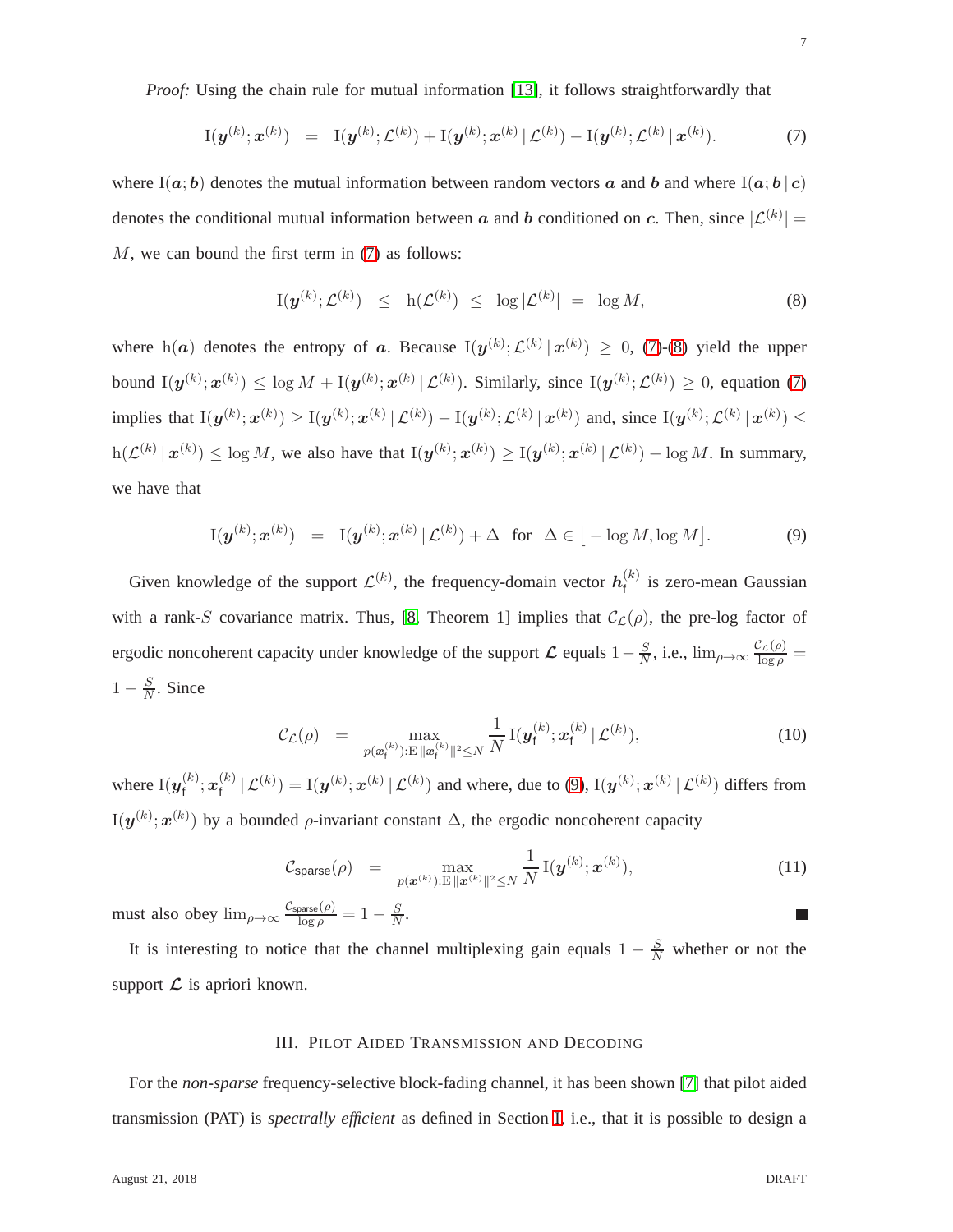PAT scheme for which the pre-log factor in its achievable rate expression coincides with the prelog factor in the noncoherent ergodic capacity expression (i.e., the channel multiplexing gain). The question remains as to whether PAT is spectrally efficient for *sparse* channels as well.

Interestingly, Theorem [1](#page-5-1) showed that the multiplexing gain of the sparse channel does not change with knowledge of the channel support  $\mathcal{L}$ . Realizing<sup>[6](#page-7-0)</sup> that an S-sparse channel with known support has the same capacity characteristics as a non-sparse length-S channel, and recalling that PAT is spectrally efficient for non-sparse channels, one might suspect that PAT is spectrally efficient for sparse channels. As we shall see, this is indeed the case. To prove this, we construct an appropriate PAT scheme and a corresponding decoder, as detailed in the following subsections.

## <span id="page-7-1"></span>*A. PAT Definition*

For the transmission scheme outlined in Section [I-A,](#page-2-3) we consider a PAT scheme in which the elements in the frequency-domain transmission vector  $x_f^{(k)} \in \mathbb{C}^N$  can be partitioned into a pilot vector  $x_{\mathsf{p}} \in \mathbb{C}^{P}$ , created from  $\{x_{\mathsf{f}}^{(k)}\}$  $f^{(k)}[n]: n \in \mathcal{N}_p$ , and a data vector  $x_d^{(k)} \in \mathbb{C}^{N-P}$ , created from  $\{x_{\mathsf{f}}^{(k)}\}$  $f_f^{(k)}[n]: n \in \mathcal{N}_d$ . Here, we use  $\mathcal{N}_p \subset \{0, \ldots, N-1\}$  to denote the pilot subcarrier indices and  $\mathcal{N}_d$ to denote the corresponding data subcarrier indices, where  $\mathcal{N}_{d} = \{0, \ldots, N-1\} \setminus \mathcal{N}_{p}$ . Notice that exactly P signal-space dimensions (per fading block) have been allocated to pilots, i.e.,  $|\mathcal{N}_p| = P$ . For simplicity, we assume that the pilot locations  $\mathcal{N}_p$  and pilot values  $x_p$  do not change with the fading block k, and that the pilot values are constant modulus, i.e.,  $|x_{p}[n]| = 1$ . By definition, the pilot quantities  $x_p$  and  $\mathcal{N}_p$  are known apriori to the decoder.

In the parallel subchannel model [\(3\)](#page-3-1), we partition both  $y_f^{(k)} \in \mathbb{C}^N$  and  $v_f^{(k)} \in \mathbb{C}^N$  in the same way as we did  $x_f^{(k)} \in \mathbb{C}^N$ , yielding

$$
\mathbf{y}_{\mathsf{p}}^{(k)} = \sqrt{\rho} \, \mathcal{D}(\mathbf{x}_{\mathsf{p}}) \mathbf{J}_{\mathsf{p}} \mathbf{h}_{\mathsf{f}}^{(k)} + \mathbf{v}_{\mathsf{p}}^{(k)} \tag{12}
$$

$$
\boldsymbol{y}_{\mathsf{d}}^{(k)} = \sqrt{\rho} \, \mathcal{D}(\boldsymbol{x}_{\mathsf{d}}^{(k)}) \boldsymbol{J}_{\mathsf{d}} \boldsymbol{h}_{\mathsf{f}}^{(k)} + \boldsymbol{v}_{\mathsf{d}}^{(k)}, \tag{13}
$$

where  $J_p$  is a selection matrix constructed from rows  $\mathcal{N}_p$  of the  $N \times N$  identity matrix, and  $J_d$ is constructed similarly from rows  $\mathcal{N}_d$  of the identity matrix. Another way to write  $y_{p}^{(k)}$  and  $y_{d}^{(k)}$  $\frac{(\kappa)}{d}$ 

<span id="page-7-0"></span> $6$  The equivalence in pre-log factor between S-sparse channel with known support and a non-sparse length-S channel follows directly from [\[8,](#page-28-6) Theorem 1] and the fact that, in both cases,  $h_f^{(k)}$  is zero-mean Gaussian with rank-S covariance matrix.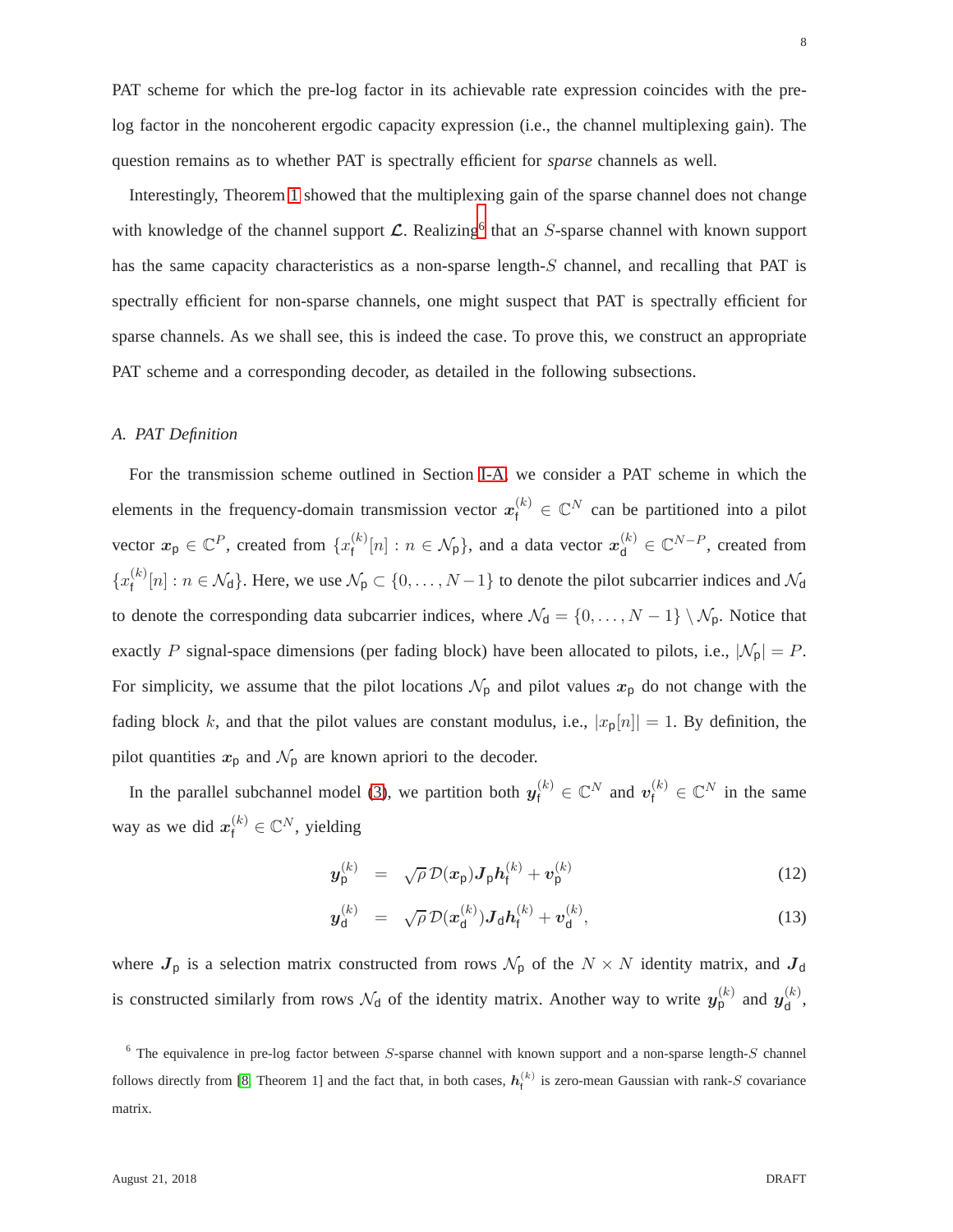which will be useful in the sequel, is

<span id="page-8-3"></span>
$$
\mathbf{y}_{\mathsf{p}}^{(k)} = \sqrt{\rho N} \, \mathcal{D}(\mathbf{x}_{\mathsf{p}}) \mathbf{F}_{\mathsf{p,true}}^{(k)} \mathbf{h}_{\mathsf{nz}}^{(k)} + \mathbf{v}_{\mathsf{p}}^{(k)}
$$
(14)

$$
\boldsymbol{y}_{\mathsf{d}}^{(k)} = \sqrt{\rho N} \, \mathcal{D}(\boldsymbol{x}_{\mathsf{d}}^{(k)}) \boldsymbol{F}_{\mathsf{d},\mathsf{true}}^{(k)} \boldsymbol{h}_{\mathsf{n}\mathsf{z}}^{(k)} + \boldsymbol{v}_{\mathsf{d}}^{(k)},\tag{15}
$$

where  $h_{nz}^{(k)} \in \mathbb{C}^S$  is formed from the non-zero elements of  $h^{(k)}$ ,  $\mathbf{F}_{p,true}^{(k)}$  is formed from rows  $\mathcal{N}_p$ and columns  $\mathcal{L}^{(k)}$  of the DFT matrix F, and  $F_{d,\text{true}}^{(k)}$  is formed from rows  $\mathcal{N}_d$  and columns  $\mathcal{L}^{(k)}$  of F. Notice that, because  $\mathcal{L}^{(k)}$  is not apriori known to the decoder, neither are  $\mathbf{F}_{\mathsf{p,true}}^{(k)}$  or  $\mathbf{F}_{\mathsf{d,true}}^{(k)}$ .

To achieve an arbitrarily small probability of decoding error, we construct codewords that span K blocks, where K is arbitrarily large. Thus, using  $\mathfrak{C} \subset \mathbb{C}^{K(N-P)}$  to denote our codebook, we partition each codeword  $x_d \in \mathfrak{C}$  into K data vectors, i.e.,  $x_d = [x_d^{(1)T}]$  $\mathbf{u}_{\mathsf{d}}^{(1)\mathsf{T}}, \ldots, \mathbf{x}_{\mathsf{d}}^{(K)\mathsf{T}}$  $\begin{bmatrix} (K) \\ d \end{bmatrix}^T$ , for use in our PAT scheme. The codewords  $x_d$  are generated independently from a Gaussian distribution such that the  $x_{d}^{(k)}$  $\mathbf{d}_{\mathsf{d}}^{(k)}$  has positive definite covariance matrix  $\mathbf{R}_{\mathsf{d}}$  for all k, and such that  $\mathbf{x}_{\mathsf{d}}^{(k)}$  $\int_{d}^{(k)}$  is independent of  $x_{\mathsf{d}}^{(k')}$  $\begin{bmatrix} k' \\ d \end{bmatrix}$  for  $k \neq k'$ . Denoting the number of codewords in the codebook by  $|\mathfrak{C}|$ , the average data rate is given by  $\mathcal{R} = \frac{1}{KN} \log |\mathfrak{C}|$ .

## <span id="page-8-2"></span>*B. Optimal Decoding for PAT*

The reader may naturally wonder: what is the *optimal* decoder for the above PAT scheme in the case of the sparse channel described in Section [I,](#page-1-2) and how does it compare to optimal decoding in the non-sparse case? To answer these questions, we detail the optimal decoder for the sparse and non-sparse cases below. In the sequel, we use  $\mathbf{F}_i \in \mathbb{C}^{N \times S}$  to denote the matrix formed from columns  $\mathcal{L}_i$  of the DFT matrix  $F$ , we use  $F_{p,i} \in \mathbb{C}^{P \times S}$  to denote the matrix formed from rows  $\mathcal{N}_p$ of  $\mathbf{F}_i$ , and we use  $\mathbf{F}_{d,i} \in \mathbb{C}^{(N-P) \times S}$  to denote the matrix formed from rows  $\mathcal{N}_d$  of  $\mathbf{F}_i$ .

<span id="page-8-0"></span>**Lemma 1.** *The maximum likelihood decoder for PAT over the* S*-sparse* L*-length frequency-selective* N*-block-fading channel takes the form*

<span id="page-8-1"></span>
$$
\hat{\mathbf{x}}_{d}^{\text{ML}} = \arg \max_{\mathbf{x}_{d} \in \mathfrak{C}} \prod_{k=1}^{K} \sum_{i=1}^{M} \hat{\lambda}_{p,i}^{(k)} \det \left( \rho N \mathbf{F}_{d,i}^{H} \mathcal{D}(\mathbf{x}_{d}^{(k)} \odot \mathbf{x}_{d}^{(k)*}) \mathbf{F}_{d,i} + \mathbf{\Sigma}_{n\mathbf{Z},p,i}^{-1} \right)^{-1} \exp \left( -\left\| \mathbf{y}_{d}^{(k)} - \sqrt{\rho N} \mathcal{D}(\mathbf{x}_{d}^{(k)}) \mathbf{F}_{d,i} \hat{\mathbf{h}}_{n\mathbf{Z},i}^{(k)} (\mathbf{x}_{d}^{(k)}) \right\|^{2} - \left\| \hat{\mathbf{h}}_{n\mathbf{Z},i}^{(k)} (\mathbf{x}_{d}^{(k)}) - \hat{\mathbf{h}}_{n\mathbf{Z},p,i}^{(k)} \right\|_{\mathbf{\Sigma}_{n\mathbf{Z},p,i}^{-1}}^{2} \right)
$$
(16)

 $where\,\,\hat{\lambda}_{p,i}^{(k)}\triangleq \Pr\{\mathcal{L}^{(k)}=\mathcal{L}_i\,|\,\pmb{y_p^{(k)}},\pmb{x_p}\}$  is the pilot-aided channel-support posterior, where  $\hat{\pmb{h}}_{\textsf{nz},\textsf{l}}^{(k)}$  $nz,p,i$ *is the L*<sub>i</sub>-conditional pilot-aided MMSE estimate of  $h_{nz}^{(k)}$  and  $\Sigma_{nz,p,i}$  is its error covariance, which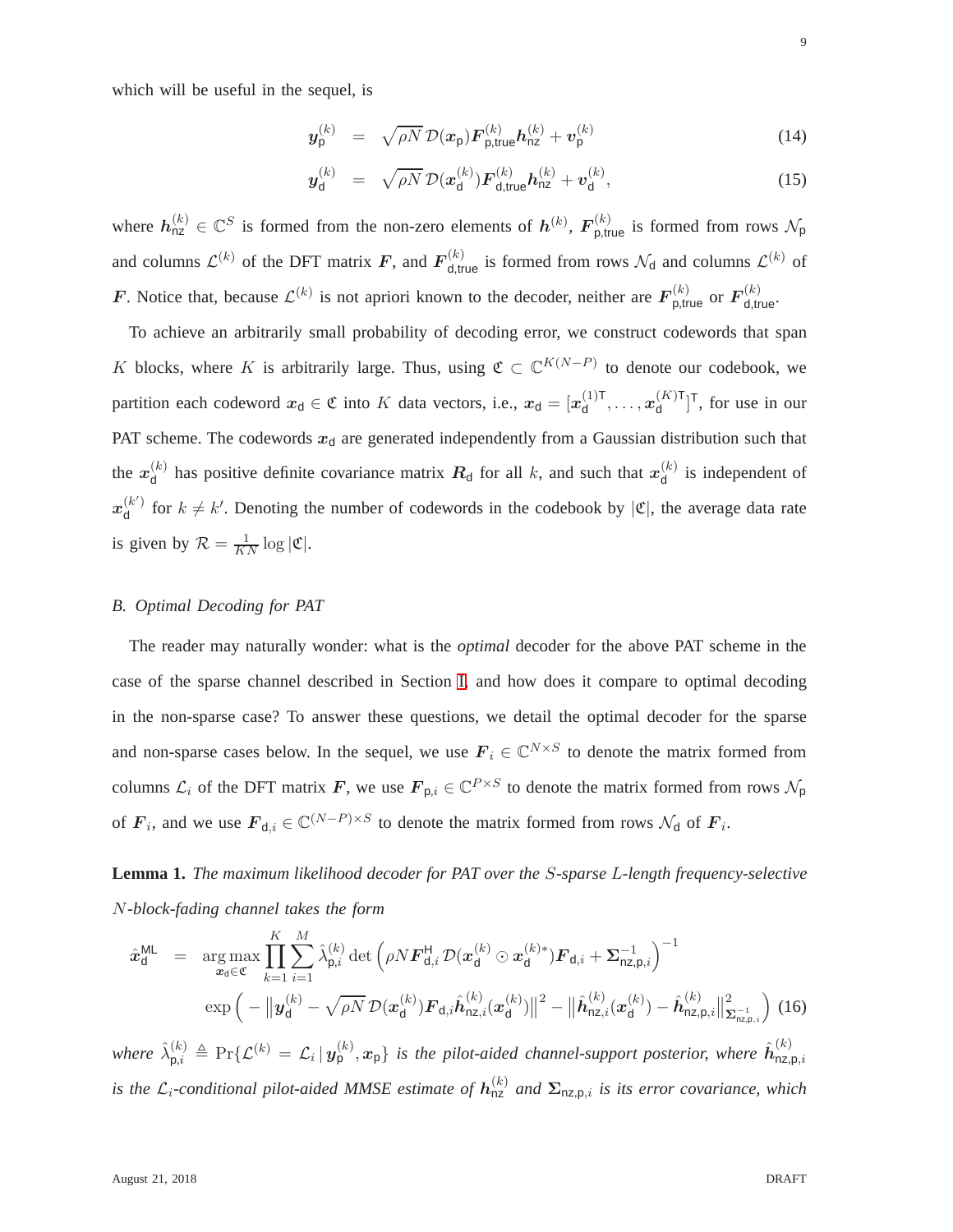*take the form*

<span id="page-9-1"></span>
$$
\hat{\boldsymbol{h}}_{\mathsf{nz},\mathsf{p},i}^{(k)} = \sqrt{\frac{\rho}{N}} \boldsymbol{F}_{\mathsf{p},i}^{\mathsf{H}} \big(\rho \boldsymbol{F}_{\mathsf{p},i} \boldsymbol{F}_{\mathsf{p},i}^{\mathsf{H}} + \frac{S}{N} \boldsymbol{I}\big)^{-1} \mathcal{D}(\boldsymbol{x}_{\mathsf{p}}^{*}) \boldsymbol{y}_{\mathsf{p}}^{(k)},\tag{17}
$$

$$
\Sigma_{\text{nz},\text{p},i} = \frac{1}{S} \big( \mathbf{I} - \mathbf{F}_{\text{p},i}^{\text{H}} \big( \mathbf{F}_{\text{p},i} \mathbf{F}_{\text{p},i}^{\text{H}} + \frac{S}{\rho N} \mathbf{I} \big)^{-1} \mathbf{F}_{\text{p},i} \big), \tag{18}
$$

and where  $\hat{\bm{h}}_{\mathsf{nz},i}^{(k)}(\bm{x}_{\mathsf{d}}^{(k)})$  $\binom{(k)}{\mathsf{d}}$  denotes the MMSE estimate of  $\mathbf{h}_{\textsf{nz}}^{(k)}$  conditioned on the data hypothesis  $\mathbf{x}_{\textsf{d}}^{(k)}$ d *and based on the pilot-aided channel statistics [\(17\)](#page-9-1)-[\(18\)](#page-9-1), i.e.,*

<span id="page-9-4"></span>
$$
\hat{\boldsymbol{h}}_{\text{nz},i}^{(k)}(\boldsymbol{x}_{\text{d}}^{(k)}) = \hat{\boldsymbol{h}}_{\text{nz},\text{p},i}^{(k)} + \sqrt{\rho N} \Sigma_{\text{nz},\text{p},i} \boldsymbol{F}_{\text{d},i}^{H} \mathcal{D}(\boldsymbol{x}_{\text{d}}^{(k)*}) (\rho N \mathcal{D}(\boldsymbol{x}_{\text{d}}^{(k)}) \boldsymbol{F}_{\text{d},i} \Sigma_{\text{nz},\text{p},i} \boldsymbol{F}_{\text{d},i}^{H} \mathcal{D}(\boldsymbol{x}_{\text{d}}^{(k)*}) + \boldsymbol{I})^{-1} \times (\boldsymbol{y}_{\text{d}}^{(k)} - \sqrt{\rho N} \mathcal{D}(\boldsymbol{x}_{\text{d}}^{(k)}) \boldsymbol{F}_{\text{d},i} \hat{\boldsymbol{h}}_{\text{nz},\text{p},i}^{(k)}).
$$
\n(19)

*Proof:* See Appendix [A.](#page-25-0)

Paraphrasing Lemma [1,](#page-8-0) the optimal decoder [\(16\)](#page-8-1) for sparse-channel PAT first uses pilots to compute support posteriors  $\{\hat{\lambda}_{\mathsf{p},i}^{(k)}\}$  $\{(\mathbf{k})\}_{i=1}^M$  and support-conditional channel posteriors<sup>[7](#page-9-2)</sup>  $\{\hat{\mathbf{h}}_{\text{nz},\text{p},i}^{(k)}\}_{i=1}^M$  for each fading block  $k$ . Then, it averages over the  $M$  support hypotheses to obtain a joint data-channel decoding metric for each fading block  $k$ . Finally, it searches for the codeword that maximizes the product of the decoding metrics (over all fading blocks  $k$ ). We note that optimal decoding is an example of Bayes model averaging [\[14\]](#page-28-12) and differs markedly from the decoding approach implied in the compressed channel sensing (CCS) framework [\[4\]](#page-28-2), which aims to compute a *single* sparse channel estimate  $\{\hat{h}_{nz,p,i}^{(k)}, \mathcal{L}^{(k)} = \mathcal{L}_i\}$  for later use in data decoding. We also note that ML decoding complexity is<sup>[8](#page-9-3)</sup>  $\mathcal{O}(|\mathfrak{C}|MKN^3)$ .

For illustrative purposes, we compare the optimal decoder for a sparse channel (as specified in Lemma [1](#page-8-0) above) to the optimal decoder for a *non*-sparse channel, as detailed below in Corollary [1.](#page-9-0)

<span id="page-9-0"></span>**Corollary 1.** *The maximum likelihood decoder for PAT over the non-sparse* L*-length frequencyselective* N*-block-fading channel takes the form*

$$
\hat{\boldsymbol{x}}_{\mathsf{d}}^{\mathsf{ML}} = \underset{\boldsymbol{x}_{\mathsf{d}} \in \mathfrak{C}}{\arg \min} \sum_{k=1}^{K} \Big( \ln \det \big( \rho N \boldsymbol{F}_{\mathsf{d}}^{\mathsf{H}} \operatorname{diag}(\boldsymbol{x}_{\mathsf{d}}^{(k)} \odot \boldsymbol{x}_{\mathsf{d}}^{(k)*}) \boldsymbol{F}_{\mathsf{d}} + \boldsymbol{\Sigma}_{\mathsf{nz},\mathsf{p}}^{-1} \Big) + \left\| \boldsymbol{y}_{\mathsf{d}}^{(k)} - \sqrt{\rho N} \mathcal{D}(\boldsymbol{x}_{\mathsf{d}}^{(k)}) \boldsymbol{F}_{\mathsf{d}} \hat{\boldsymbol{h}}_{\mathsf{nz}}^{(k)} (\boldsymbol{x}_{\mathsf{d}}^{(k)}) \right\|^{2} + \left\| \hat{\boldsymbol{h}}_{\mathsf{nz}}^{(k)} (\boldsymbol{x}_{\mathsf{d}}^{(k)}) - \hat{\boldsymbol{h}}_{\mathsf{nz},\mathsf{p}}^{(k)} \right\|_{\boldsymbol{\Sigma}_{\mathsf{nz},\mathsf{p}}^{-1}}^{2} \Big), \qquad (20)
$$

<span id="page-9-2"></span><sup>7</sup> Note that  $\{\Sigma_{nz,p,i}\}_{i=1}^M$  can be precomputed since they do not depend on the observations.

<span id="page-9-3"></span><sup>8</sup> The term after the sum in [\(16\)](#page-8-1) must be computed for every triple  $(i, k, x_d^{(k)})$ , where the complexity of each computation is  $\mathcal{O}(N^3)$  due to the matrix inversion in [\(19\)](#page-9-4).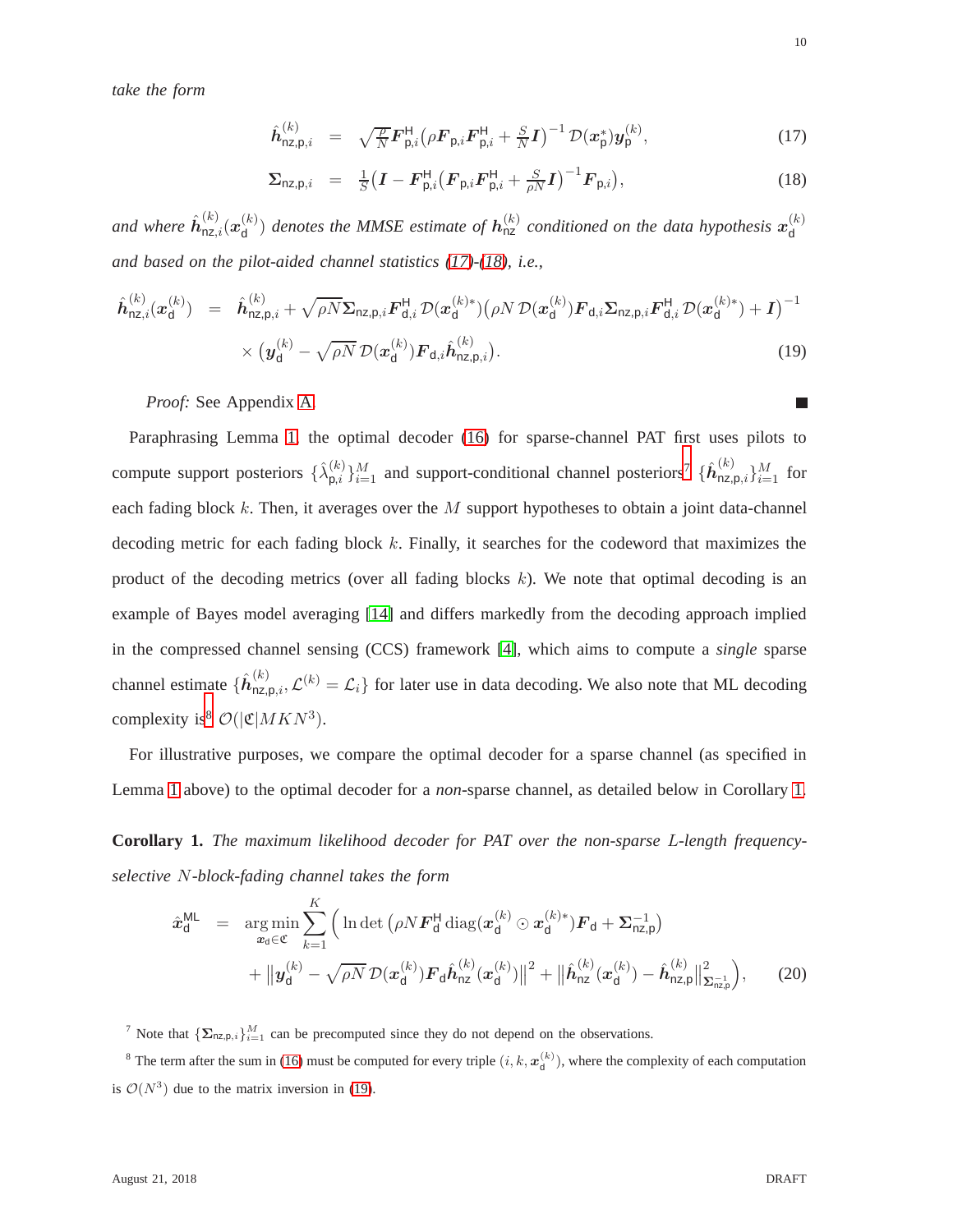where  $\hat{h}^{(k)}_{\text{nz},\text{p}}$  is the pilot-aided MMSE estimate of  $h^{(k)}_{\text{nz}}$  and  $\Sigma_{\text{nz},\text{p}}$  is its error covariance, which take *the form*

<span id="page-10-0"></span>
$$
\hat{\boldsymbol{h}}_{\mathsf{nz},\mathsf{p}}^{(k)} \triangleq \sqrt{\frac{\rho}{N}} \boldsymbol{F}_{\mathsf{p}}^{\mathsf{H}} \big( \rho \boldsymbol{F}_{\mathsf{p}} \boldsymbol{F}_{\mathsf{p}}^{\mathsf{H}} + \frac{L}{N} \boldsymbol{I} \big)^{-1} \mathcal{D}(\boldsymbol{x}_{\mathsf{p}}^{*}) \boldsymbol{y}_{\mathsf{p}}^{(k)}, \tag{21}
$$

$$
\Sigma_{\text{nz,p}} \triangleq \frac{1}{L} \left( \boldsymbol{I} - \boldsymbol{F}_{\text{p}}^{\text{H}} \left( \boldsymbol{F}_{\text{p}} \boldsymbol{F}_{\text{p}}^{\text{H}} + \frac{L}{\rho N} \boldsymbol{I} \right)^{-1} \boldsymbol{F}_{\text{p}} \right), \tag{22}
$$

and where  $\hat{\bm{h}}_{\textsf{nz}}^{(k)}(\bm{x}_{\textsf{d}}^{(k)}$  $\binom{(k)}{\mathsf{d}}$  denotes the MMSE estimate of  $\mathbf{h}^{(k)}_{\mathsf{nz}}$  conditioned on the data hypothesis  $\mathbf{x}^{(k)}_{\mathsf{d}}$ d *and based on the pilot-aided channel statistics [\(21\)](#page-10-0)-[\(22\)](#page-10-0), i.e.,*

$$
\hat{\boldsymbol{h}}_{\text{nz}}^{(k)}(\boldsymbol{x}_{\text{d}}^{(k)}) = \hat{\boldsymbol{h}}_{\text{nz,p}}^{(k)} + \sqrt{\rho N} \Sigma_{\text{nz,p}} \boldsymbol{F}_{\text{d}}^{\text{H}} \mathcal{D}(\boldsymbol{x}_{\text{d}}^{(k)*}) (\rho N \mathcal{D}(\boldsymbol{x}_{\text{d}}^{(k)}) \boldsymbol{F}_{\text{d}} \Sigma_{\text{nz,p}} \boldsymbol{F}_{\text{d}}^{\text{H}} \mathcal{D}(\boldsymbol{x}_{\text{d}}^{(k)*}) + \boldsymbol{I})^{-1} \times (\boldsymbol{y}_{\text{d}}^{(k)} - \sqrt{\rho N} \mathcal{D}(\boldsymbol{x}_{\text{d}}^{(k)}) \boldsymbol{F}_{\text{d}} \hat{\boldsymbol{h}}_{\text{nz,p}}^{(k)}).
$$
\n(23)

To paraphrase Corollary [1,](#page-9-0) the optimal decoder [\(16\)](#page-8-1) for *non*-sparse-channel PAT computes a single pilot-aided MMSE channel estimate  $\hat{h}_{\text{nz},p}^{(k)}$ , which is then used to construct a joint data-channel decoding metric, for each fading block  $k$ . Finally, it searches for the codeword that minimizes the sum of the decoding metrics (over  $k$ ). It can be seen that optimal decoding in the sparse case differs from that in the non-sparse cases by the need to compute, at each fading block  $k$ , the support posteriors  $\{ \hat{\lambda}^{(k)}_{\mathsf{p},i}$  $\{(\mathbf{k})\}_{i=1}^M$  and the corresponding support-conditional tap estimates  $\{\hat{h}_{nz,p,i}^{(k)}\}_{i=1}^M$  and then average the decoding metrics over the M support hypotheses.

## <span id="page-10-1"></span>*C. Decoupled Decoding of PAT*

For both sparse and non-sparse channels, the optimal decoder of PAT, as detailed in Section [III-B,](#page-8-2) takes the form of a joint-channel/data decoder. In practice, for reasons of simplicity, decoding is often *decoupled* into two stages: i) pilot-aided channel estimation and ii) coherent data-decoding based on the channel estimate. We now detail a decoupled decoder for the sparse channel of Section [I](#page-1-2) and the PAT scheme of Section [III](#page-6-3) that, while suboptimal, performs well enough to yield spectrally efficient communication *when provided with the correct value of the channel support* L. In the sequel, we will refer to the case of known  $\mathcal L$  as the *support-genie* case. Later, in Sections [IV-A](#page-15-0) and [IV-B,](#page-19-0) we will propose schemes to reliably infer the support  $\mathcal{L}$ .

For our decoupled decoder, pilot-aided channel estimation is accomplished in a *support-hypothesized* manner. More precisely, we compute—at each fading block  $k$ —the pilot-aided MMSE estimate  $\hat{\boldsymbol{h}}^{(k)}_{\text{f.p.}}$  $f_{\mathsf{f},\mathsf{p},i_k}^{(k)}$  of the non-zero taps  $\mathbf{h}_{\mathsf{f}}^{(k)}$  $\mathcal{L}_{\mathsf{f}}^{(k)}$  under channel-support hypothesis  $\mathcal{L}^{(k)} = \mathcal{L}_{i_k}$ . To do this, we set  $\hat{\boldsymbol{h}}_{\text{f},\text{p},i_k}^{\left(k\right)}=\sqrt{N}\boldsymbol{F}_{i_k}\hat{\boldsymbol{h}}_{\text{nz},\text{l}}^{\left(k\right)}$  ${}^{(k)}_{\textsf{nz},\textsf{p},i_k}$  for the  $\hat{\boldsymbol{h}}^{(k)}_{\textsf{nz},k}$  $\binom{k}{nz,p,i_k}$  specified by [\(17\)](#page-9-1). Note that  $\hat{h}^{(k)}_{f,p,k}$  $f_{\text{f},p,i_k}^{(n)}$  is a linear estimate due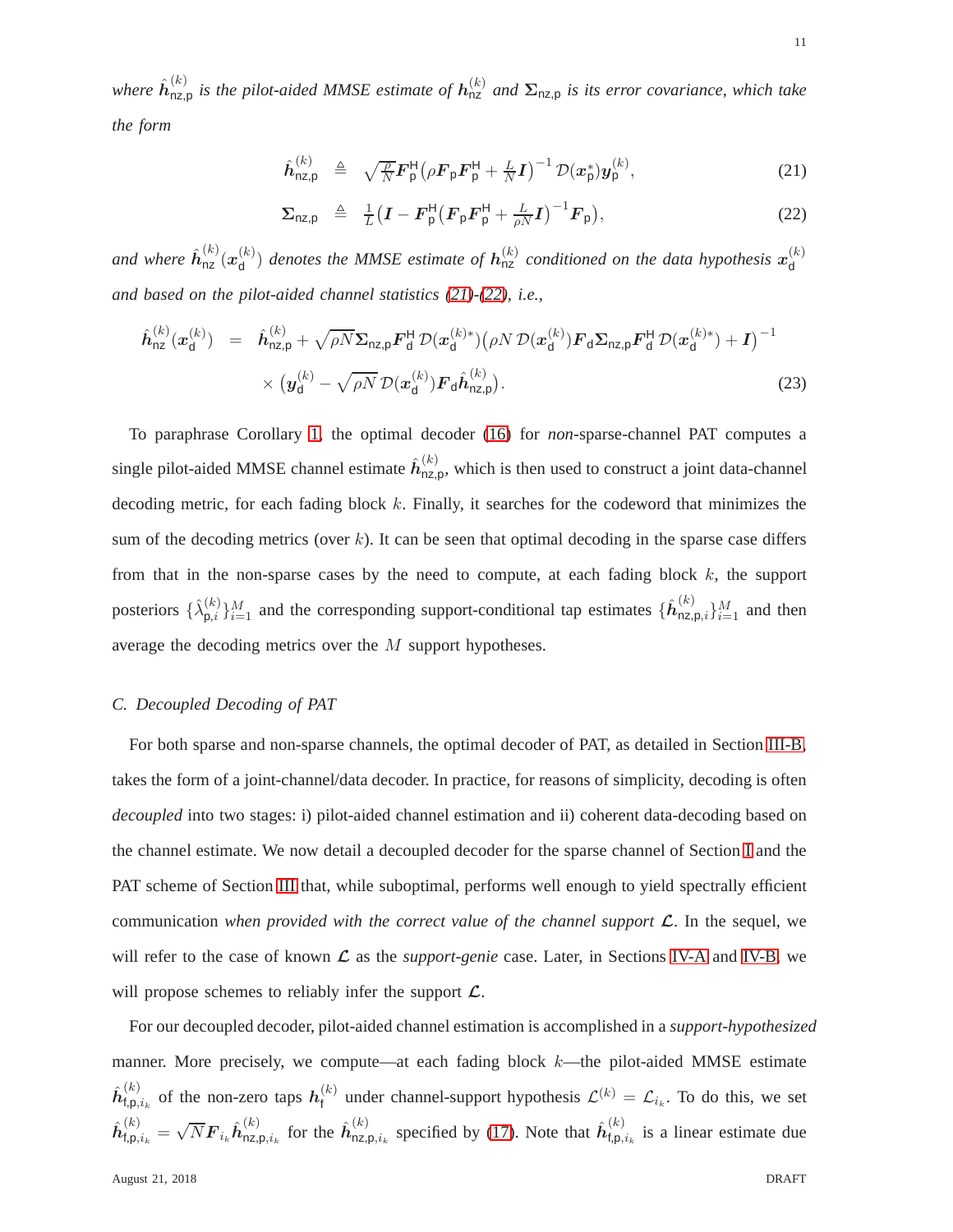to the fact that  $h_{\text{f}}^{(k)}$  $f_f^{(k)}$  becomes Gaussian when conditioned on a particular support. In contrast, the (support-unconditional) pilot-aided MMSE estimate of  $h_f^{(k)}$  $f_f^{(k)}$  is in general non-linear. The supporthypothesized channel estimates  $\{\hat{\bm{h}}_{\text{f,p},}^{(k)}\}$  $\{f_{t,p,i_k}\}_{k=1}^K$  and their covariances  $\{\sum_{t,p,i_k}\}_{k=1}^K$  are then used in coherent data decoding. (Note that  $\Sigma_{f,p,i_k} = NF_{i_k} \Sigma_{nz,p,i_k} F_{i_k}^H$ , where  $\Sigma_{nz,p,i_k}$  is given by [\(18\)](#page-9-1)). For coherent data decoding, we employ the weighted minimum-distance (WMD) decoder, defined [\[15\]](#page-28-13) as

<span id="page-11-2"></span>
$$
\hat{\boldsymbol{x}}_{\mathsf{d},i}^{\mathsf{WMD}} = \argmin_{\boldsymbol{x}_{\mathsf{d}} \in \mathfrak{C}} \sum_{k=1}^{K} \big\| \boldsymbol{Q}_{i_k}^{(k)} (\boldsymbol{y}_{\mathsf{d}}^{(k)} - \sqrt{\rho} \, \mathcal{D}(\boldsymbol{x}_{\mathsf{d}}^{(k)}) \boldsymbol{J}_{\mathsf{d}} \hat{\boldsymbol{h}}_{\mathsf{f},\mathsf{p},i_k}^{(k)}) \big\|^2, \tag{24}
$$

where  $Q_{i_k}^{(k)}$  $i_k^{(k)}$  is a weighting matrix and  $\mathbf{i} = (i_1, \ldots, i_K)$ . Writing the observation as

<span id="page-11-1"></span>
$$
\boldsymbol{y}_{\mathsf{d}}^{(k)} = \sqrt{\rho} \mathcal{D}(\boldsymbol{x}_{\mathsf{d}}^{(k)}) \boldsymbol{J}_{\mathsf{d}} \hat{\boldsymbol{h}}_{\mathsf{f},\mathsf{p},i_k}^{(k)} + \underbrace{\sqrt{\rho} \mathcal{D}(\boldsymbol{x}_{\mathsf{d}}^{(k)}) \boldsymbol{J}_{\mathsf{d}} \tilde{\boldsymbol{h}}_{\mathsf{f},\mathsf{p},i_k}^{(k)} + \boldsymbol{v}_{\mathsf{d}}^{(k)}}_{\triangleq \boldsymbol{e}_{\mathsf{d},i_k}^{(k)}}
$$
(25)

the standard [\[15\]](#page-28-13) choice for  $Q_i^{(k)}$  $i_k^{(k)}$  is a whitening matrix for the "effective noise"  $e_{d,i_k}^{(k)}$  $\mathbf{d}_{i,k}^{(k)}$ . We note that the covariance  $C_{d,i_k} \triangleq \text{cov}\{e_{d,i}^{(k)}\}$  $\mathsf{d}_{\mathsf{d},i_k}^{(k)}\}$  (and thus  $\boldsymbol{Q}^{(k)}_{i_k}$  $\binom{k}{i_k}$  depends on  $\Sigma_{\text{f,p},i_k}$ ,  $R_{\text{d}}$ , and  $\rho$ .

For the achievable rate of the decoupled-decoder PAT system to grow logarithmically with  $\rho$ , the effective noise  $e_{d,i}^{(k)}$  $\mathcal{L}_{d,i_k}^{(\kappa)}$  must satisfy certain properties. Towards this aim, we establish that, with  $P \geq S$ pilot tones, the support hypothesized channel estimation error variance decays at the rate of  $\frac{1}{\rho}$  as  $\rho \rightarrow \infty$ , if and only if the support hypothesis is correct.

<span id="page-11-0"></span>**Lemma 2.** *Say that* N *is prime. Then, for any pilot pattern*  $\mathcal{N}_p$  *such that*  $P \geq S$ *, there exists a constant* C such that the channel estimation error obeys  $E\{\|\tilde{\bm{h}}_{\text{t,p}}^{(k)}\}$  $\{f_{\text{f},\text{p},i}\}$ <sup>2</sup> ≥  $C\rho^{-1}$  for all  $\rho > 0$  if and *only if*  $\mathcal{L}_i = \mathcal{L}_{true}^{(k)}$ , *i.e.*,  $\mathcal{L}_i$  *is the true channel-support of*  $k^{th}$  *block.* 

*Proof:* We begin by recalling that, under support hypothesis  $\mathcal{L}^{(k)} = \mathcal{L}_i$ , the frequency-domain channel coefficients  $h_{\text{f}}^{(k)}$  $f_t^{(k)}$  are related to the non-zero channel taps  $h_{nz}^{(k)}$  via  $h_f^{(k)} = \sqrt{N} F_i h_{nz}^{(k)}$ , where  $\mathbf{F}_i$  contains columns  $\mathcal{L}_i$  of the unitary DFT matrix  $\mathbf{F}$ . Thus,  $\hat{h}_{\text{f},p,i}^{(k)}$ , the  $\mathcal{L}_i$ -conditional pilot-aided MMSE estimate of  $h_{\text{f}}^{(k)}$  $f_t^{(k)}$  is related to  $\hat{h}_{nz,p,i}^{(k)}$ , the  $\mathcal{L}_i$ -conditional MMSE pilot-aided estimate of  $h_{nz}^{(k)}$ , via  $\hat{h}^{(k)}_{\text{f},\text{p},i} = \sqrt{N} \hat{F}_i \hat{h}^{(k)}_{\text{nz},\text{p},i}$ . Because the columns of  $F_i$  are orthonormal, the estimation error obeys

$$
\|\tilde{\boldsymbol{h}}_{\text{f,p},i}^{(k)}\|^2 = \|\boldsymbol{h}_{\text{f}}^{(k)} - \hat{\boldsymbol{h}}_{\text{f,p},i}^{(k)}\|^2 = N\|\boldsymbol{h}_{\text{nz}}^{(k)} - \hat{\boldsymbol{h}}_{\text{nz,p},i}^{(k)}\|^2 = N\|\tilde{\boldsymbol{h}}_{\text{nz,p},i}^{(k)}\|^2.
$$
 (26)

Plugging [\(14\)](#page-8-3) into [\(17\)](#page-9-1), the estimation error  $\tilde{h}_{nz,p,i}^{(k)} \triangleq h_{nz}^{(k)} - \hat{h}_{nz,p,i}^{(k)}$  becomes

$$
\tilde{h}_{\text{nz},\text{p},i}^{(k)} = \left( I - F_{\text{p},i}^{H} (F_{\text{p},i} F_{\text{p},i}^{H} + \frac{S}{\rho N} I)^{-1} F_{\text{p,true}}^{(k)} \right) h_{\text{nz}}^{(k)} \n- \frac{1}{\sqrt{\rho N}} F_{\text{p},i}^{H} (F_{\text{p},i} F_{\text{p},i}^{H} + \frac{S}{\rho N} I)^{-1} \mathcal{D}(x_{\text{p}}^{*}) v_{\text{p}}^{(k)}.
$$
\n(27)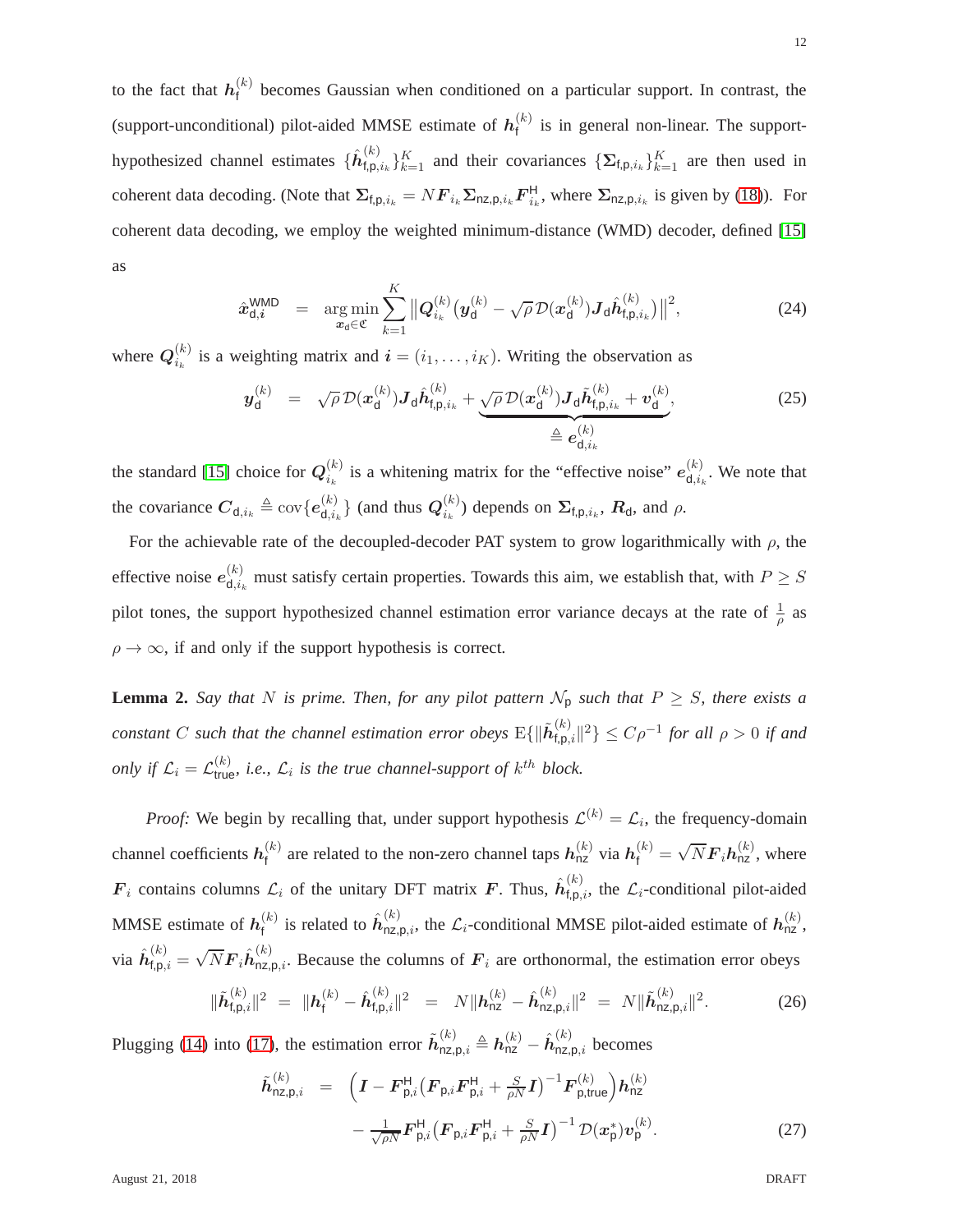Then, since  $h_{\text{nz}}^{(k)}$  is independent of  $v_{\text{p}}^{(k)}$ ,

$$
E\{\|\tilde{h}_{nz,p,i}^{(k)}\|^2\} = \frac{1}{S} \text{tr} \left\{ \left( \boldsymbol{I} - \boldsymbol{F}_{p,i}^{\mathsf{H}} (\boldsymbol{F}_{p,i} \boldsymbol{F}_{p,i}^{\mathsf{H}} + \frac{S}{\rho N} \boldsymbol{I})^{-1} \boldsymbol{F}_{p,\text{true}}^{(k)} \right) \times \left( \boldsymbol{I} - \boldsymbol{F}_{p,i}^{\mathsf{H}} (\boldsymbol{F}_{p,i} \boldsymbol{F}_{p,i}^{\mathsf{H}} + \frac{S}{\rho N} \boldsymbol{I})^{-1} \boldsymbol{F}_{p,\text{true}}^{(k)} \right)^{\mathsf{H}} \right\} + \frac{1}{\rho N} \text{tr} \left\{ \boldsymbol{F}_{p,i}^{\mathsf{H}} (\boldsymbol{F}_{p,i} \boldsymbol{F}_{p,i}^{\mathsf{H}} + \frac{S}{\rho N} \boldsymbol{I})^{-2} \boldsymbol{F}_{p,i} \right\}.
$$
 (28)

We now make a few observations about  $F_{\mathsf{p},i}$  and  $F_{\mathsf{p,true}}^{(k)}$ . When  $N$  is prime, the Chebotarev theorem [\[16\]](#page-28-14), [\[17\]](#page-28-15) guarantees that any square submatrix of the N-DFT matrix  $\bm{F}$  will be full rank. Hence, any tall submatrix of F will also be full rank. Then, because  $P \geq S$ , it follows that  $F_{p,i} \in \mathbb{C}^{P \times S}$  will be full rank for all i, as will  $F_{p,\text{true}}^{(k)}$ . Furthermore, when  $\mathcal{L}_i \neq \mathcal{L}_{\text{true}}^{(k)}$ , it follows that  $F_{p,i} \neq F_{p,\text{true}}^{(k)}$ .

To proceed, we use the singular value decomposition  $F_{p,i} = U_i \Sigma_i V_i^{\mathsf{H}}$ , where  $\Sigma_i \in \mathbb{C}^{P \times S}$  is a full-rank diagonal matrix and where  $U_i$  and  $V_i$  are both unitary. Then

$$
F_{\mathsf{p},i}^{\mathsf{H}} \big(F_{\mathsf{p},i} F_{\mathsf{p},i}^{\mathsf{H}} + \frac{S}{\rho N} I \big)^{-1} = V_i \underbrace{\Sigma_i^{\mathsf{H}} \big(\Sigma_i \Sigma_i^{\mathsf{H}} + \frac{S}{\rho N} I \big)^{-1}}_{\triangleq D_i^{\mathsf{H}}} U_i^{\mathsf{H}},\tag{29}
$$

where  $D_i \in \mathbb{C}^{P \times S}$  is full-rank diagonal with non-zero elements  $\{\frac{\sigma_{i,l}}{\sigma_{i,l}^2 + S'}\}$  $\frac{\sigma_{i,l}}{\sigma_{i,l}^2 + S/(\rho N)}\}_{l=1}^S$ , using  $\sigma_{i,l}$  to denote the  $l^{th}$  singular value in  $\Sigma_i$ .

In the case that  $\mathcal{L}_i = \mathcal{L}_{\text{true}}^{(k)}$ , we have  $\mathbf{F}_{\text{p,true}}^{(k)} = \mathbf{F}_{\text{p},i}$ , and so

$$
\mathbf{E}\{\|\tilde{\boldsymbol{h}}_{\text{nz},\text{p},i}^{(k)}\|^2\} = \frac{1}{S} \text{tr}\left\{(\boldsymbol{I} - \boldsymbol{V}_i \boldsymbol{D}_i^{\text{H}} \boldsymbol{\Sigma}_i \boldsymbol{V}_i^{\text{H}})(\boldsymbol{I} - \boldsymbol{V}_i \boldsymbol{\Sigma}_i^{\text{H}} \boldsymbol{D}_i \boldsymbol{V}_i^{\text{H}})\right\} + \frac{1}{\rho N} \text{tr}\left\{\boldsymbol{V}_i \boldsymbol{D}_i^{\text{H}} \boldsymbol{D}_i \boldsymbol{V}_i^{\text{H}}\right\}
$$
(30)

$$
= \frac{1}{S} \operatorname{tr} \left\{ (\boldsymbol{I} - \boldsymbol{D}_i^{\mathsf{H}} \boldsymbol{\Sigma}_i) (\boldsymbol{I} - \boldsymbol{\Sigma}_i^{\mathsf{H}} \boldsymbol{D}_i) \right\} + \frac{1}{\rho N} \operatorname{tr} \left\{ \boldsymbol{D}_i^{\mathsf{H}} \boldsymbol{D}_i \right\} \tag{31}
$$

$$
= \frac{1}{S} \sum_{l=1}^{S} \left( 1 - \frac{\sigma_{i,l}^2}{\sigma_{i,l}^2 + S/(\rho N)} \right)^2 + \frac{1}{\rho N} \sum_{l=1}^{S} \frac{\sigma_{i,l}^2}{(\sigma_{i,l}^2 + S/(\rho N))^2}
$$
(32)

$$
= \sum_{l=1}^{S} \frac{1}{N\sigma_{i,l}^2 \rho + S} \tag{33}
$$

$$
\leq \rho^{-1} \sum_{l=1}^{S} \frac{1}{N \sigma_{i,l}^2}.
$$
\n(34)

Thus, we have the upper bound  $\mathrm{E}\{\|\tilde{\bm{h}}_{\text{f,p},}^{(k)}\|$  $_{\textsf{f,p},i}^{(k)}\Vert^{2}\} = N\,\mathrm{E}\{\Vert\tilde{\bm{h}}_{\textsf{nz},i}^{(k)}\Vert$  $\sum_{n=1}^{(k)} \sigma_{i,i}^{2} \|^{2} \} \leq C \rho^{-1}$  with  $C = \sum_{l=1}^{S} \sigma_{i,l}^{-2}$ .

For the case  $\mathcal{L}_i \neq \mathcal{L}_{\text{true}}^{(k)}$ , we have  $\mathbf{F}_{\text{p,true}}^{(k)} \neq \mathbf{F}_{\text{p},i}$ , and so we can use the previously defined SVD quantities to write  $\bm{F}_{\text{p,true}}^{(k)} = \bm{U}_i(\bm{\Sigma}_i+\bm{\Delta}_i)\bm{V}_i^H$ , where  $\bm{\Delta}_i \in \mathbb{C}^{P \times S}$  is some non-zero matrix. It then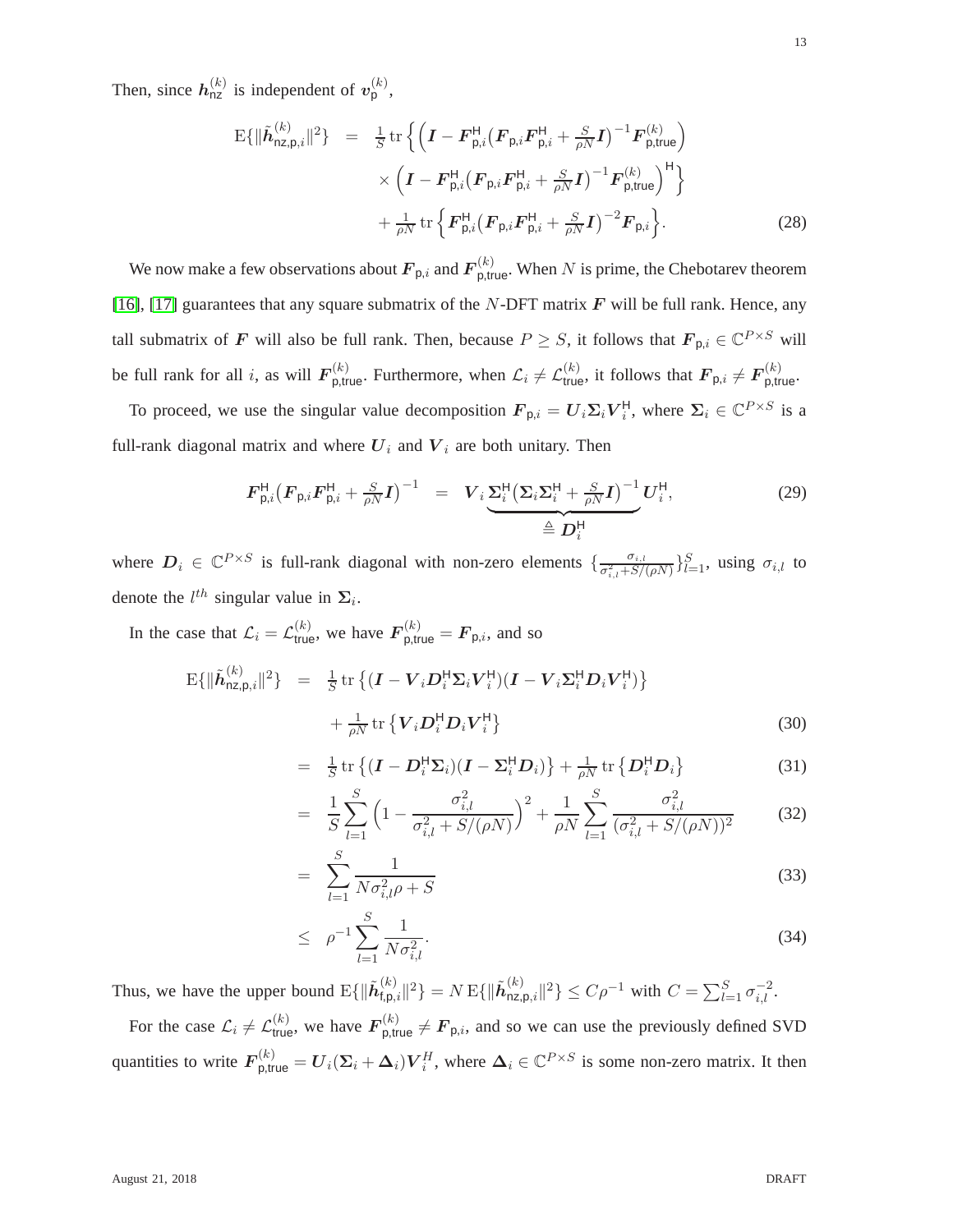follows that

<span id="page-13-0"></span>
$$
E\{\|\tilde{h}_{nz,p,i}^{(k)}\|^2\} = \frac{1}{S} tr \{(\boldsymbol{I} - \boldsymbol{V}_i \boldsymbol{D}_i^{\mathsf{H}} (\boldsymbol{\Sigma}_i + \boldsymbol{\Delta}_i) \boldsymbol{V}_i^{\mathsf{H}}) (\boldsymbol{I} - \boldsymbol{V}_i (\boldsymbol{\Sigma}_i + \boldsymbol{\Delta}_i)^{\mathsf{H}} \boldsymbol{D}_i \boldsymbol{V}_i^{\mathsf{H}})\} + \frac{1}{\rho N} tr \{ \boldsymbol{V}_i \boldsymbol{D}_i^{\mathsf{H}} \boldsymbol{D}_i \boldsymbol{V}_i^{\mathsf{H}} \} \qquad (35) = \frac{1}{S} tr \{ (\boldsymbol{I} - \boldsymbol{D}_i^{\mathsf{H}} \boldsymbol{\Sigma}_i - \boldsymbol{D}_i^{\mathsf{H}} \boldsymbol{\Delta}_i) (\boldsymbol{I} - \boldsymbol{\Sigma}_i^{\mathsf{H}} \boldsymbol{D}_i - \boldsymbol{\Delta}_i^{\mathsf{H}} \boldsymbol{D}_i) \} + \frac{1}{\rho N} tr \{ \boldsymbol{D}_i^{\mathsf{H}} \boldsymbol{D}_i \} \qquad (36) = E\{\|\tilde{h}_{nz,p,true}^{(k)}\|^2\} - \frac{1}{S} tr \{ (\boldsymbol{I} - \boldsymbol{D}_i^{\mathsf{H}} \boldsymbol{\Sigma}_i) \boldsymbol{\Delta}_i^{\mathsf{H}} \boldsymbol{D}_i + \boldsymbol{D}_i^{\mathsf{H}} \boldsymbol{\Delta}_i (\boldsymbol{I} - \boldsymbol{\Sigma}_i^{\mathsf{H}} \boldsymbol{D}_i) \} + \frac{1}{S} tr \{ \boldsymbol{D}_i^{\mathsf{H}} \boldsymbol{\Delta}_i \boldsymbol{\Delta}_i^{\mathsf{H}} \boldsymbol{D}_i \} \qquad (37)
$$

As established above,  $E\{\|\tilde{\boldsymbol{h}}_{\text{nz},\text{l}}^{(k)}\}$  $\lim_{n \to \infty} \|u\|^2$   $\to 0$  as  $\rho \to \infty$ . Since  $\mathbf{I} - \mathbf{D}_i^{\mathsf{H}} \Sigma_i$  is diagonal with elements  $\{\frac{1}{1+\rho N\sigma_{i,l}^2}\}_{l=1}^S$ , the second term in [\(37\)](#page-13-0) also vanishes as  $\rho \to \infty$ . The third term in [\(37\)](#page-13-0), however, converges to the quantity  $\frac{1}{S}$  tr $\{\Sigma_i^+ \Delta_i \Delta_i^H \Sigma_i^{H} \}$  as  $\rho \to \infty$ , where  $(\cdot)^+$  denotes pseudo-inverse. Now, since  $\mathbf{F}_{\mathsf{p},\mathsf{true}}^{(k)}$  and  $\mathbf{F}_{\mathsf{p},i}$  are distinct full rank matrices with  $\text{tr}\{\mathbf{F}_{\mathsf{p},\mathsf{true}}^{(k)}\mathbf{F}_{\mathsf{p},\mathsf{true}}^{(k)}\} = \text{tr}\{\mathbf{F}_{\mathsf{p},i}^{H}\mathbf{F}_{\mathsf{p},i}\},\$ it follows that  $\Sigma_i^+ \Delta_i \neq 0$  and hence  $\text{tr}\{\Sigma_i^+ \Delta_i \Delta_i^{\text{H}} \Sigma_i^{\text{H}}\}\} > 0$ . So there does not exist C such that  $\mathrm{E}\{\|\tilde{\bm{h}}_{\mathsf{nz},\mathsf{I}}^{(k)}% (\bm{h}(\mathsf{z},\mathsf{z})\cdot\mathsf{z},\mathsf{z},\mathsf{z},\mathsf{z},\mathsf{z},\mathsf{z},\mathsf{z},\mathsf{z},\mathsf{z},\mathsf{z},\mathsf{z},\mathsf{z},\mathsf{z},\mathsf{z},\mathsf{z},\mathsf{z},\mathsf{z},\mathsf{z},\mathsf{z},\mathsf{z},\mathsf{z},\mathsf{z},\mathsf{z},\mathsf{z},\mathsf{z},\mathsf{z},\mathsf{z},\mathsf{z},\$  $\sum_{n \geq p, i}^{\lceil k \rceil} \lceil k^2 \rceil \leq C \rho^{-1}$  for all  $\rho > 0$ . П

**Corollary 2.** *Lemma [2,](#page-11-0) and several other results in the paper, are stated under prime* N*, arbitrary* Np*, and* L < N*. The requirement that* N *is prime can be relaxed in exchange for the following restrictions on*  $\mathcal{N}_p$  *and*  $L$ *.* 

- 1) *The set* N<sup>p</sup> *does not form a group with respect to modulo-*N *addition, nor a coset of a subgroup of*  $\{0, 1, \ldots, N-1\}$  *under modulo-N addition.*
- 2) *The channel length*  $L$  *obeys*  $L < N/2$ *.*

*Proof:* Throughout the paper, the prime-N property is used only to guarantee that certain square submatrices of the N-DFT matrix  $\boldsymbol{F}$  remain full rank. When forming these submatrices, we use S row indices from  $\mathcal{N}_{p}$  (where  $\mathcal{N}_{p} \subset \{0, \ldots, N-1\}$  and  $|\mathcal{N}_{p}| = P \ge S$ ) and S column indices from  $\mathcal{L}_i$  (where  $\mathcal{L}_i \subset \{0, \ldots, L-1\}$  and  $|\mathcal{L}_i| = S$ ). In the case that N is prime, the Chebotarev theorem [\[16\]](#page-28-14), [\[17\]](#page-28-15) guarantees that our square submatrix will be full rank, as discussed in the proof of Lemma [2.](#page-11-0) However, even when  $N$  is not prime, our square submatrix will be full rank whenever both  $\mathcal{N}_p$  and  $\mathcal{L}_i$  do not form groups with respect to modulo-N addition, nor cosets of subgroups of  $\{0, 1, \ldots, N-1\}$  w.r.t modulo-N addition [\[10,](#page-28-8) p.491]. These conditions on  $\mathcal{N}_{p}$  and  $\mathcal{L}_{i}$  are ensured by the two conditions stated in the corollary. Ш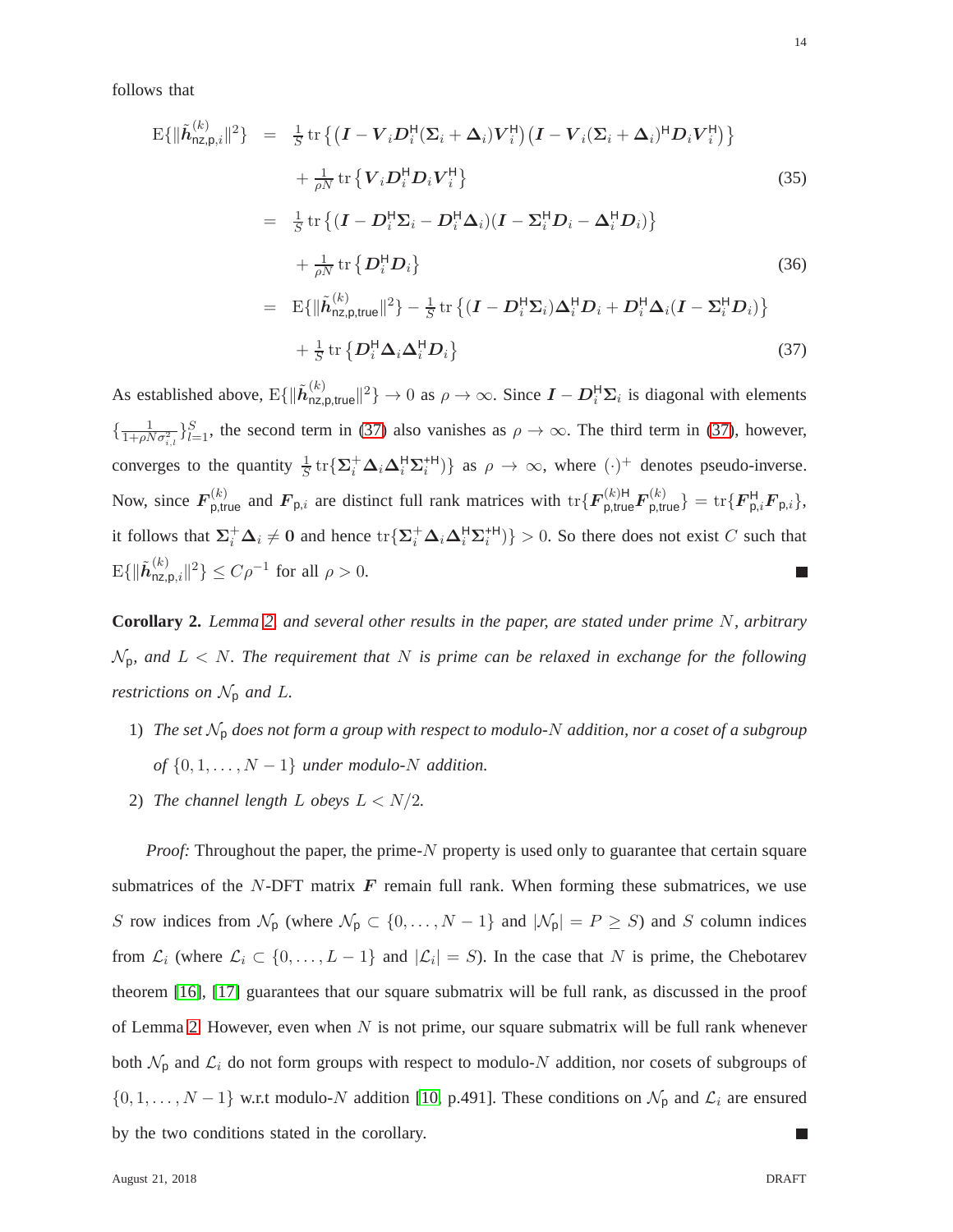For a given communication scheme, we say that a rate R (in bits per channel use) is *achievable* if the probability of decoding error can be made arbitrarily small at that rate. Now, using the bound on the estimation error variance from Lemma [2,](#page-11-0) we establish that when the true channel support is apriori known at receiver (i.e., the support-genie case), the achievable rates satisfy  $\lim_{\rho\to\infty} \frac{\mathcal{R}(\rho)}{\log \rho} = 1 - \frac{P}{N}$ , where  $P \geq S$  denotes the number of pilot tones.

<span id="page-14-1"></span>**Lemma 3.** *Say that* N *is prime, and that the true channel support is known apriori at the receiver for each fading block. Then, for any pilot pattern*  $\mathcal{N}_p$  *such that*  $P \geq S$ *, the achievable rate of the support-hypothesized estimator-decoder satisfies*  $\lim_{\rho \to \infty} \frac{\mathcal{R}(\rho)}{\log \rho} = 1 - \frac{P}{N}$ .

*Proof:* The achievable rate of WMD decoding under imperfect channel state information (CSI) and Gaussian coding was studied in [\[15\]](#page-28-13), where the rate expressions were obtained under certain restrictions on the statistical properties of the imperfect CSI. In the support-genie case, our supporthypothesized channel estimator satisfies all of the standard requirements in [\[15\]](#page-28-13) except for timeinvariance, since the support varies over the fading blocks. However, our model does satisfy the alternative ergodic condition in [\[15\]](#page-28-13). To see this, we need to verify that, for any function  $f(.)$ , we have  $\lim_{K\to\infty}\frac{1}{K}$  $\frac{1}{K}\sum_{k=1}^K f(\bm{y}_{\mathsf{d}}^{(k)}$  $\hat{\bm{h}}^{(k)}_{\sf d}, \hat{\bm{h}}^{(k)}_{\sf f, \sf p, i}$  $f_{\mathsf{f},\mathsf{p},i_{k,\mathsf{true}}}) = \mathrm{E}\left\{f(\boldsymbol{y}_{\mathsf{d}}^{(k)})\right\}$  $\hat{\bm{h}}^{(k)}_{\sf d}, \hat{\bm{h}}^{(k)}_{\sf f, \sf p, i}$  $\binom{k}{f,\mathsf{p},i_k,\mathsf{true}}$ , using  $i_k$ <sub>true</sub> to denote the index of the true support during the  $k^{th}$  fading block, and  $\hat{h}^{(k)}_{\text{f},\text{p},i_{k,\text{true}}} \triangleq \sqrt{N} \mathbf{F}_{i_{k,\text{true}}} \hat{h}^{(k)}_{\text{nz},\text{p,true}}$ . Let us define  $\mathcal{K}_i = \{k : \mathcal{L}_{\text{true}}^{(k)} = \mathcal{L}_i\}$  for  $i = 1, \dots, M$ . Then it follows that,

<span id="page-14-0"></span>
$$
\lim_{K \to \infty} \frac{1}{K} \sum_{k=1}^{K} f(\mathbf{y}_{d}^{(k)}, \hat{\mathbf{h}}_{\mathsf{f},\mathsf{p},i_{k,\mathsf{true}}^{(k)}) = \lim_{K \to \infty} \frac{1}{K} \sum_{i=1}^{M} \sum_{k \in \mathcal{K}_{i}} f(\mathbf{y}_{d}^{(k)}, \hat{\mathbf{h}}_{\mathsf{f},\mathsf{p},i}^{(k)}),
$$
\n(38)

$$
= \sum_{i=1}^{M} \lim_{K \to \infty} \frac{|\mathcal{K}_i|}{K} \frac{1}{|\mathcal{K}_i|} \sum_{k \in \mathcal{K}_i} f(\mathbf{y}_{\mathsf{d}}^{(k)}, \hat{\mathbf{h}}_{\mathsf{f},\mathsf{p},i}^{(k)}), \tag{39}
$$

$$
= \sum_{i=1}^{M} \lambda_i \mathbf{E} \left\{ f(\mathbf{y}_{\mathsf{d}}^{(k)}, \hat{\mathbf{h}}_{\mathsf{f},\mathsf{p},i}^{(k)}) \middle| \mathcal{L}_{\mathsf{true}}^{(k)} = \mathcal{L}_i \right\},\tag{40}
$$

$$
= \mathbf{E} \left\{ f(\boldsymbol{y}_{d}^{(k)}, \hat{\boldsymbol{h}}_{\mathsf{f},\mathsf{p},i_{k,\mathsf{true}}^{(k)}) \right\}.
$$
 (41)

Hence [\[15,](#page-28-13) Theorem 2] can be applied to find the achievable rates for our decoupled decoding scheme under the support genie. In particular, by rewriting the data observations from [\(25\)](#page-11-1) as

$$
\boldsymbol{y}_{\mathsf{d}}^{(k)} = \sqrt{\rho} \, \mathcal{D}(\boldsymbol{x}_{\mathsf{d}}^{(k)}) \boldsymbol{J}_{\mathsf{d}} \hat{\boldsymbol{h}}_{\mathsf{f},\mathsf{p},i_{k,\mathsf{true}}}^{(k)} + \boldsymbol{e}_{\mathsf{d},i_{k,\mathsf{true}}}^{(k)}, \tag{42}
$$

for effective noise  $e_{d,i}^{(k)}$  $\overset{(k)}{\underset{\mathsf{d},i_{k,\mathsf{true}}}{\mathsf{true}}} \triangleq \sqrt{\rho} \, \mathcal{D}(\bm{x}_{\mathsf{d}}^{(k)})$  $\mathbf{d}^{(k)})\boldsymbol{J}_{\mathsf{d}}\tilde{\boldsymbol{h}}_{\mathsf{f},\mathsf{p},i_{k,\mathsf{true}}}^{(k)}+\boldsymbol{v}_{\mathsf{d}}^{(k)}$  $\mathcal{L}_{d}^{(k)}$ , it follows [\[15\]](#page-28-13) that the achievable rate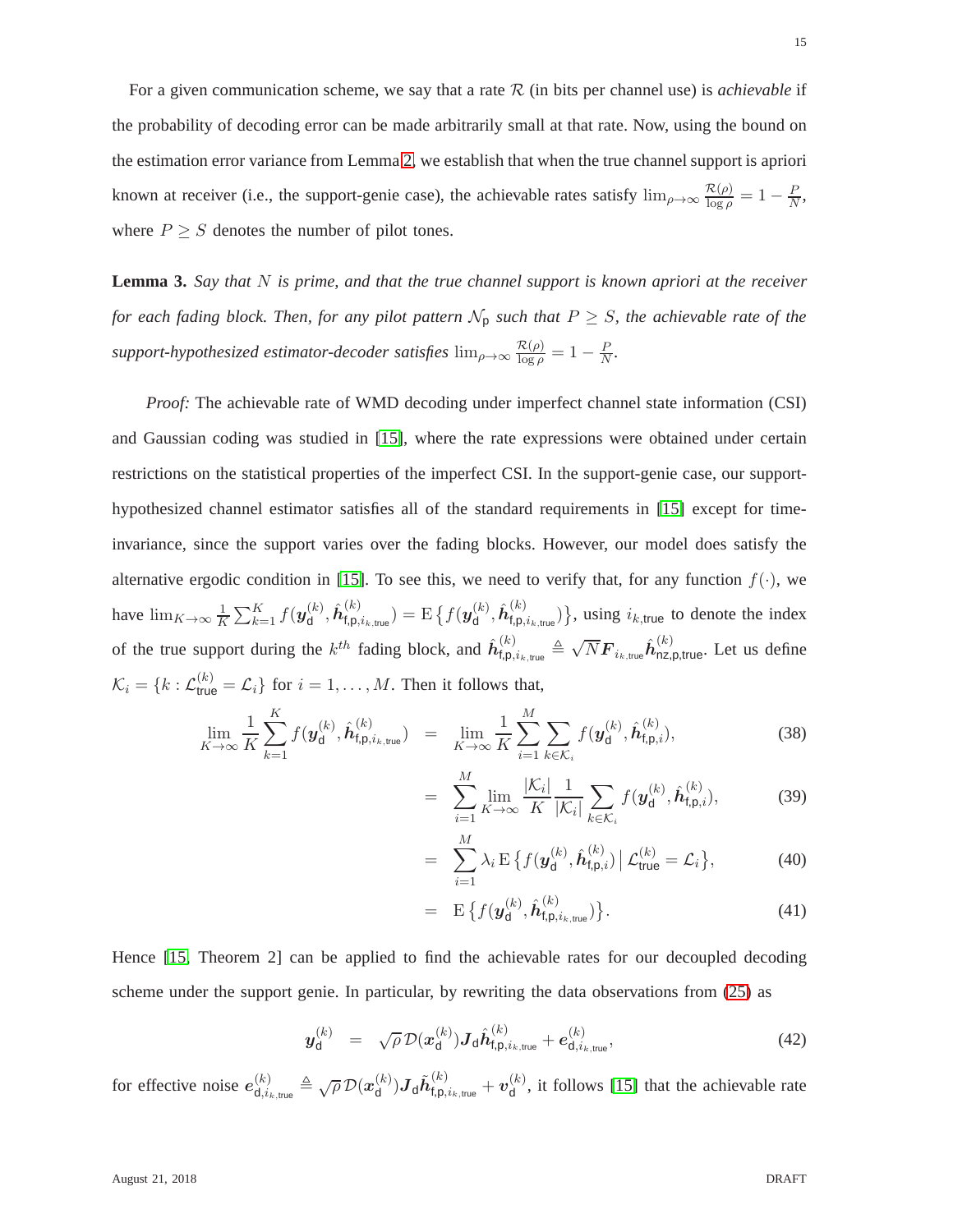(in bits per channel use) is

<span id="page-15-1"></span>
$$
\mathcal{R}(\rho) = \frac{1}{N} \mathbf{E} \left\{ \log \det \left[ \boldsymbol{I} + \rho \, \boldsymbol{C}_{\text{d},i_{k,\text{true}}}^{-1}(\rho) \, \mathcal{D} \left( \boldsymbol{J}_{\text{d}} \hat{\boldsymbol{h}}_{\text{f},\text{p},i_{k,\text{true}}}^{(k)} \right) \boldsymbol{R}_{\text{d}} \, \mathcal{D} \left( \boldsymbol{J}_{\text{d}} \hat{\boldsymbol{h}}_{\text{f},\text{p},i_{k,\text{true}}}^{(k)} \right)^{\text{H}} \right] \right\}, \quad (43)
$$

where  $C_{d,i}(\rho) \triangleq \text{cov}\{e_{d,i}^{(k)}\}$  for  $e_{d,i}^{(k)}$  defined in [\(25\)](#page-11-1). Similar to [\(40\)](#page-14-0)-[\(41\)](#page-14-0), we can rewrite [\(43\)](#page-15-1) as

$$
\mathcal{R}(\rho) = \frac{1}{N} \sum_{i=1}^{M} \lambda_i \underbrace{E \left\{ \log \det \left[ I + \rho C_{\mathsf{d},i}^{-1}(\rho) \mathcal{D} \left( \mathbf{J}_{\mathsf{d}} \hat{\boldsymbol{h}}_{\mathsf{f},\mathsf{p},i}^{(k)} \right) \mathbf{R}_{\mathsf{d}} \mathcal{D} \left( \mathbf{J}_{\mathsf{d}} \hat{\boldsymbol{h}}_{\mathsf{f},\mathsf{p},i}^{(k)} \right)^{\mathsf{H}} \right] \Big| \mathcal{L}_{\text{true}}^{(k)} = \mathcal{L}_i \right\} . \tag{44}
$$

When  $\mathcal{L}_{\text{true}}^{(k)} = \mathcal{L}_i$ , Lemma [2](#page-11-0) specifies that there exists some constant C such that  $E\{\|\tilde{\boldsymbol{h}}_{\text{nz},i}^{(k)}\|$  $\sum_{n \geq p, i}^{\infty} \| \nvert^2 \} \leq$  $C\rho^{-1}$  for all  $\rho$ . In this case, the eigenvalues of  $C_{d,i}(\rho)$  will be positive and bounded from above for all  $\rho$ , and thus eigenvalues of  $C_{d,i}^{-1}(\rho)$  will be positive and bounded from below for all  $\rho$ . Thus, using a standard high-SNR analysis (see, e.g., [\[18\]](#page-28-16) for details),  $\lim_{\rho\to\infty} \frac{\mathcal{R}_i(\rho)}{\log \rho} = 1 - \frac{P}{N}$  $\frac{P}{N}$  for any *i*, from which the stated result of this lemma follows.

In [\[7\]](#page-28-5), it has been shown that, for L-length non-sparse channels, PAT can be designed to achieve data rates that satisfy  $\lim_{\rho \to \infty} \frac{\mathcal{R}(\rho)}{\log \rho} = 1 - \frac{P}{N}$  $\frac{P}{N}$ , for  $P \geq L$ . Our Lemma [3](#page-14-1) can be interpreted as an extension of the result from [\[7\]](#page-28-5) to L-length S-sparse channels with known support.

## IV. CHANNEL-SUPPORT DECODING

In summary, the PAT scheme of Section [III-A](#page-7-1) and the decoupled decoder of Section [III-C](#page-10-1) will suffice for spectral efficient communication over the sparse frequency-selective block-fading channel *if* we can establish a reliable means of determining the correct support (i.e., *i* such that  $\mathcal{L}_i = \mathcal{L}_{true}$ ). In this section, we consider schemes for reliably decoding the channel support of each block.

## <span id="page-15-0"></span>*A. Data-Aided Support Decoding*

In this section, we show that, with prime  $N$ , the pilot aided transmission (PAT) scheme defined in Section [III-A](#page-7-1) is spectrally efficient for the sparse frequency-selective block-fading channel. In other words, when the L-length channel is  $S$ -sparse, it is sufficient to sacrifice only  $S$  signal-space dimensions to maintain an achievable rate that grows at the same rate as channel capacity in the high-SNR regime. To show this, we construct a so-called *data-aided support decoder* (DASD) that leverages certain error-detecting capabilities in the codebook C. We first describe the error detection mechanism and later propose a procedure for channel support decoding.

In our DASD scheme, we attach error detection parity bits, which we refer to as cyclic redundancy check (CRC) bits, to the information bits *prior* to the channel-coding operation. Attaching parity bits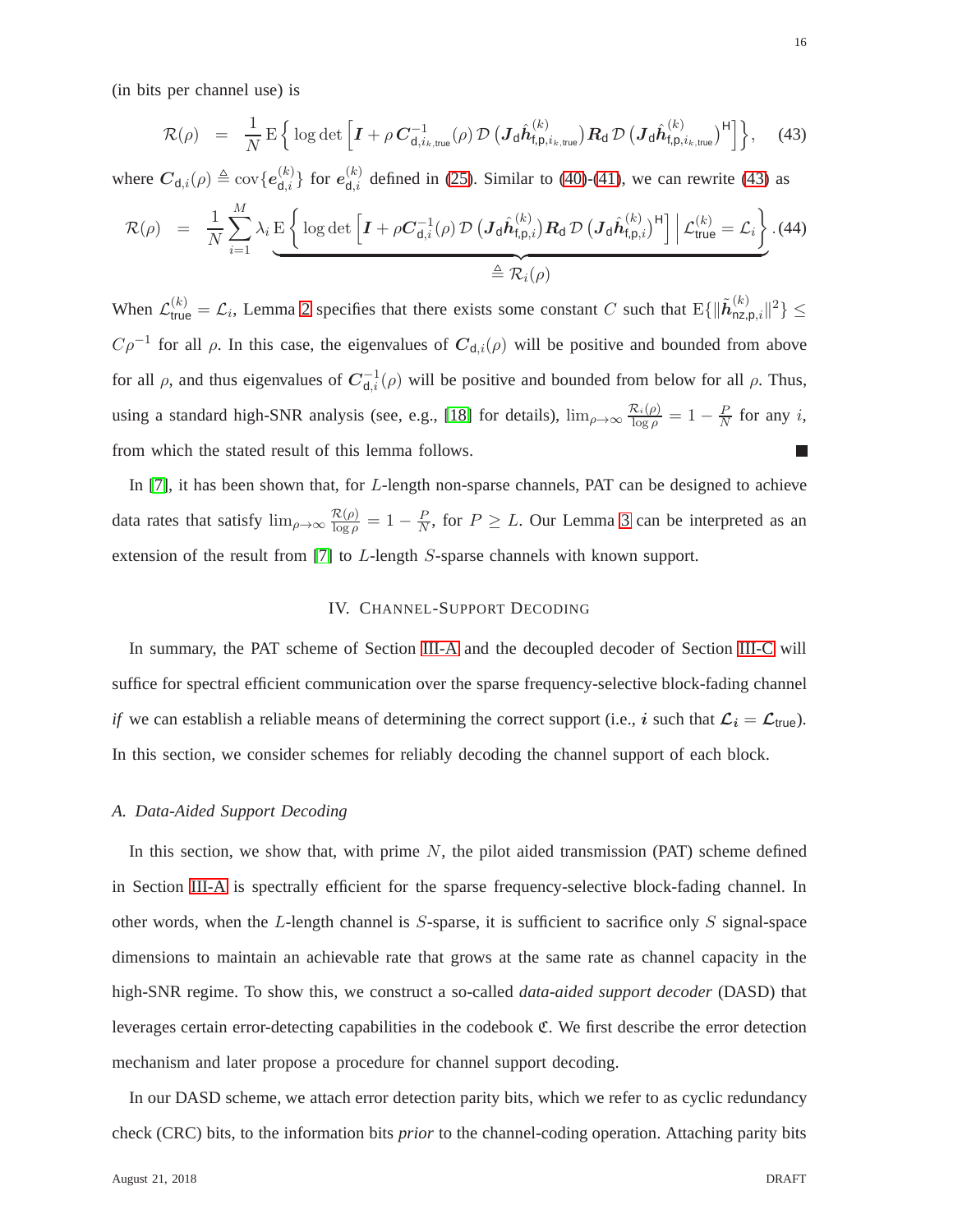to the information bits is a commonly used mechanism to identify the decoding errors at the receiver [\[19\]](#page-28-17). Let us denote the information bit rate as R, and the CRC bit rate as  $\delta$ , both in units of bitsper-channel-use. Then, over  $m = KN$  channel uses, we use a total<sup>[9](#page-16-0)</sup> of mR bits for information and a total of  $m\delta$  bits for CRC. Let  $\mu(\cdot)$  denote the function which specifies the  $m\delta$  parity bits for every set of mR information bits. Specifically,  $\mu$ :  $\{1, \ldots, 2^{mR}\} \rightarrow \{1, \ldots, 2^{m\delta}\}$  is a "binning function" mapping information bits to corresponding CRC bits, so that, for the information message  $w$ , the corresponding CRC bits are  $u = \mu(w)$ . Such u is sometimes referred to as the "auxiliary check message." The channel-encoder then maps the "composite message"  $(w, u)$ , containing  $m(R + \delta)$ bits, to one of the  $2^{m(R+\delta)}$  codewords in the codebook C. (See Section [III-A](#page-7-1) for details on the codebook.) For clarity, we use "message" when referring to channel-coder inputs, and "codeword" when referring to channel-coder outputs.

The DASD support decoding procedure is defined as follows.

For each hypothesis of support index  $\mathbf{i} = (i_1, \dots, i_K) \in \{1, \dots, M\}^K$ ,

- 1) Compute conditional channel estimates  $\{\hat{h}_{\text{f,p}}^{(k)}\}$  $f_{\text{f},\text{p},i_k}^{(k)}\}_{k=1}^K$  and  $\{\mathbf{\Sigma}_{\text{f},\text{p},i_k}\}_{k=1}^K$  using [\(17\)](#page-9-1)-[\(18\)](#page-9-1) with  $\hat{\boldsymbol{h}}_{\text{f},\text{p},i_{k}}^{(k)} = \sqrt{N} \boldsymbol{F}_{i_{k}} \hat{\boldsymbol{h}}_{\text{nz},\text{l}}^{(k)}$  $\sum_{n_z,\mathsf{p},i_k}^{(\kappa)}$  and  $\mathbf{\Sigma}_{\mathsf{f},\mathsf{p},i_k} = N \mathbf{F}_{i_k} \mathbf{\Sigma}_{\mathsf{nz},\mathsf{p},i_k} \mathbf{F}_{i_k}^{\mathsf{H}}$ .
- 2) Compute the WMD codeword estimate  $\hat{x}_{d,i}$  according to [\(24\)](#page-11-2).
- 3) From the codeword  $\hat{x}_{d,i}$ , recover the corresponding composite message  $(\hat{w}_i, \hat{u}_i)$ .
- 4) Perform error detection on  $(\hat{w}_i, \hat{u}_i)$ , i.e., check if  $\mu(\hat{w}_i) \neq \hat{u}_i$ .
- 5) If no error is detected or there are no more hypotheses to consider, stop and declare the decoded message as  $\hat{w}_i$ , else continue with the next hypothesis i.

The asymptotic performance of DASD is characterized by the following theorem.

**Theorem 2.** *For the* S*-sparse frequency-selective* N*-block-fading channel with prime* N*, the previously defined PAT scheme, when used with* S *pilots and DASD, yields an achievable rate*  $\mathcal{R}^{DASD}(\rho)$ *that obeys*  $\lim_{\rho \to \infty} \frac{\mathcal{R}^{\text{DASD}}(\rho)}{\log \rho} = 1 - \frac{S}{N}$  $\frac{S}{N}$ . Hence, PAT is spectrally efficient for this channel.

*Proof:* In our proof, instead of considering a specific binning function  $\mu(\cdot)$ , we consider the error performance averaged over all possible random binning assignments and establish that the average error approaches zero. For a given support hypothesis  $\mathcal{L}_i$ , the DASD computes the

17

<span id="page-16-0"></span><sup>&</sup>lt;sup>9</sup> For ease of presentation, we have ignored the flooring  $\lfloor mR \rfloor$  and  $\lfloor m\delta \rfloor$  and the flooring error can be made negligible by choosing a large m.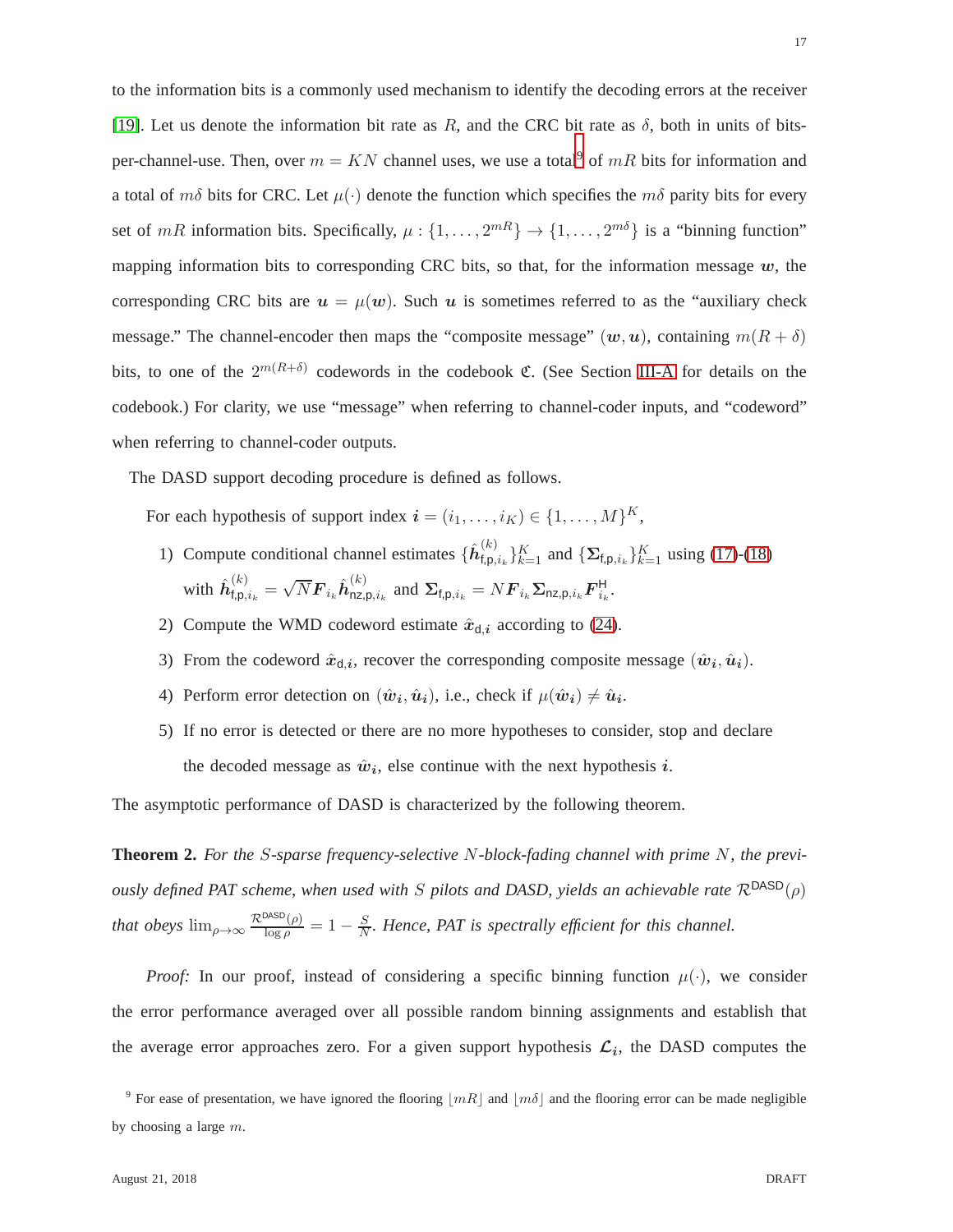support-conditional channel estimate and the corresponding WMD codeword estimate from which the composite message bits are obtained, which we write as  $(\hat{w}_i, \hat{u}_i)$ . There are two situations under which the DASD terminates, producing the final estimate  $\hat{w}^{DASD} = \hat{w}_i$ : i) when  $i \neq i_{\text{last}}$  and  $\mu(\hat{\bm{w}}_{i}) = \hat{\bm{u}}_{i}$ , or ii) when  $i = i_{\text{last}}$ . Here we use  $i_{\text{last}}$  to denote the last of the  $M^{K}$  hypotheses. Note that, in all other cases, an error is detected, and the DASD continues under a different hypothesis  $\mathcal{L}_{i^{\prime}}$  .

We now upper bound the probability that the DASD infers the wrong information bits, i.e., that  $\hat{w}^{\text{DASD}} \neq w$ . Say that  $i_{\text{stop}}$  denotes the value of i used to produce  $\hat{w}^{\text{DASD}}$ , i.e.,  $\hat{w}^{\text{DASD}} = \hat{w}_{i_{\text{stop}}}$ . Notice that either 1)  $i_{stop} = i_{true}$  or 2)  $i_{stop} \neq i_{true}$ . In the latter case, the support detector fails to detect the true support when either 2a)  $i_{stop} \neq i_{last}$  and  $\mu(\hat{w}_{i_{stop}}) = \hat{u}_{i_{stop}}$ , where the error was missed, or 2b)  $i_{stop} = i_{last}$ . Finally, notice that, if event 2b occurs, the DASD must have (falsely) detected an error under the true support hypothesis, i.e.,  $\mu(\hat{\boldsymbol{w}}_{i_{true}}) \neq \hat{\boldsymbol{u}}_{i_{true}}$ . Thus we can partition the error event  $\hat{w}_{i_{\text{stop}}} \neq w$  into three mutually exclusive events:

- E1)  $i_{\text{stop}} = i_{\text{true}}$  and  $\hat{w}_{i_{\text{stop}}} \neq w$ ,
- E2)  $i_{\text{stop}} = i_{\text{last}} \neq i_{\text{true}}$  and both  $\mu(\hat{w}_{i_{\text{true}}}) \neq \hat{u}_{i_{\text{true}}}$  and  $\hat{w}_{i_{\text{stop}}} \neq w$ .
- E3)  $\exists i_{\text{stop}} \notin \{i_{\text{true}}, i_{\text{last}}\}$  s.t. both  $\mu(\hat{w}_{i_{\text{stop}}}) = \hat{u}_{i_{\text{stop}}}$  and  $\hat{w}_{i_{\text{stop}}} \neq w$ .

We now analyze each of these three events.

Notice that E1 is the event of a data-decoding error under the correct support hypothesis (i.e.,  $\hat{w}_{i_{true}} \neq w$ ). We recall that the correct-support-hypothesis case was analyzed in Section [III-C,](#page-10-1) under which PAT with decoupled decoding was found to be spectrally efficient, having an achievable rate R that obeys  $\lim_{\rho \to \infty} \frac{\mathcal{R}(\rho)}{\log \rho} = 1 - \frac{S}{N}$  $\frac{S}{N}$ . Thus, the probability of E1 can be made arbitrarily small for any rates R and  $\delta$  such that  $R + \delta \leq \mathcal{R}$ .

E2 characterizes the event in which the true support is falsely discarded and data-decoding error results later (under an incorrect support hypothesis). Recall that, when the support hypothesis is incorrect, we cannot guarantee a low probability of data-decoding error when communicating at rates that scale as  $(1 - \frac{S}{N})$  $\frac{S}{N}$ ) log  $\rho$ . The key, then, is to make the support-error probability small.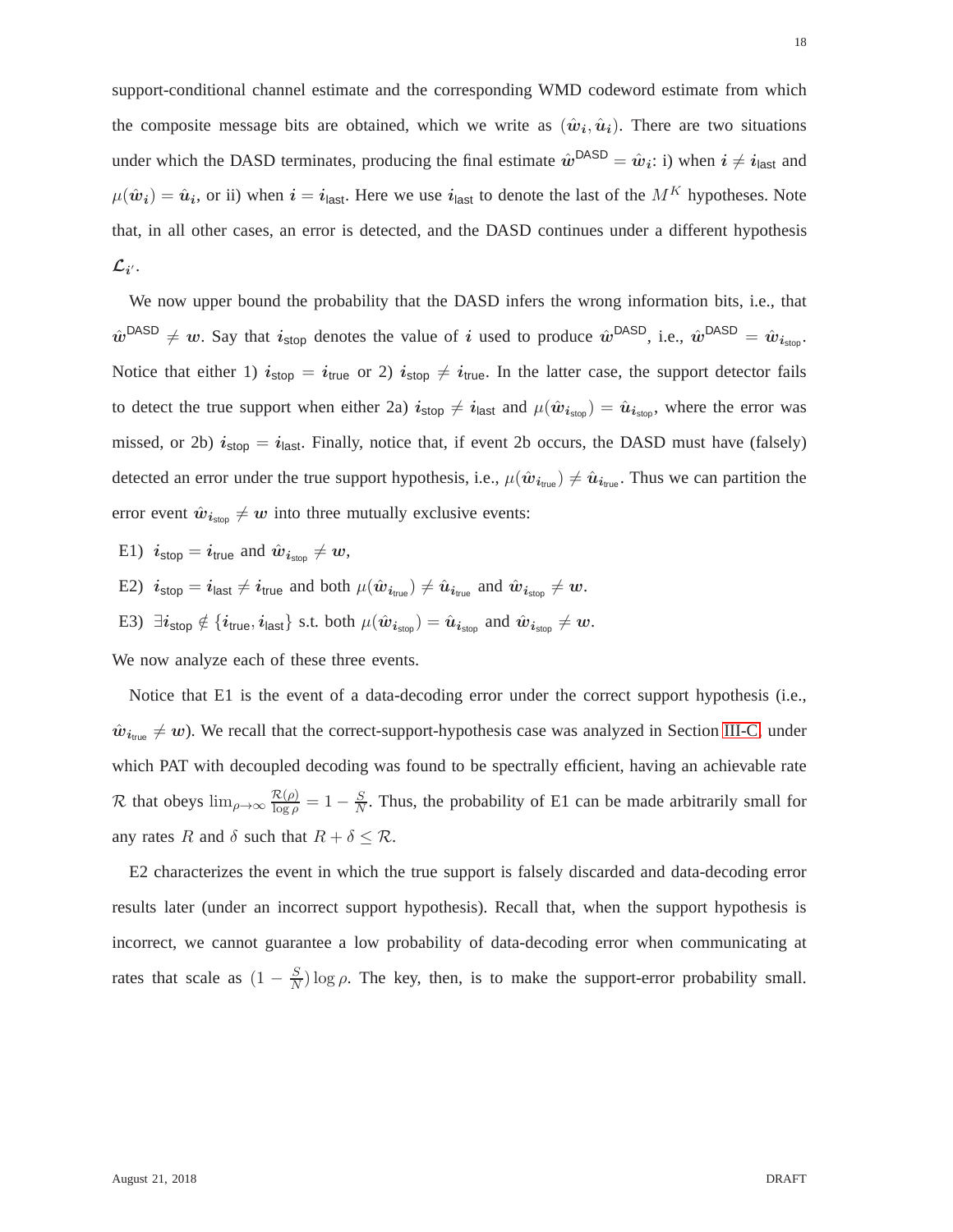Towards this aim, we bound E2 as follows:

$$
\Pr\{E2\} = \Pr\{\mu(\hat{\boldsymbol{w}}_{i_{\text{true}}}) \neq \hat{\boldsymbol{u}}_{i_{\text{true}}} \text{ and } \hat{\boldsymbol{w}}_{i_{\text{stop}}} \neq \boldsymbol{w}\}\
$$
\n(45)

$$
\leq \quad \Pr\{\mu(\hat{\boldsymbol{w}}_{i_{\text{true}}}) \neq \hat{\boldsymbol{u}}_{i_{\text{true}}}\}\tag{46}
$$

$$
= \Pr\{\mu(\hat{\boldsymbol{w}}_{i_{\text{true}}}) \neq \hat{\boldsymbol{u}}_{i_{\text{true}}} | \hat{\boldsymbol{w}}_{i_{\text{true}}} = \boldsymbol{w}\} \Pr\{\hat{\boldsymbol{w}}_{i_{\text{true}}} = \boldsymbol{w}\} + \Pr\{\mu(\hat{\boldsymbol{w}}_{i_{\text{true}}}) \neq \hat{\boldsymbol{u}}_{i_{\text{true}}} | \hat{\boldsymbol{w}}_{i_{\text{true}}} \neq \boldsymbol{w}\} \Pr\{\hat{\boldsymbol{w}}_{i_{\text{true}}} \neq \boldsymbol{w}\}
$$
(47)

$$
\leq \Pr{\mu(\hat{\boldsymbol{w}}_{i_{\text{true}}}) \neq \hat{\boldsymbol{u}}_{i_{\text{true}}} \mid \hat{\boldsymbol{w}}_{i_{\text{true}}} = \boldsymbol{w}} + \Pr{\hat{\boldsymbol{w}}_{i_{\text{true}}} \neq \boldsymbol{w}} \tag{48}
$$

$$
= \Pr\{u \neq \hat{u}_{i_{\text{true}}}\} + \Pr\{\hat{w}_{i_{\text{true}}} \neq w\}.
$$
\n(49)

Thus, the probability of E2 can be upper bounded by the probability of decoding error under the correct support-hypothesis, which (like  $Pr{E1}$ ) can be made arbitrarily small for any achievable rate.

E3 describes the event that both the detection of a support-error is missed and a data-decoding error results. Like with E2, the probability of data-decoding cannot be made arbitrarily small under an incorrect support hypothesis, and so we hope that the false alarm error is small. Towards this aim, we begin by upper bounding the probability of the event E3 as follows:

<span id="page-18-0"></span>
$$
\Pr\{E3\}
$$

$$
= \Pr \left\{ \exists i_{\text{stop}} \notin \{i_{\text{true}}, i_{\text{last}}\} \text{ s.t. } \mu(\hat{\boldsymbol{w}}_{i_{\text{stop}}}) = \hat{\boldsymbol{u}}_{i_{\text{stop}}} \mid \hat{\boldsymbol{w}}_{i_{\text{stop}}} \neq \boldsymbol{w} \right\} \Pr \{ \hat{\boldsymbol{w}}_{i_{\text{stop}}} \neq \boldsymbol{w} \} \tag{50}
$$

$$
\leq \quad \Pr\left\{ \exists \ i \notin \{i_{\text{true}}, i_{\text{last}}\} \ \text{s.t.} \ \mu(\hat{\boldsymbol{w}}_i) = \hat{\boldsymbol{u}}_i \ \middle| \ \hat{\boldsymbol{w}}_i \neq \boldsymbol{w} \right\} \tag{51}
$$

$$
\leq \quad \Pr\{\exists \ i \neq i_{\text{true}} \text{ s.t. } \mu(\hat{\boldsymbol{w}}_i) = \hat{\boldsymbol{u}}_i \,|\, \hat{\boldsymbol{w}}_i \neq \boldsymbol{w}\}\tag{52}
$$

$$
\leq \sum_{i \neq i_{true}} \Pr\{\mu(\hat{\boldsymbol{w}}_i) = \hat{\boldsymbol{u}}_i \,|\, \hat{\boldsymbol{w}}_i \neq \boldsymbol{w}\}\tag{53}
$$

where we used the union bound in  $(53)$ . Now, to find the probability of missing a support-error, we assume that, when  $\hat{w}_i \neq w$ , the auxiliary check estimate  $\mu(\hat{w}_i)$  is uniformly distributed over all possibilities of  $u$ . This can be justified by letting the function  $\mu$  be constructed by a random binning assignment of the codewords onto  $2^{m\delta}$  bins, and averaging over the ensemble of random binning assignments [\[20\]](#page-28-18). In this case, for any  $i \neq i_{true}$ , the probability of missing the detection of a support-error becomes

$$
\Pr\{\mu(\hat{\boldsymbol{w}}_{i}) = \hat{\boldsymbol{u}}_{i} \, | \, i \neq i_{\text{true}}, \hat{\boldsymbol{w}}_{i} \neq \boldsymbol{w}\} \quad = \quad \frac{1}{2^{m\delta}},\tag{54}
$$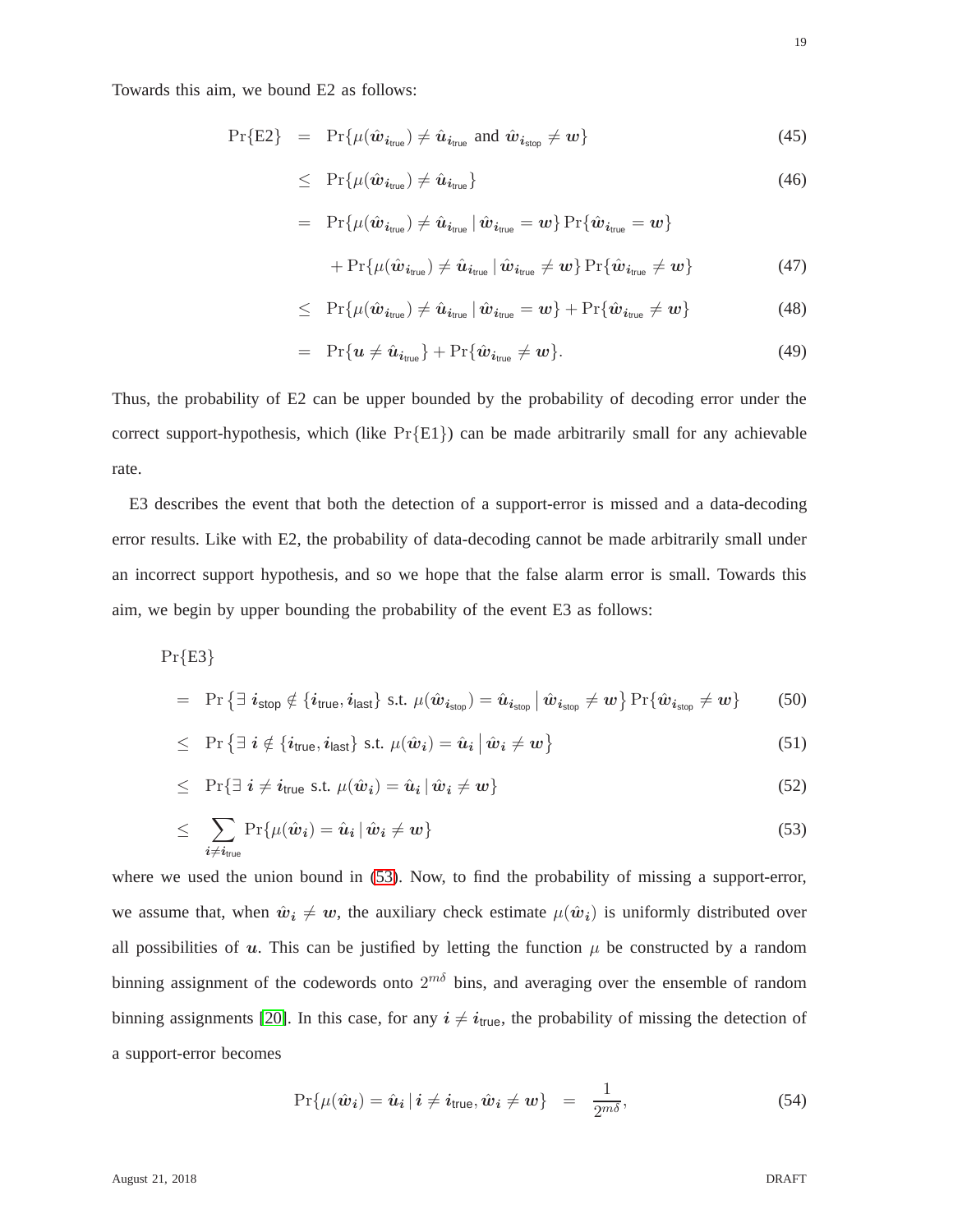so that

$$
\Pr\{\text{E3}\} \ \leq \ \frac{M^K}{2^{m\delta}} = \frac{M^K}{2^{KN\delta}} = \left(\frac{M}{2^{N\delta}}\right)^K. \tag{55}
$$

So, when  $\delta > \frac{\log M}{N}$ , by choosing K large enough, we can make Pr{E3} averaged over all the random binning CRC assignments arbitrarily small. This implies that there exists a binning function  $\tilde{\mu}$  for which Pr{E3} can be made arbitrarily small.

Notice that the rate  $\delta$  sacrificed to make Pr{E3} arbitrarily small does not grow with SNR  $\rho$ . As long as we choose the SNR-dependent information rate  $R(\rho) \leq \mathcal{R}(\rho) - \delta$ , where  $\mathcal{R}(\rho)$  is an achievable rate for the sparse channel with known support described in Lemma [3,](#page-14-1) we can construct a codebook that guarantees arbitrarily small values for  $Pr{E1} + Pr{E2}$ . This codebook, when used in conjunction with the binning function  $\tilde{\mu}$ , ensures that  $\Pr{\hat{w}^{\text{DASD}} \neq w} = \Pr{E1} + \Pr{E2} + \Pr{E2}$ Pr{E3} can be made arbitrarily small. Since  $\delta$  is fixed with respect to SNR  $\rho$ , the information rate of DASD satisfies  $\lim_{\rho \to \infty} \frac{R(\rho)}{\log \rho}$  $\frac{R(\rho)}{\log \rho} = 1 - \frac{S}{N}$  $\frac{S}{N}$ .

As we have seen, the DASD achieves the optimal pre-log factor, albeit at complexity<sup>[10](#page-19-1)</sup>  $\mathcal{O}(|\mathfrak{C}|M^K +$  $|\mathfrak{C}|MKN^2$ ), which may be larger than that of the optimal decoder specified in Lemma [1.](#page-8-0) In fact, we do not propose DASD for practical use, but rather as a constructive means of proving the achievability of the optimal pre-log factor, since the optimal decoder is difficult to analyze directly. In the next section, we present a simpler suboptimal decoding scheme that also has performance guarantees.

### <span id="page-19-0"></span>*B. Pilot-Aided Support Decoding*

In this section, we propose a *pilot-aided support decoder* (PASD) with complexity<sup>[11](#page-19-2)</sup>  $\mathcal{O}(|\mathfrak{C}|KN^2+$  $KMP<sup>2</sup>$ ), which is significantly less complex than both DASD and the optimal decoder in Lemma [1.](#page-8-0) Since only pilots are used to infer the channel support, the complexity of support estimation grows linearly in K. PASD, however, requires one additional pilot dimension relative to DASD (i.e.,  $P =$  $S + 1$ ) and is only *asymptotically reliable* (i.e., the probability of support-detection error vanishes

<span id="page-19-1"></span><sup>10</sup> Note that the term to the right of the sum in the WMD decoder metric [\(24\)](#page-11-2) must be computed for every triple  $(i, k, \mathbf{x}_{d}^{(k)})$ , where the complexity of each computation is  $\mathcal{O}(N^2)$ . Subsequently, these terms must be summed for each of  $M^K$  support-vector hypotheses.

<span id="page-19-2"></span><sup>11</sup> As described below, for support estimation, K instances of  $\hat{i}_{p}^{(k)}$  must be computed, each with complexity  $\mathcal{O}(MP^2)$ . Then, for (support-conditional) WMD decoding,  $|\mathfrak{C}|K$  instances of the term after the sum in [\(24\)](#page-11-2) must be computed, each with complexity  $\mathcal{O}(N^2)$ .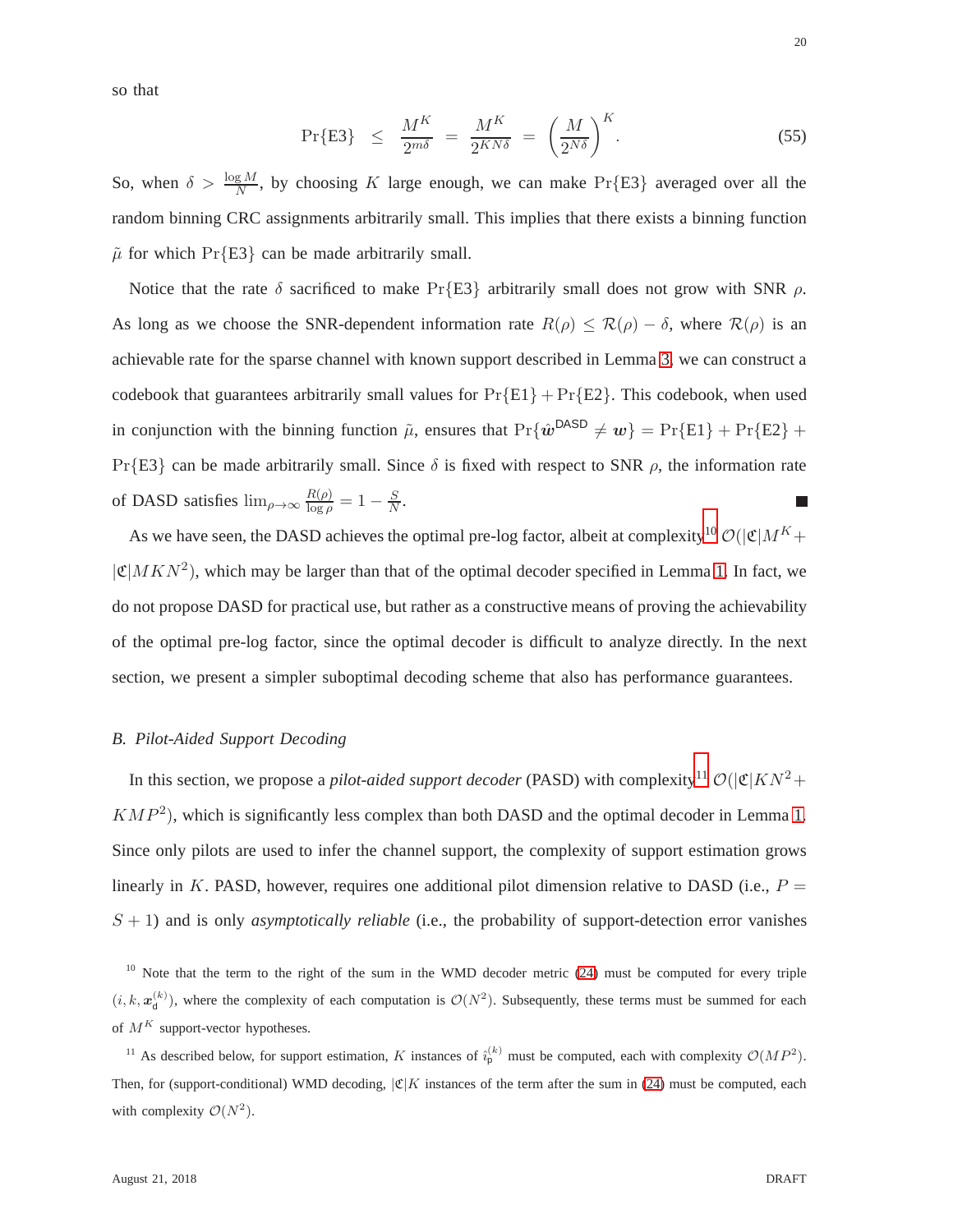as  $\rho \to \infty$  but is not guaranteed to be arbitrarily small at any finite  $\rho$ ) unless the channel support  $\mathcal{L}^{(k)}$  is fixed over fading blocks  $k \in \{1, \ldots, K\}.$ 

*1) Pilot-Aided Support Estimation:* We now present an asymptotically reliable method to infer the channel support  $\mathcal L$  that requires only  $P = S + 1$  pilots per fading block. For this, we use the following normalized pilot observations:

$$
z_{\mathsf{p}}^{(k)} \triangleq \frac{1}{\sqrt{\rho N}} \mathcal{D}(x_{\mathsf{p}}^{*}) y_{\mathsf{p}}^{(k)} = \boldsymbol{F}_{\mathsf{p,true}}^{(k)} \boldsymbol{h}_{\mathsf{nz}}^{(k)} + \frac{1}{\sqrt{\rho N}} \boldsymbol{\nu}_{\mathsf{p}}^{(k)}, \qquad (56)
$$

where  $\nu_p^{(k)} \sim \mathcal{CN}(0, I)$  due to the constant-modulus assumption on the pilots. Recalling that  $F_{p, \text{tr}}^{(k)}$ p,true is constructed from rows  $\mathcal{N}_p$  and columns  $\mathcal{L}_{true}^{(k)}$  of F, and that  $\mathbf{F}_{p,i}$  is constructed from rows  $\mathcal{N}_p$ and columns  $\mathcal{L}_i$  of F, we henceforth use  $\Pi_{p,i} \triangleq F_{p,i}(F_{p,i}^H F_{p,i})^{-1} F_{p,i}^H$  to denote the matrix that projects onto the column space of  $F_{p,i}$ , and  $\Pi_{p,i}^{\perp} \triangleq I - \Pi_{p,i}$  to denote its orthogonal complement.

The pilot-aided support estimator (PASE) infers the support index as that which minimizes the energy of the projection error  $e_{p,i}^{(k)}$  $\overset{(\kappa)}{\mathsf{p},i}$ :

<span id="page-20-1"></span>
$$
\hat{i}_{\mathsf{p}}^{(k)} \triangleq \mathop{\rm arg\,min}_{i \in \{1, ..., M\}} \|e_{\mathsf{p},i}^{(k)}\|^2 \quad \text{for} \quad e_{\mathsf{p},i}^{(k)} \triangleq \Pi_{\mathsf{p},i}^{\perp} z_{\mathsf{p}}^{(k)} \tag{57}
$$

Clearly, the complexity of PASE is proportional to  $M = \binom{L}{S} = \mathcal{O}((L/S)^S)$ . Thus, while the complexity of PASE is much less than the DASD proposed in Section [IV-A,](#page-15-0) we note that its complexity may be significantly larger than classical compressive sensing algorithms like basis pursuit, whose complexity is polynomial in L [\[21\]](#page-28-19).

<span id="page-20-0"></span>**Theorem 3.** *For the* S*-sparse frequency-selective* N*-block-fading channel with prime* N*, and the previously defined PAT scheme with*  $P \geq S + 1$  *arbitrarily placed pilots, the probability of PASE support-detection error vanishes as*  $\rho \to \infty$ *.* 

*Proof:* We first note that, due to the Chebotarev theorem [\[16\]](#page-28-14), [\[17\]](#page-28-15), each  $\mathbf{F}_{p,i} \in \mathbb{C}^{P \times S}$  is full rank when N is prime and  $P \geq S + 1$ . Also, each column f of  $F_{p,i}$  is linearly independent of all columns in  $F_{p,j}|_{j\neq i}$  that are not equal to f. Thus, each  $F_{p,i}$  defines a *unique* column space. We note that this property does not hold when  $P = S$ .

A PASE support-detection error results when  $\exists i \neq i_{\text{true}}^{(k)}$  s.t.  $||e_{p,i}^{(k)}||$  $\vert_{\mathsf{p},i}^{(k)}\vert\vert^2 < \vert\vert e_{\mathsf{p,true}}^{(k)}\vert\vert^2$ . The probability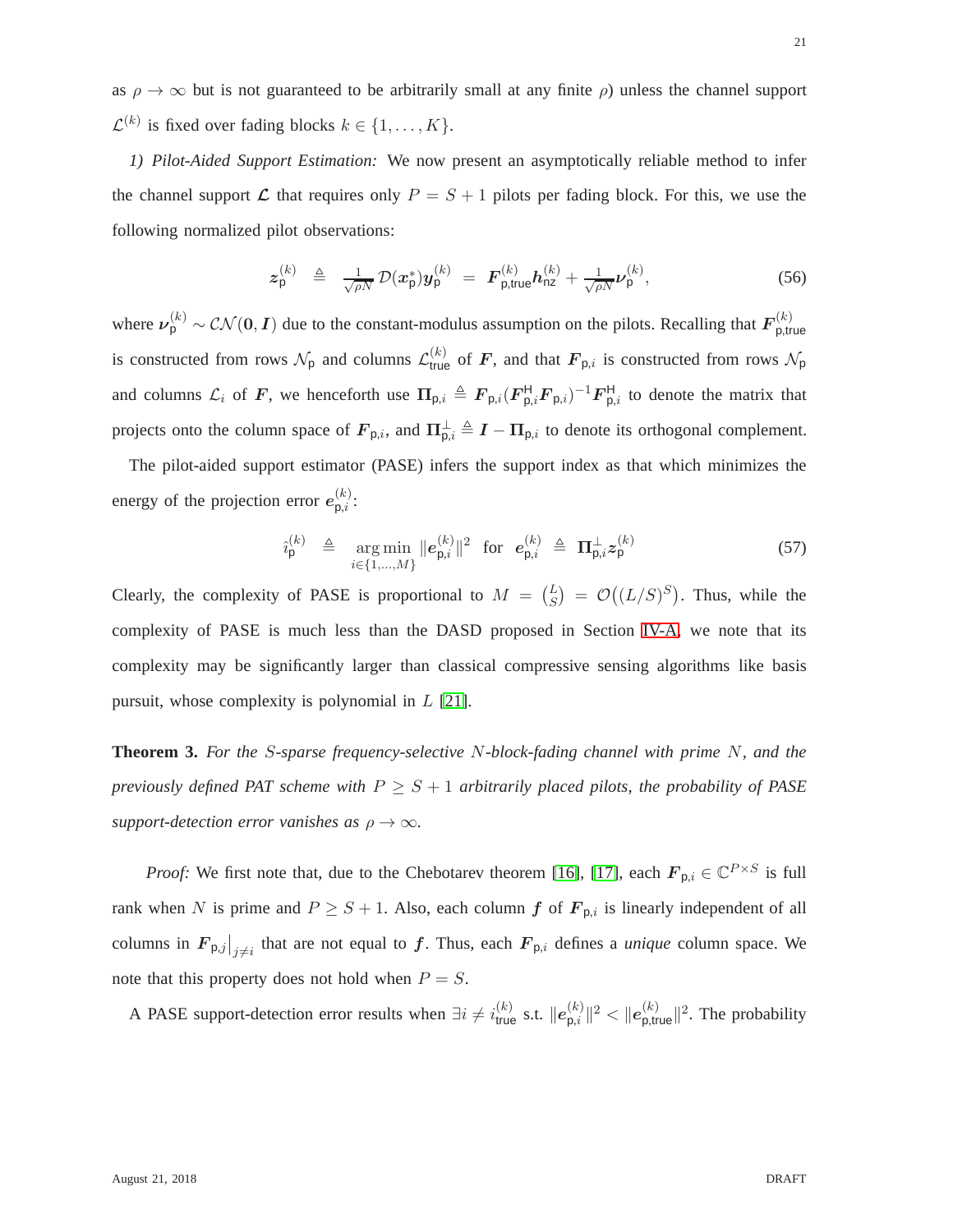of this event can be upper bounded as follows,

<span id="page-21-0"></span>
$$
\Pr\left\{\exists i \neq i_{\text{true}}^{(k)} \text{ s.t. } ||e_{\mathsf{p},i}^{(k)}||^{2} < ||e_{\mathsf{p,true}}^{(k)}||^{2}\right\} \\
\leq \sum_{i \neq i_{\text{true}}^{(k)}} \Pr\left\{||e_{\mathsf{p},i}^{(k)}||^{2} < ||e_{\mathsf{p,true}}^{(k)}||^{2}\right\} \tag{58}
$$

$$
= \sum_{i \neq i_{\text{true}}^{(k)}} \Pr \left\{ \|\Pi_{\mathsf{p},i}^{\perp} \boldsymbol{F}_{\mathsf{p},\text{true}}^{(k)} \boldsymbol{h}_{\text{nz}}^{(k)} + \frac{1}{\sqrt{\rho N}} \Pi_{\mathsf{p},i}^{\perp} \boldsymbol{\nu}_{\mathsf{p}}^{(k)} \| < \frac{1}{\sqrt{\rho N}} \|\Pi_{\mathsf{p},\text{true}}^{(k)\perp} \boldsymbol{\nu}_{\mathsf{p}}^{(k)} \| \right\} \tag{59}
$$

$$
\leq \sum_{i \neq i_{\text{true}}^{(k)}} \Pr \left\{ \|\Pi_{\mathsf{p},i}^{\perp} \boldsymbol{F}_{\mathsf{p},\text{true}}^{(k)} \boldsymbol{h}_{\text{nz}}^{(k)}\| - \|\frac{1}{\sqrt{\rho N}} \Pi_{\mathsf{p},i}^{\perp} \boldsymbol{\nu}_{\mathsf{p}}^{(k)}\| < \frac{1}{\sqrt{\rho N}} \|\Pi_{\mathsf{p},\text{true}}^{(k)\perp} \boldsymbol{\nu}_{\mathsf{p}}^{(k)}\| \right\} \tag{60}
$$

$$
= \sum_{i \neq i_{\text{true}}^{(k)}} \Pr \left\{ \|\Pi_{\mathsf{p},i}^{\perp} \boldsymbol{F}_{\mathsf{p},\text{true}}^{(k)} \boldsymbol{h}_{\text{nz}}^{(k)} \| < \frac{1}{\sqrt{\rho N}} \|\Pi_{\mathsf{p},i}^{\perp} \boldsymbol{\nu}_{\mathsf{p}}^{(k)} \| + \frac{1}{\sqrt{\rho N}} \|\Pi_{\mathsf{p},\text{true}}^{(k)\perp} \boldsymbol{\nu}_{\mathsf{p}}^{(k)} \| \right\} \tag{61}
$$

$$
\leq \sum_{i \neq i_{\text{true}}^{(k)}} \Pr \left\{ \|\mathbf{\Pi}_{\mathsf{p},i}^{\perp} \mathbf{F}_{\mathsf{p},\text{true}}^{(k)} \mathbf{h}_{\text{nz}}^{(k)} \| < \frac{2}{\sqrt{\rho N}} \|\mathbf{\nu}_{\mathsf{p}}^{(k)} \| \right\},\tag{62}
$$

where the probability of error in  $(60)$  was upper-bounded by making the left side of the inequality smaller via  $||x|| - ||y|| \le ||x + y||$ . The upper bound [\(62\)](#page-21-0) follows from  $\|\Pi_{p,i}^{\perp} \nu_p^{(k)}\| \le ||\nu_p^{(k)}||$  and  $\|\Pi_{p,\text{true}}^{(k)}\boldsymbol{\nu}_p^{(k)}\| \leq \|\boldsymbol{\nu}_p^{(k)}\|$ , which hold because  $\Pi_{p,i}^{\perp}$  and  $\Pi_{p,\text{true}}^{(k)\perp}$  are projection matrices. Taking the  $\text{SVD}\ \mathbf{\Pi}_{\mathsf{p},i}^{\perp} \boldsymbol{F}^{(k)}_{\mathsf{p,true}} = \boldsymbol{U}_i^{(k)} \boldsymbol{\Sigma}_i^{(k)} \boldsymbol{V}_i^{(k)\mathsf{H}}$  $i_k^{(k)}$ <sup>H</sup> and defining  $g_i^{(k)} \triangleq \sqrt{S} V_i^{(k)H} h_{nz}^{(k)} \sim \mathcal{CN}(0, I)$ , we can rewrite [\(62\)](#page-21-0) as follows and upper bound further:

<span id="page-21-1"></span>
$$
\Pr\left\{\exists i \neq i_{\text{true}}^{(k)} \text{ s.t. } ||e_{\mathsf{p},i}^{(k)}||^{2} < ||e_{\mathsf{p},\text{true}}^{(k)}||^{2}\right\} \\
\leq \sum_{i \neq i_{\text{true}}^{(k)}} \Pr\left\{||\boldsymbol{\Sigma}_{i}^{(k)} \boldsymbol{g}_{i}^{(k)}||^{2} < \frac{4S}{\rho N} ||\boldsymbol{\nu}_{\mathsf{p}}^{(k)}||^{2}\right\} \tag{63}
$$

$$
\leq \sum_{i \neq i_{\text{true}}^{(k)}} \Pr \left\{ (\sigma_{i,0}^{(k)})^2 | g_{i,0}^{(k)} |^2 < \frac{4S}{\rho N} || \nu_{\mathsf{p}}^{(k)} ||^2 \right\} \tag{64}
$$

$$
\leq \sum_{i \neq i_{\text{true}}^{(k)}} \Pr \left\{ (\sigma_{i,0}^{(\min)})^2 |g_{i,0}^{(k)}|^2 < \frac{4S}{\rho N} ||\boldsymbol{\nu}_{\mathsf{p}}^{(k)}||^2 \right\} \tag{65}
$$

$$
= \sum_{i \neq i_{\text{true}}^{(k)}} \Pr \left\{ \frac{|g_{i,0}^{(k)}|^2}{\|\nu_{\mathsf{p}}^{(k)}\|^2} < \frac{4S}{(\sigma_{i,0}^{(\min)})^2 \rho N} \right\} . \tag{66}
$$

Above,  $\sigma_{i,0}^{(k)}$  $\mathcal{L}_{i,0}^{(k)}$  denotes the largest singular value in  $\Sigma_i^{(k)}$  $\sigma_{i,0}^{(k)}$  and  $\sigma_{i,0}^{(\min)} \triangleq \min_k \sigma_{i,0}^{(k)}$  $i_{i,0}^{(k)}$ . Notice that at least one of the columns of  $F_{\text{p,true}}^{(k)}$  lies outside the column space of  $F_{\text{p},i}$ . The projection of those columns onto the subspace orthogonal to the column space of  $F_{p,i}$  will be non-zero implying that  $\Pi_{p,i}^{\perp}F_{p,\text{tr}}^{(k)}$ p,true is not identical to 0 and hence the largest singular value  $\sigma_{i,0}^{(k)} > 0, \forall k$ . Since  $g_{i,0}^{(k)} \sim \mathcal{CN}(0,1)$ is independent of  $\nu_p^{(k)} \sim \mathcal{CN}(0, I)$ , the random variable  $F_i^{(k)} \triangleq |g_{i,0}^{(k)}|$  $\int_{i,0}^{(k)}|^2/\Vert \nu^{(k)}_{\mathsf{p}}\Vert^2$  is F-distributed with parameters  $(2, 2P)$ . Since the cumulative distribution function (cdf) of an F-distributed random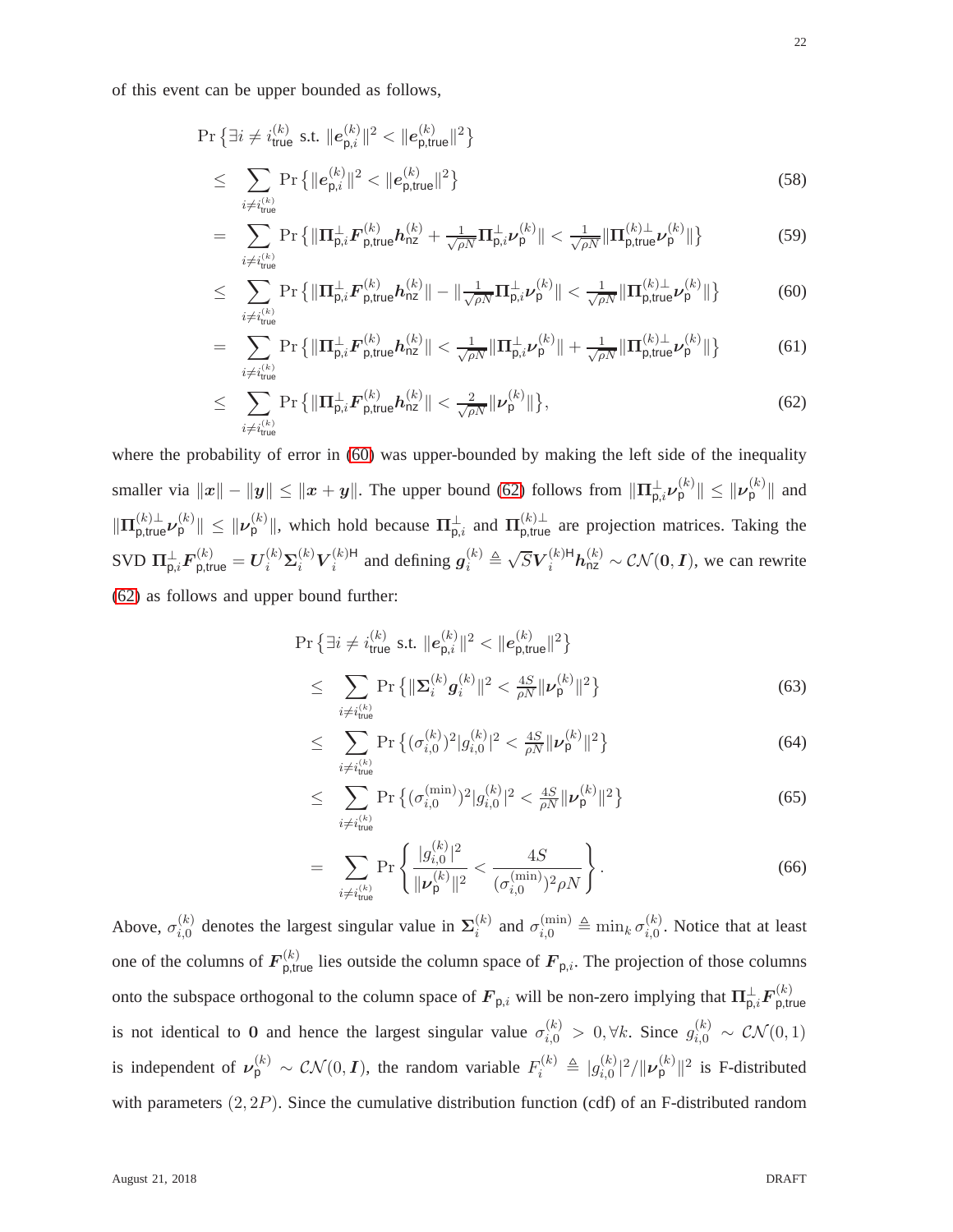variable vanishes as its argument (in this case,  $\frac{4S}{(\sigma_{i,0}^{(\min)})^2 \rho N}$ ) approaches zero, the probability of a PASE error vanishes as  $\rho \to \infty$ .

We now make a few comments about Theorem [3.](#page-20-0) To perfectly recover any *arbitrary deterministic* S-sparse impulse response from noise-free frequency-domain samples, [\[10\]](#page-28-8) established that 2S pilot tones are both necessary and sufficient. In contrast, to perfectly recover an S-sparse *probabilistic* Rayleigh-fading impulse response, Theorem [3](#page-20-0) establishes that  $S + 1$  noise-free pilot observations suffice *with probability one*. In particular, the condition  $P \geq S + 1$  ensures that the set of  $h^{(k)}$  that cannot be recovered by the PASE support detector has probability 0 with respect to the Gaussian distribution on the nonzero entries of  $h^{(k)}$ . To see this, notice that rank $(\mathbf{F}_{p,i}) = \text{rank}(\mathbf{F}_{p,j}) = S$ , but also that range( $\mathbf{F}_{p,i}$ ) = range( $\mathbf{F}_{p,j}$ ) only if  $i = j$ . In particular, if  $i \neq j$ , then dim{range( $\mathbf{F}_{p,i}$ ) ∩ range $(F_{p,j})\}=S-1$ . This implies that the set of vectors  $h_{nz} \in \mathbb{C}^S$  for which  $F_{p,i}h_{nz}$  is in the range space of  $F_{p,j}$  has measure zero with respect to any continuous distribution on  $h_{nz}$ . Similar results on the recovery of probabilistic sparse signals have also appeared in [\[22\]](#page-29-0).

*2) Pilot-Aided Support Decoding:* For pilot-aided support decoding, we assume that the transmit-ter uses the PAT scheme defined in Section [III-A](#page-7-1) with  $P = S + 1$  pilots and prime N. At the receiver, the PASE scheme described in the previous section is used to estimate the sparse channel support and, based on this estimate, support-conditional channel estimation and decoupled data decoding are performed as described in Section [III-C.](#page-10-1)

We now study the  $\epsilon$ -achievable rate of PAT with PASD. For some  $\epsilon > 0$  and SNR  $\rho$ , let  $\mathcal{R}_{\epsilon}(\rho)$ denote the information rate for which the probability of decoding error can be made less than  $\epsilon$ . Lemma [4](#page-22-0) characterizes  $\mathcal{R}_{\epsilon}(\rho)$  for PAT with PASD.

<span id="page-22-0"></span>**Lemma 4.** *For the* S*-sparse frequency-selective* N*-block-fading channel with prime* N*, the previously defined PAT scheme, when used with*  $S + 1$  *pilots and PASD, yields an*  $\epsilon$ *-achievable rate*  $\mathcal{R}_{\epsilon}^{\text{PASD}}$  that, for any  $\epsilon > 0$ , obeys  $\lim_{\rho \to \infty} \frac{\mathcal{R}_{\epsilon}^{\text{PASD}}(\rho)}{\log \rho}$  $\frac{\int_{\epsilon}^{PASD}(\rho)}{\log \rho} = 1 - \frac{S+1}{N}$  $\frac{+1}{N}$ .

*Proof:* From Theorem [3](#page-20-0) we know that, under the conditions stated in the lemma, there exists, for any  $\epsilon > 0$ , an SNR  $\rho_{\epsilon}$  above which the error of PASE is less than  $\epsilon/2$ . In the case that the support hypothesis is correct, the channel estimation and decoupled decoding of Section [III-C](#page-10-1) allow for the design of a codebook  $\mathfrak{C}_{\rho,\epsilon}$  that guarantees data decoding with error probability less than  $\epsilon/2$ at SNR  $ρ$ . Furthermore, from Lemma [3,](#page-14-1) this codebook can be designed with a rate  $R_ε(ρ)$  such that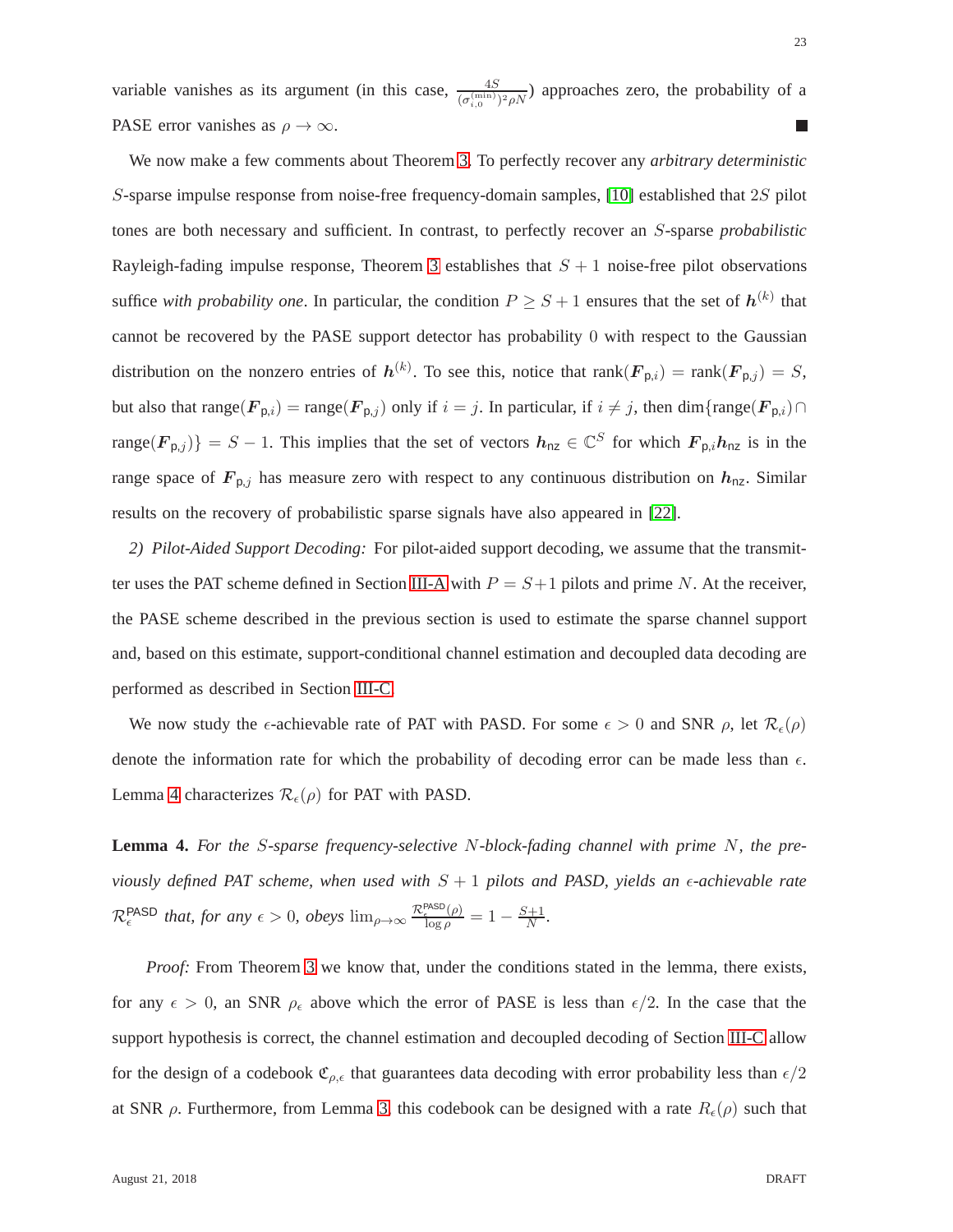$\lim_{\rho\to\infty}\frac{R_{\epsilon}(\rho)}{\log\rho}$  $\frac{R_{\epsilon}(\rho)}{\log \rho} = 1 - \frac{S+1}{N}$  $\frac{H+1}{N}$ . Putting these together, we obtain the result of the lemma.

We note that, for any given finite SNR  $\rho$ , it is not possible to make  $\epsilon$ , the PASD error probability, arbitrarily small. Thus, the achievable rate  $\mathcal{R}(\rho)$  of PAT with PASD equals zero for any finite  $\rho$ . This behavior contrasts that of PAT with DASD, which had positive achievable rate for all  $\rho > 0$ .

Recall that, with the sparse block-fading channel model assumed throughout the paper, the channel support  $\mathcal{L}^{(k)}$  changes independently over fading blocks k. We now consider a variation of this channel for which the support does not change<sup>[12](#page-23-0)</sup> over k. For this fixed-support channel, it is possible to modify PASE so that it recovers the support  $\mathcal L$  with an arbitrarily small probability of error at any SNR  $\rho > 0$ , leading to the following corollary of Lemma [4.](#page-22-0)

**Corollary 3.** *For the* S*-sparse frequency-selective* N*-block-fading channel with prime* N *and a* support  $\{\mathcal{L}^{(k)}\}_{k=1}^K$  *that is constant over the fading block index k, the previously defined PAT scheme, when used with*  $S+1$  *pilots and PASD, yields an achievable rate*  $R^{PASD}$  *that obeys*  $\lim_{\rho\to\infty}\frac{R^{PASD}(\rho)}{\log\rho}$  =  $1 - \frac{S+1}{N}$  $\frac{N+1}{N}$ .

*Proof:* For this channel, we use PASE with the metric  $\frac{1}{K} \sum_{k=1}^{K} ||e_{p,i}^{(k)}||$  $\sum_{p,i}^{(k)}$  ||<sup>2</sup> in place of the metric  $\| \boldsymbol{e}_{\mathsf{p},i}^{(k)}$  $\binom{k}{p,i}$  from [\(57\)](#page-20-1). With this modification, we obtain an error probability upper-bound analogous to [\(66\)](#page-21-1), but where the F-distributed random variable has parameters  $(2K, 2K(S + 1))$ . In particular,

$$
\Pr\left\{\exists i \neq i_{\text{true}} \text{ s.t. } \sum_{k=1}^{K} \|e_{\mathsf{p},i}^{(k)}\|^2 < \sum_{k=1}^{K} \|e_{\mathsf{p},\text{true}}^{(k)}\|^2 \right\} \\
\leq \sum_{i \neq i_{\text{true}}} \Pr\left\{\frac{\sum_{k=1}^{K} |g_{i,0}^{(k)}|^2}{\sum_{k=1}^{K} \|\nu_{\mathsf{p}}^{(k)}\|^2} < \frac{S}{(\sigma_{i,0}^{(\min)})^2 \rho N} \right\}.
$$
\n(67)

For an F-distributed random variable with parameters  $(2K, 2K(S + 1))$ , the value of the cdf at any fixed point decreases with  $K$ . Thus, by choosing a suitably large  $K$ , we can make the PASE support-detection error arbitrarily small at any SNR  $\rho > 0$ . The result of this lemma then follows from Lemma [3.](#page-14-1) m.

### V. CONCLUSION

In this paper, we considered the problem of communicating reliably over frequency-selective block-fading channels whose impulse responses are sparse and whose realizations are unknown to

<span id="page-23-0"></span><sup>&</sup>lt;sup>12</sup> Although the support  $\mathcal{L}^{(k)}$  remains fixed over k, the nonzero channel taps  $h_{nz}^{(k)}$  still vary independently over k.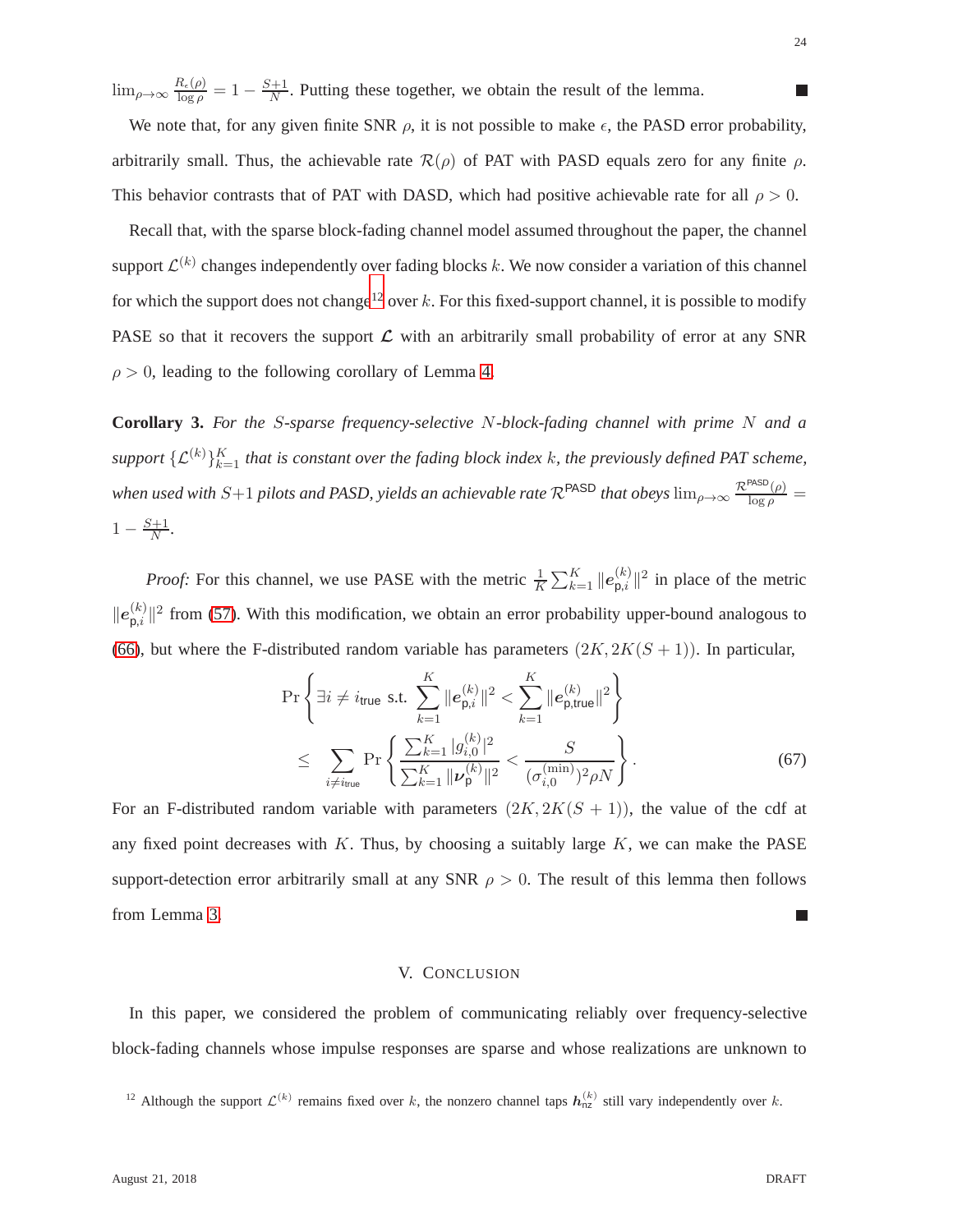both transmitter and receiver, but whose statistics are known. In particular, we considered discretetime channel impulse responses with length L and sparsity exactly  $S \leq L$ , whose support and coefficients remain fixed over blocks of  $N > L$  channel uses but change independently from block to block.

Assuming that the non-zero coefficients and noise are both Gaussian, we first established that the ergodic noncoherent channel capacity  $C_{\text{sparse}}(\rho)$  obeys  $\lim_{\rho\to\infty} \frac{C_{\text{sparse}}(\rho)}{\log_2 \rho}$  $\frac{\text{sparse}(\rho)}{\log_2\rho}=1-\frac{S}{N}$  $\frac{S}{N}$  for any L. Then, we shifted our focus to pilot-aided transmission (PAT), where we constructed a PAT scheme and a socalled data-aided support decoder (DASD) that together enable communication with arbitrarily small error probability using only  $S$  pilots per fading block. Furthermore, we showed that the achievable rate  $\mathcal{R}^{DASD}(\rho)$  of this pair exhibits the optimal pre-log factor, i.e.,  $\lim_{\rho\to\infty} \frac{\mathcal{R}^{DASD}(\rho)}{\log_2 \rho} = 1 - \frac{S}{N}$  $\frac{S}{N}$ . The use of S pilots can be contrasted with "compressed OFDM channel sensing," for which  $\mathcal{O}(S \ln^5 N)$ pilots are known to suffice for accurate channel estimation (with high probability) in the presence of noise, and for which 2S pilots are known to be necessary and sufficient for perfect channel estimation in the absence of noise.

Due to the complexity of DASD, we also proposed a simpler pilot-aided support decoder (PASD) that requires only  $S+1$  pilots per fading block. For PASD, the  $\epsilon$ -achievable rate  $\mathcal{R}^{\text{PASD}}_{\epsilon}(\rho)$  obeys, for any  $\epsilon > 0$ ,  $\lim_{\rho \to \infty} \frac{\mathcal{R}_{\epsilon}^{\text{PASD}}(\rho)}{\log_2 \rho}$  $\frac{\cos\theta}{\cos\theta}$  =  $1-\frac{S+1}{N}$  with the previously considered channel, and its achievable rate  $\mathcal{R}^{\mathsf{PASD}}(\rho)$  obeys  $\lim_{\rho\to\infty}\frac{\mathcal{R}^{\mathsf{PASD}}(\rho)}{\log_2\rho}$  $\frac{\text{PASD}(\rho)}{\log_2 \rho} = 1 - \frac{S+1}{N}$  when the sparsity pattern of the block-fading channel remains fixed over fading blocks. We note that, in recent work [\[11\]](#page-28-9), [\[12\]](#page-28-10), the authors have proposed a loopy belief propagation based joint channel estimation and decoding scheme, with complexity  $\mathcal{O}(KLN)$ , that shows empirical performance that matches the anticipated pre-log factor of  $1 - \frac{S}{N}$  $\frac{S}{N}$ .

The results of this work are only a first step towards the understanding of reliable communication over sparse channels. Important open questions concern rigorous analyses of the cases that i) the inactive channel taps are not exactly zero-valued, ii) the channel has *at most* (rather than exactly) S active taps, iii) the receiver does not know the channel statistics, iv) the channel taps are correlated within and/or across blocks, and/or v) the channel taps are non-Gaussian.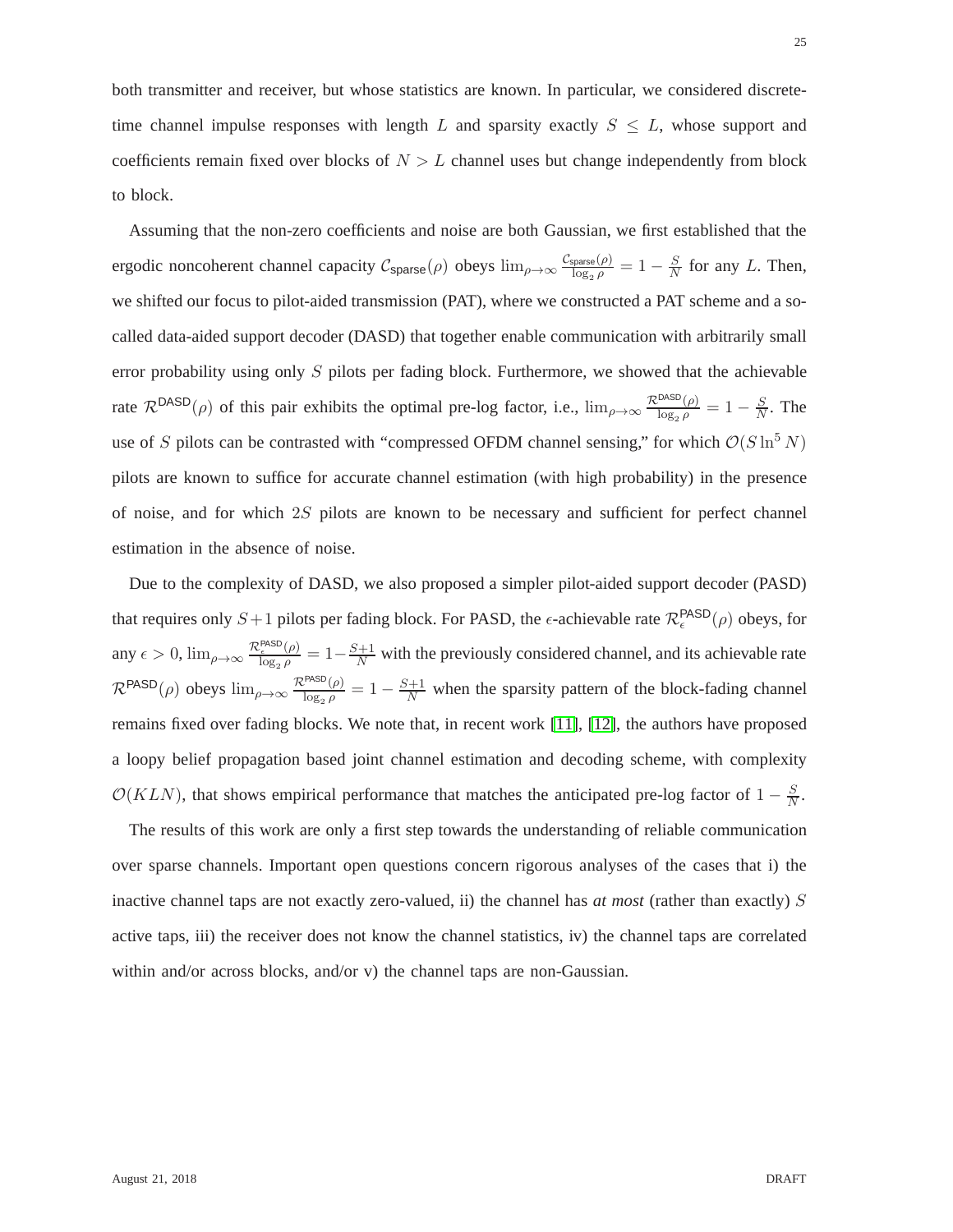#### <span id="page-25-0"></span>APPENDIX A

## PROOF OF LEMMA [1](#page-8-0)

*Proof:* The maximum a posteriori (MAP) codeword estimate is defined as

<span id="page-25-1"></span>
$$
\hat{\boldsymbol{x}}_{\mathsf{d}}^{\mathsf{MAP}} = \arg \max_{\boldsymbol{x}_{\mathsf{d}} \in \mathfrak{C}} p(\boldsymbol{x}_{\mathsf{d}} \,|\, \{\boldsymbol{y}_{\mathsf{d}}^{(k)}\}_{k=1}^K, \{\boldsymbol{y}_{\mathsf{p}}^{(k)}\}_{k=1}^K, \boldsymbol{x}_{\mathsf{p}})
$$
\n(68)

$$
= \arg \max_{\mathbf{x}_d \in \mathfrak{C}} p\big(\{\mathbf{y}_d^{(k)}\}_{k=1}^K \,|\, \mathbf{x}_d, \{\mathbf{y}_p^{(k)}\}_{k=1}^K, \mathbf{x}_p\big) \, p(\mathbf{x}_d) \tag{69}
$$

where [\(69\)](#page-25-1) results after applying Bayes rule and simplifying. Assuming that codewords are uniformly distributed over C, the MAP codeword estimate reduces to the maximum likelihood estimate

<span id="page-25-2"></span>
$$
\hat{\mathbf{x}}_{d}^{\text{ML}} = \underset{\mathbf{x}_{d} \in \mathfrak{C}}{\arg \max} p\big(\{\mathbf{y}_{d}^{(k)}\}_{k=1}^{K}\,|\,\{\mathbf{x}_{d}^{(k)}\}_{k=1}^{K},\{\mathbf{y}_{p}^{(k)}\}_{k=1}^{K},\mathbf{x}_{p}\big) \qquad (70)
$$
\n
$$
= \underset{\mathbf{x}_{d} \in \mathfrak{C}}{\arg \max} \prod_{k=1}^{K} \sum_{i=1}^{M} \Pr\{\mathcal{L}^{(k)} = \mathcal{L}_{i} \,|\,\mathbf{x}_{d}^{(k)},\mathbf{y}_{p}^{(k)},\mathbf{x}_{p}\} \times \int_{h_{nz}^{(k)}} p\big(\mathbf{y}_{d}^{(k)} \,|\,\mathbf{x}_{d}^{(k)},\mathbf{y}_{p}^{(k)},\mathbf{x}_{p},\mathbf{h}_{nz}^{(k)},\mathcal{L}^{(k)} = \mathcal{L}_{i}\big)p\big(\mathbf{h}_{nz}^{(k)} \,|\,\mathbf{x}_{d}^{(k)},\mathbf{y}_{p}^{(k)},\mathbf{x}_{p},\mathcal{L}^{(k)} = \mathcal{L}_{i}\big) (71)
$$
\n
$$
= \underset{\mathbf{x}_{d} \in \mathfrak{C}}{\arg \max} \prod_{k=1}^{K} \sum_{i=1}^{M} \Pr\{\mathcal{L}^{(k)} = \mathcal{L}_{i} \,|\,\mathbf{y}_{p}^{(k)},\mathbf{x}_{p}\} \times \int_{h_{nz}^{(k)}} p\big(\mathbf{y}_{d}^{(k)} \,|\,\mathbf{x}_{d}^{(k)},\mathbf{h}_{nz}^{(k)},\mathcal{L}^{(k)} = \mathcal{L}_{i}\big) p\big(\mathbf{h}_{nz}^{(k)} \,|\,\mathbf{y}_{p}^{(k)},\mathbf{x}_{p},\mathcal{L}^{(k)} = \mathcal{L}_{i}\big), \qquad (72)
$$

where the decoupling in [\(71\)](#page-25-2) is due to independent fading and noise across fading-blocks. Recalling that, under the hypothesis  $\mathcal{L}^{(k)} = \mathcal{L}_i$ , the pilot observations become

<span id="page-25-3"></span>
$$
\boldsymbol{y}_{\mathsf{p}}^{(k)} = \sqrt{\rho N} \, \mathcal{D}(\boldsymbol{x}_{\mathsf{p}}) \boldsymbol{F}_{\mathsf{p},i} \boldsymbol{h}_{\mathsf{n}\mathsf{z}}^{(k)} + \boldsymbol{v}_{\mathsf{p}}^{(k)}, \tag{73}
$$

with  $p(h_{nz}^{(k)} | \mathcal{L}^{(k)} = \mathcal{L}_i) = \mathcal{CN}(h_{nz}^{(k)}; 0, S^{-1}I)$ , the posterior  $p(h_{nz}^{(k)} | y_p^{(k)}, x_p, \mathcal{L}^{(k)} = \mathcal{L}_i)$  is Gaussian. In particular,

<span id="page-25-4"></span>
$$
p(\boldsymbol{h}_{\mathsf{nz}}^{(k)} \mid \boldsymbol{y}_{\mathsf{p}}^{(k)}, \boldsymbol{x}_{\mathsf{p}}, \mathcal{L}^{(k)} = \mathcal{L}_i) = \mathcal{CN}(\boldsymbol{h}_{\mathsf{nz}}^{(k)}; \hat{\boldsymbol{h}}_{\mathsf{nz},\mathsf{p},i}^{(k)}, \boldsymbol{\Sigma}_{\mathsf{nz},\mathsf{p},i}),
$$
(74)

where  $\hat{h}_{nz,p,i}^{(k)}$  can be recognized as the  $\mathcal{L}_i$ -conditional pilot-aided MMSE estimate of  $h_{nz}^{(k)}$  and  $\Sigma_{nz,p,i}$ as its error covariance:

$$
\hat{\bm{h}}_{\text{nz},\text{p},i}^{(k)} \triangleq \text{ E}\{\bm{h}_{\text{nz}}^{(k)} \,|\, \bm{y}_{\text{p}}^{(k)}, \bm{x}_{\text{p}}, \mathcal{L}^{(k)} = \mathcal{L}_i\} \tag{75}
$$

$$
\Sigma_{\text{nz},\text{p},i} \triangleq \text{cov}\{\boldsymbol{h}_{\text{nz}}^{(k)} \mid \boldsymbol{y}_{\text{p}}^{(k)}, \boldsymbol{x}_{\text{p}}, \mathcal{L}^{(k)} = \mathcal{L}_i\}.
$$
 (76)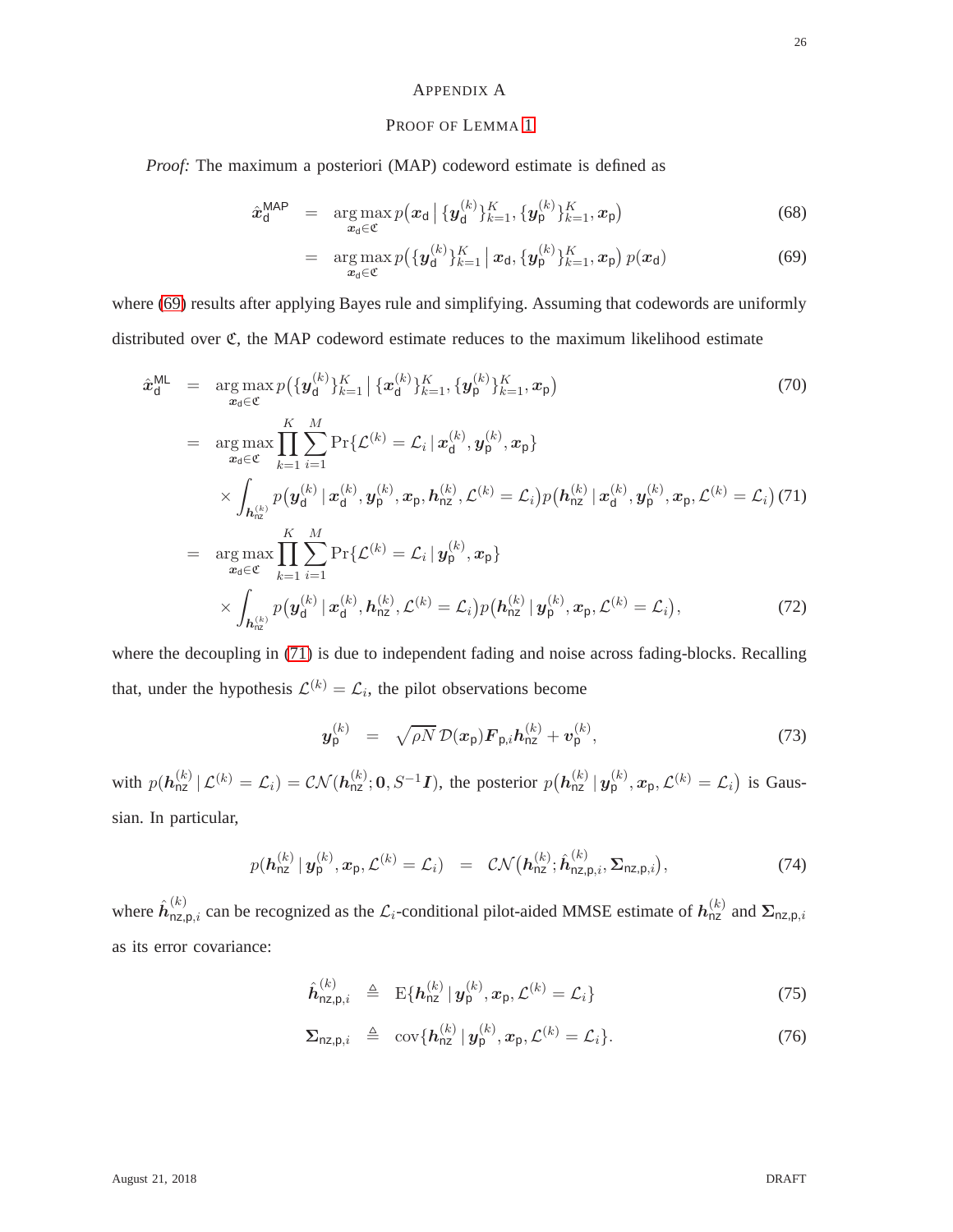Due to the linear Gaussian model [\(73\)](#page-25-3), the MMSE estimate  $\hat{h}_{nz,p,i}^{(k)}$  is a linear function of  $y_p^{(k)}$ :

<span id="page-26-0"></span>
$$
\hat{\boldsymbol{h}}_{\text{nz},\text{p},i}^{(k)} = \mathbb{E} \left\{ \boldsymbol{h}_{\text{nz}}^{(k)} \boldsymbol{y}_{\text{p}}^{(k)H} \, \big| \, \boldsymbol{x}_{\text{p}}, \mathcal{L}^{(k)} = \mathcal{L}_i \right\} \mathbb{E} \left\{ \boldsymbol{y}_{\text{p}}^{(k)} \boldsymbol{y}_{\text{p}}^{(k)H} \, \big| \, \boldsymbol{x}_{\text{p}}, \mathcal{L}^{(k)} = \mathcal{L}_i \right\}^{-1} \boldsymbol{y}_{\text{p}}^{(k)} \tag{77}
$$

$$
= \frac{\sqrt{\rho N}}{S} \boldsymbol{F}_{\mathsf{p},i}^{\mathsf{H}} \mathcal{D}(\boldsymbol{x}_{\mathsf{p}}^{*}) \left( \rho \frac{N}{S} \mathcal{D}(\boldsymbol{x}_{\mathsf{p}}) \boldsymbol{F}_{\mathsf{p},i} \boldsymbol{F}_{\mathsf{p},i}^{\mathsf{H}} \mathcal{D}(\boldsymbol{x}_{\mathsf{p}}^{*}) + \boldsymbol{I} \right)^{-1} \boldsymbol{y}_{\mathsf{p}}^{(k)} \tag{78}
$$

$$
= \sqrt{\frac{\rho}{N}} \mathbf{F}_{\mathsf{p},i}^{\mathsf{H}} \big(\rho \mathbf{F}_{\mathsf{p},i} \mathbf{F}_{\mathsf{p},i}^{\mathsf{H}} + \frac{S}{N} \mathbf{I}\big)^{-1} \mathcal{D}(\mathbf{x}_{\mathsf{p}}^{*}) \mathbf{y}_{\mathsf{p}}^{(k)}, \tag{79}
$$

where, for [\(79\)](#page-26-0), we exploited the fact that  $x_p$  has constant-modulus elements. Similarly,

$$
\Sigma_{\text{nz},\text{p},i} = \mathbb{E} \left\{ h_{\text{nz}}^{(k)} h_{\text{nz}}^{(k)H} \, \middle| \, \mathcal{L}^{(k)} = \mathcal{L}_i \right\} - \mathbb{E} \left\{ h_{\text{nz}}^{(k)} y_{\text{p}}^{(k)H} \, \middle| \, x_{\text{p}}, \mathcal{L}^{(k)} = \mathcal{L}_i \right\} \\
\times \mathbb{E} \left\{ y_{\text{p}}^{(k)} y_{\text{p}}^{(k)H} \, \middle| \, x_{\text{p}}, \mathcal{L}^{(k)} = \mathcal{L}_i \right\}^{-1} \mathbb{E} \left\{ y_{\text{p}}^{(k)} h_{\text{nz}}^{(k)H} \, \middle| \, x_{\text{p}}, \mathcal{L}^{(k)} = \mathcal{L}_i \right\} \tag{80}
$$

$$
= \frac{1}{S}\boldsymbol{I} - \frac{\rho N}{S^2}\boldsymbol{F}_{\mathsf{p},i}^{\mathsf{H}} \mathcal{D}(\boldsymbol{x}_{\mathsf{p}}^{*}) \left(\frac{\rho N}{S}\mathcal{D}(\boldsymbol{x}_{\mathsf{p}})\boldsymbol{F}_{\mathsf{p},i}\boldsymbol{F}_{\mathsf{p},i}^{\mathsf{H}} \mathcal{D}(\boldsymbol{x}_{\mathsf{p}}^{*}) + \boldsymbol{I}\right)^{-1} \mathcal{D}(\boldsymbol{x}_{\mathsf{p}})\boldsymbol{F}_{\mathsf{p},i} \tag{81}
$$

$$
= \frac{1}{S}\Big(\boldsymbol{I}-\boldsymbol{F}_{\mathsf{p},i}^{\mathsf{H}}\big(\boldsymbol{F}_{\mathsf{p},i}\boldsymbol{F}_{\mathsf{p},i}^{\mathsf{H}}+\frac{S}{\rho N}\boldsymbol{I}\big)^{-1}\boldsymbol{F}_{\mathsf{p},i}\Big).
$$
(82)

Finally, since both pdfs in [\(72\)](#page-25-2) are Gaussian, the integral can be evaluated in closed form, reducing to (see, e.g., [\[23\]](#page-29-1))

$$
\int_{\mathbf{h}_{\text{nz}}^{(k)}} p(\mathbf{y}_{\text{d}}^{(k)} | \mathbf{x}_{\text{d}}^{(k)}, \mathbf{h}_{\text{nz}}^{(k)}, \mathcal{L}^{(k)} = \mathcal{L}_{i}) p(\mathbf{h}_{\text{nz}}^{(k)} | \mathbf{y}_{\text{p}}^{(k)}, \mathbf{x}_{\text{p}}, \mathcal{L}^{(k)} = \mathcal{L}_{i})
$$
\n
$$
= C \det \left( \rho N \mathbf{F}_{\text{d},i}^{\text{H}} \mathcal{D}(\mathbf{x}_{\text{d}}^{(k)} \odot \mathbf{x}_{\text{d}}^{(k)*}) \mathbf{F}_{\text{d},i} + \mathbf{\Sigma}_{\text{nz},\text{p},i}^{-1} \right)^{-1}
$$
\n
$$
\times \exp \left( -\left\| \mathbf{y}_{\text{d}}^{(k)} - \sqrt{\rho N} \mathcal{D}(\mathbf{x}_{\text{d}}^{(k)}) \mathbf{F}_{\text{d},i} \hat{\mathbf{h}}_{\text{nz},i}^{(k)} (\mathbf{x}_{\text{d}}^{(k)}) \right\|^{2} - \left\| \hat{\mathbf{h}}_{\text{nz},i}^{(k)} (\mathbf{x}_{\text{d}}^{(k)}) - \hat{\mathbf{h}}_{\text{nz},\text{p},i}^{(k)} \right\|_{\mathbf{\Sigma}_{\text{nz},\text{p},i}^{-1}}^{-1} \right),
$$
\n(83)

where C does not depend on  $x_d$ , and where  $\hat{h}^{(k)}_{nz,i}(x_d^{(k)})$  $\mathbf{d}^{(k)}$  denotes the MMSE estimate of  $\mathbf{h}_{\text{nz}}^{(k)}$ conditioned on the data hypothesis  $x_0^{(k)}$  $\alpha_d^{(k)}$  and based on the pilot-aided prior statistics [\(74\)](#page-25-4):

$$
\hat{\boldsymbol{h}}_{\text{nz},i}^{(k)}(\boldsymbol{x}_{\text{d}}^{(k)}) = \hat{\boldsymbol{h}}_{\text{nz},\text{p},i}^{(k)} + \sqrt{\rho N} \Sigma_{\text{nz},\text{p},i} \boldsymbol{F}_{\text{d},i}^{H} \mathcal{D}(\boldsymbol{x}_{\text{d}}^{(k)*}) (\rho N \mathcal{D}(\boldsymbol{x}_{\text{d}}^{(k)}) \boldsymbol{F}_{\text{d},i} \Sigma_{\text{nz},\text{p},i} \boldsymbol{F}_{\text{d},i}^{H} \mathcal{D}(\boldsymbol{x}_{\text{d}}^{(k)*}) + \boldsymbol{I})^{-1} \times (\boldsymbol{y}_{\text{d}}^{(k)} - \sqrt{\rho N} \mathcal{D}(\boldsymbol{x}_{\text{d}}^{(k)}) \boldsymbol{F}_{\text{d},i} \hat{\boldsymbol{h}}_{\text{nz},\text{p},i}^{(k)}).
$$
\n(84)

#### ACKNOWLEDGMENT

The authors thank the anonymous reviewers for their insightful comments.

 $\overline{\phantom{a}}$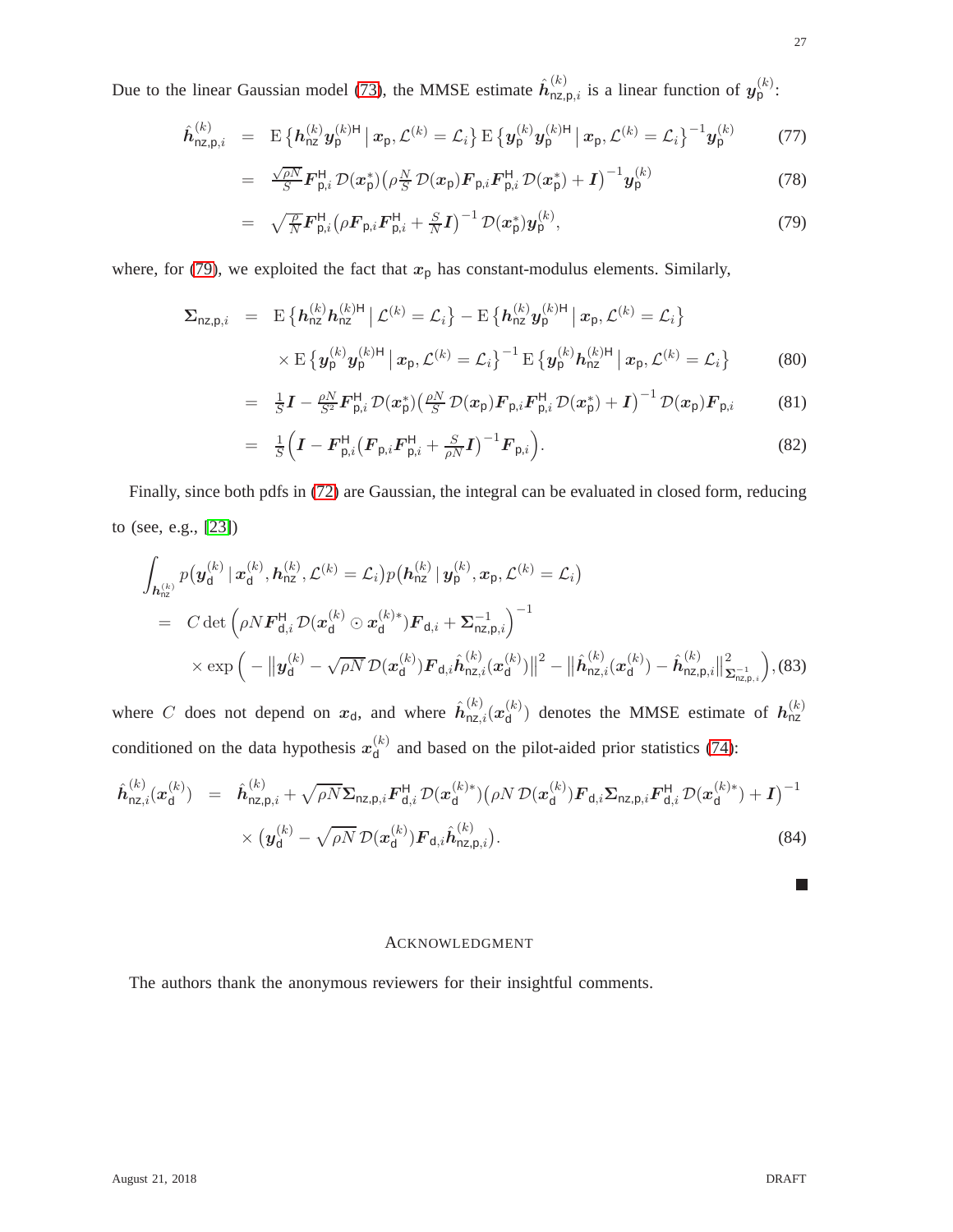## PLACE **PHOTO** HERE

**Arun Pachai Kannu** received the M.S. and Ph.D. degrees in Electrical Engineering from The Ohio State University in 2004 and 2007, respectively. From 2007 to 2009, he was a Senior Engineer in Qualcomm Inc., San Diego, CA. He is currently an Assistant Professor in the Department of Electrical Engineering, Indian Institute of Technology, Madras.

28

PLACE **PHOTO HERE** 

**Philip Schniter** received the B.S. and M.S. degrees in Electrical and Computer Engineering from the University of Illinois at Urbana-Champaign in 1992 and 1993, respectively. From 1993 to 1996 he was employed by Tektronix Inc. in Beaverton, OR as a systems engineer, and in 2000, he received the Ph.D. degree in Electrical Engineering from Cornell University in Ithaca, NY. Subsequently, he joined the Department of Electrical and Computer Engineering at The Ohio State University in Columbus, OH, where he is now an Associate Professor and a member of the Information Processing

Systems (IPS) Lab. In 2003, he received the National Science Foundation CAREER Award, and in 2008-2009 he was a visiting professor at Eurecom (Sophia Antipolis, France) and Supélec (Gif-sur-Yvette, France).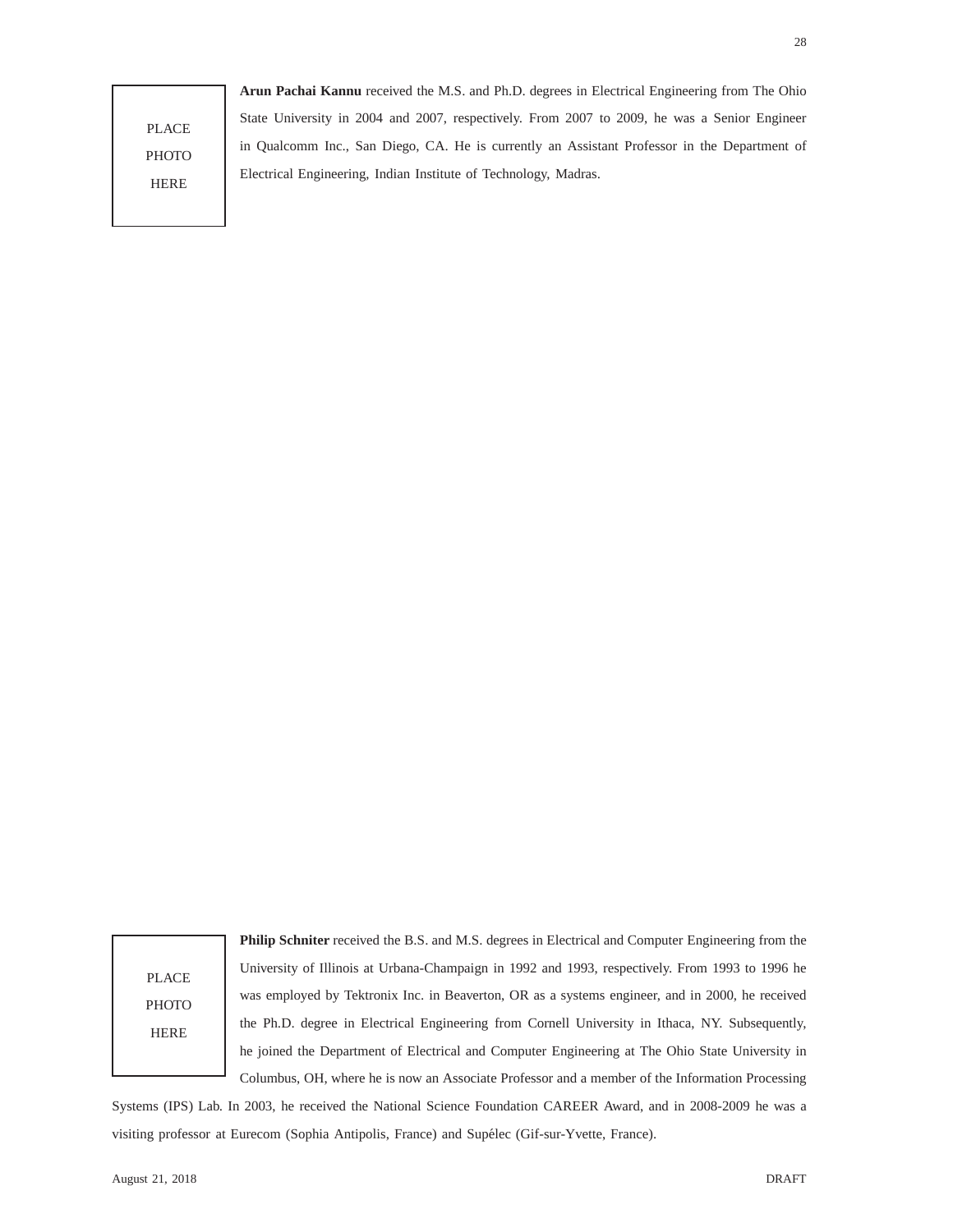#### **REFERENCES**

- <span id="page-28-0"></span>[1] R. J.-M. Cramer, R. A. Scholtz, and M. Z. Win, "Evaluation of an ultra-wide-band propagation channel," *IEEE Trans. Antennas Propagat.*, vol. 50, pp. 561–570, May 2002.
- <span id="page-28-1"></span>[2] J. C. Preisig and G. Deane, "Surface wave focusing and acoustic communications in the surf zone," *J. Acoust. Soc. Am.*, vol. 116, pp. 2067–2080, Oct. 2004.
- <span id="page-28-2"></span>[3] A. F. Molisch, "Ultrawideband propagation channels—Theory, measurement, and modeling," *IEEE Trans. Veh. Tech.*, vol. 54, pp. 1528–1545, Sep. 2005.
- <span id="page-28-3"></span>[4] W. U. Bajwa, J. Haupt, A. M. Sayeed, and R. Nowak, "Compressed channel sensing: A new approach to estimating sparse multipath channels," *Proc. IEEE*, vol. 98, pp. 1058–1076, June 2010.
- <span id="page-28-4"></span>[5] P. Schniter, "A message-passing receiver for BICM-OFDM over unknown clustered-sparse channels," *[arXiv:1101.4724](http://arxiv.org/abs/1101.4724)*, Jan. 2011.
- [6] A. F. Molisch, K. Balakrishnan, C.-C. Chong, S. Emami, A. Fort, J. Karedal, J. Kunisch, H. Schantz, U. Schuster, and K. Siwiak, "IEEE 802.15.4a channel model—Final report," tech. rep., Document IEEE 802.1504-0062-02-004a, 2005.
- <span id="page-28-6"></span><span id="page-28-5"></span>[7] H. Vikalo, B. Hassibi, B. Hochwald, and T. Kailath, "On the capacity of frequency-selective channels in training-based transmission schemes," *IEEE Trans. Signal Process.*, pp. 2572–2583, Sept. 2004.
- <span id="page-28-7"></span>[8] Y. Liang and V. Veeravalli, "Capacity of noncoherent time-selective Rayleigh-fading channels," *IEEE Trans. Inform. Theory*, vol. 50, pp. 3095–3110, Dec. 2004.
- <span id="page-28-8"></span>[9] D. Tse and P. Viswanath, *Fundamentals of Wireless Communication*. New York: Cambridge University Press, 2005.
- <span id="page-28-9"></span>[10] E. Candès, J. Romberg, and T. Tao, "Robust uncertainty principles: Exact signal reconstruction from highly incomplete frequency information," *IEEE Trans. Inform. Theory*, vol. 52, pp. 489–509, Feb. 2006.
- <span id="page-28-10"></span>[11] P. Schniter, "Joint estimation and decoding for sparse channels via relaxed belief propagation," in *Proc. Asilomar Conf. Signals Syst. Comput.*, (Pacific Grove, CA), Nov. 2010.
- <span id="page-28-11"></span>[12] P. Schniter, "Belief-propagation-based joint channel estimation and decoding for spectrally efficient communication over unknown sparse channels," *[arXiv:1012.4519](http://arxiv.org/abs/1012.4519)*, Dec. 2010.
- <span id="page-28-12"></span>[13] R. G. Gallager, *Information Theory and Reliable Communication*. New York: Wiley, 1968.
- <span id="page-28-13"></span>[14] M. Clyde and E. I. George, "Model uncertainty," *Statist. Sci.*, vol. 19, no. 1, pp. 81 – 94, 2004.
- <span id="page-28-14"></span>[15] H. Weingarten, Y. Steinberg, and S. Shamai (Shitz), "Gaussian codes and weighted nearest neighbor decoding in fading multiple-antenna channels," *IEEE Trans. Inform. Theory*, vol. 50, pp. 1665–1686, Aug. 2004.
- <span id="page-28-15"></span>[16] P. Stevenhagen and H. Lenstra, "Chebotarev and his density theorem," *Math. Intell.*, vol. 18, no. 2, pp. 26–37, 1996.
- <span id="page-28-16"></span>[17] T. Tao, "An uncertainty principle for cyclic groups of prime order," *Math. Res. Letter*, vol. 12, pp. 121–127, 2005.
- <span id="page-28-17"></span>[18] A. P. Kannu and P. Schniter, "On the spectral efficiency of noncoherent doubly selective block-fading channels," *IEEE Trans. Inform. Theory*, vol. 56, pp. 2829–2844, June 2010.
- <span id="page-28-18"></span>[19] S. B. Wicker, *Error Control Systems for Digital Communication and Storage*. Englewood Cliffs, NJ: Prentice Hall, 1995.
- <span id="page-28-19"></span>[20] H. El Gamal, G. Caire, and M. O. Damen, "The MIMO ARQ channel: Diversity-multiplexing-delay tradeoff," *IEEE Trans. Inform. Theory*, vol. 52, pp. 3601–3621, Aug. 2006.
- [21] D. L. Donoho, "Compressed sensing," *IEEE Trans. Inform. Theory*, vol. 52, pp. 1289–1306, Sept. 2006.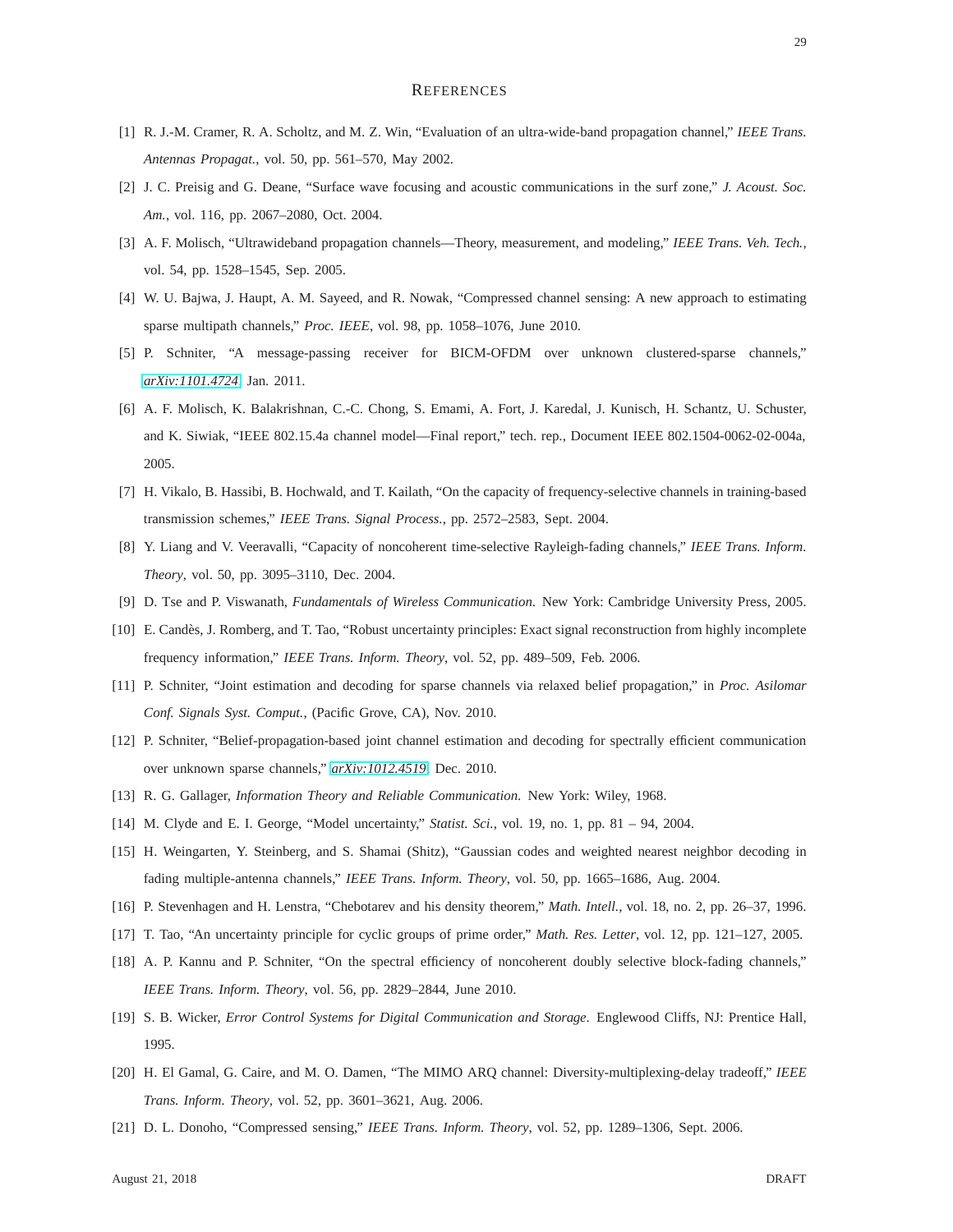- <span id="page-29-1"></span><span id="page-29-0"></span>[22] J. A. Tropp, "On the conditioning of random subdictionaries," *Appl. Computational Harmonic Anal.*, vol. 25, pp. 1–24, Mar. 2008.
- [23] D. J. Reader and W. G. Cowley, "Blind maximum likelihood sequence detection over fast fading channels," in *Proc. European Signal Process. Conf.*, (Trieste, Italy), Sept. 1996.